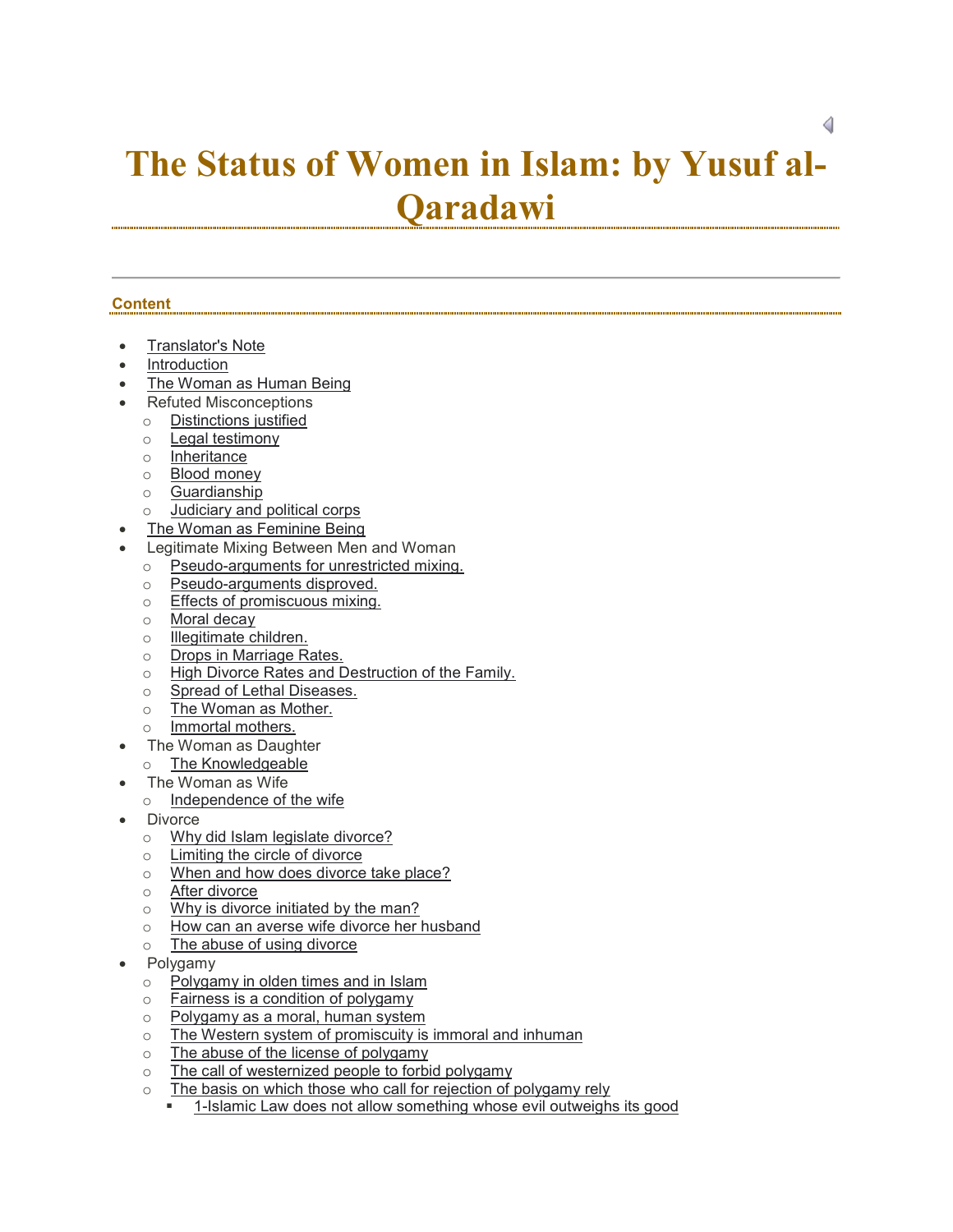- **2** The right of the person in authority to prevent what is allowed
- The Woman as Member of the Society
	- $\circ$  Those who exaggerate about woman's work and the misconceptions concerning them
	- o The reply concerning these misconceptions
	- $\circ$  The harmful effect when a woman is involved in men's work without restrictions or limits
	- o When is a woman allowed to work?

## **Translator's Note**

We realise the importance of this book in dispelling some of the misconceptions of Islam, and in spreading a religion on Earth which can solve or allay the adversities which abound. With books such as The Status of Women in Islam, it is hoped the recognition of Islam as a mercy to mankind becomes apparent.

The Status of Women in Islam is hoped to be one of many to be put forth on this subject of the continual discovery of women, their abilities, and the solace they provide. The case of woman and their special place in the order of Allah has been undermined throughout the world and I might add, history. The plight of the fairer sex in the West, where widespread exploitation exists, in the East, where their value is distortedly depreciated and sadly, I must admit in the Arab world where people do not follow their religion, is indeed tragic. Women are the underpinnings of future generations and must be treated as such.

Islam, the mercy of Allah, is for all of mankind and makes no preference to sex. Men and women have a calling and a place in nature. Neither has a greater value, nor is one of greater importance. Both are subject to Divine Retribution which is equal for the capacity of each. The Quran expounds upon this in multiple verses and exists as an illuminating miracle for those who reflect.

I hope there is no confusion with my use the terms of God, Who is Allah, The One, The Almighty, The Everlasting, The Provider and the other ninety-nine names of Allah which should be ceaselessly reflected upon for inspiration and guidance.

I especially wish to thank Dr. Mohammed Tolba, Dr. Elham Fathy, Alicia Daniel, and Afiwine Mischler for their invaluable assistance in the preparation of this book.

Sheikh Mohammed Gemeaah

## **Introduction**

In the name of Allah, Most Gracious, Most Merciful, praise be to Allah, blessings and greetings be on His Messenger and his family, his Companions and whoever flows his guidance. It is common talk that women constitute half the society and that the society should not neglect them, leave them idle, maltreat them nor dissolve their rights.

This is all true. It may as well be argued that although women constitute half of the population, their influence exceeds their number, since women, for good or ill, influence their husbands and children. The poet Hafiz Ibrahim struck this note when he described the woman as a whole school, the sound management of which leads to the production of a noble society.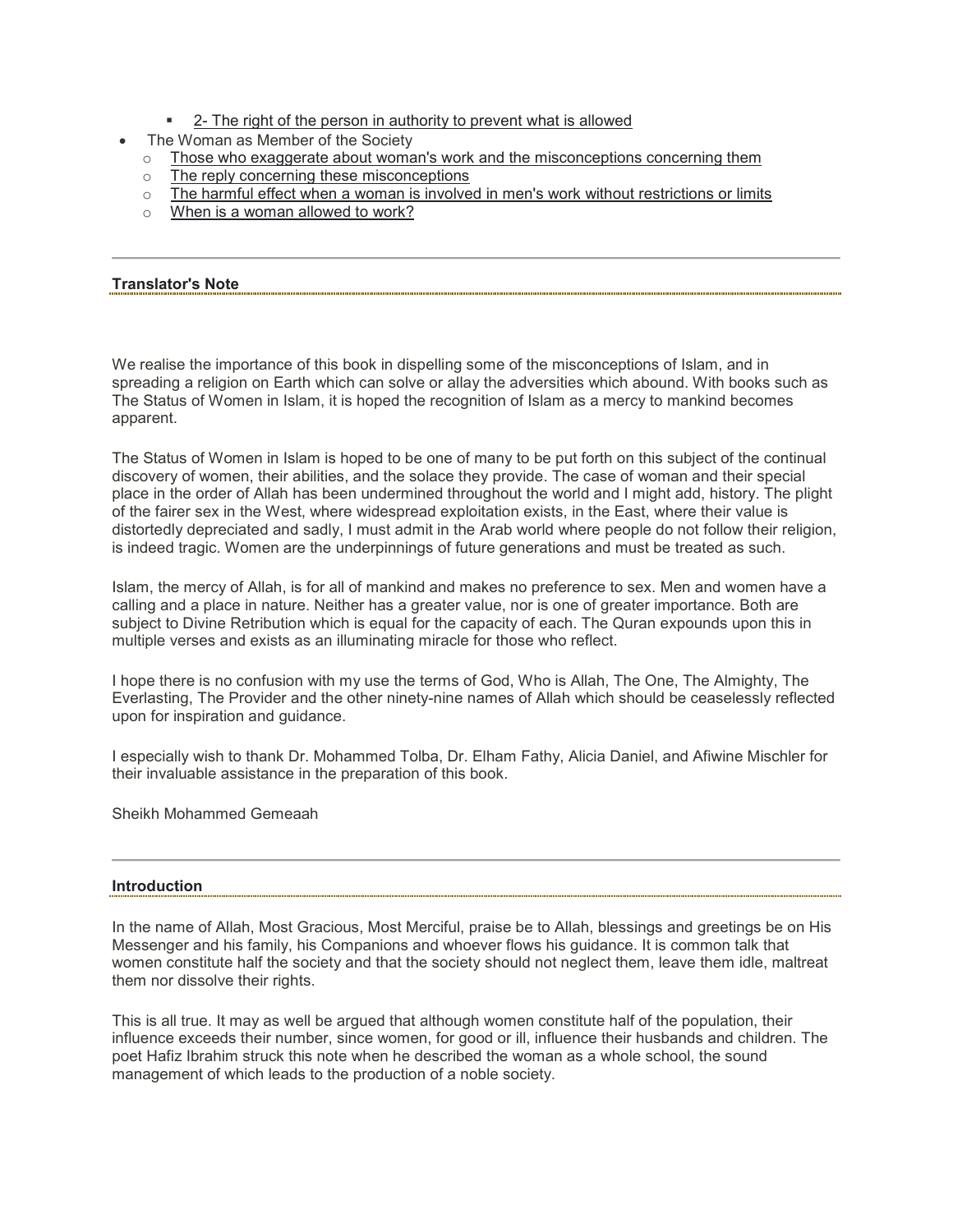For these reasons scientists, thinkers, leaders, reformers, preachers and educators have all shown interest in the case of the woman. They have called for doing her justice, treating her with respect and for the abolition of forms of unfairness and repression towards her so that she can have her rightful access to learning, work, responsibility and choice in marriage. Some did not find this enough; they wanted to give her the right of sexual permissiveness, homosexuality, unrestricted abortion, rebellion against the family, and disregard of values of religion and society.

These were some of the aims the International Conference on Women in Peking 1995 impelled. It has provoked a lot of controversy in the Islamic and even Christian worlds. We Muslims have a divine document that truly honours women and treats her with justice; it is a document that rescued her from the gloomy injustice of Pre-Islamic darkness. This document of The Noble Qur'an-honours the woman as a human being, as a feminine being, as a daughter, wife, mother and, no less, as a full member of her society. True, some Muslims have wronged women in different ages by depriving her of her right to solid religious knowledge and her right to work. They have even forbidden her from going to the mosque for worship or leaming, compelled her to marry someone she did not like and confined her to her home. But this has happened in the absence of any sound religious awareness. Nor did it prevail everywhere; there have always been Muslims willing to reject this, something we have seen happening in rural areas.

Islam's true stance on the status of the woman is what this small treatise seeks to make clear. Although the issues relating to women and the family are dealt with in some of our previous books, particularly The Lawful and the Prohibited in Islam (Al-Halal wal-Haram fil Islam) and Contemporary Legal Opinions (Fataawa Muserah), the reader may find in these pages a light that guides the way to knowledge of the correct opinions on this critical issue, between harsh austerity and excessive indulgence. "And my guidance cannot come except from Allah, and in Him I have put my trust and unto Him I repent.'' [Surah 11:88]

## **The Woman as Human Being**

Islam was revealed at a time when a lot of people denied the humanity of the woman; some were sceptical about it; and still others admitted it, yet considered the woman a thing created for the humble service of the man.

With the advent of Islam, circumstances improved for the woman. The woman's dignity and humanity were restored. Islam confirmed her capacity to carry out Allah's commands, her responsibilities and observation of the commands that lead to heaven. Islam considered the woman as a worthy human being, with a share in humanity equal to that of the man. Both are two branches of a single tree and two children from the same father, Adam, and mother, Eve. Their single origin, their general human traits, their responsibility for the observation of religious duties with the consequent reward or punishment, and the unity of their destiny all bear witness to their equality from the Islamic point of view.

Establishing this fact, the Noble Qur'an says: " O mankind! Be dutiful to your Lord, Who created you from a single person (Adam) and from him (Adam) He created his wife (Eve), and from them both He created many men and women and fear Allah through Whom you demand your mutual (rights), and (do not cut the relations of) the wombs (kinship). Surely, Allah is Ever an All-Watcher over you. " [ Surah 4:1] That people all people men and women, were created by their Lord from a single person or self, that this self is a nucleus from which Allah created an integral counterpart that completes this original self and is completed by it, is stated in another verse: " It is He Who has created you from a single person (Adam), and (then) He has created from him his wife (Eve), in order that he might enjoy the pleasure of living with her." [ Surah 7:189] Eventually Allah, out of this nuclear pair, scattered the multitudes of men and women, all worshippers of a single God and children of the same parents implying they are united in a fraternity,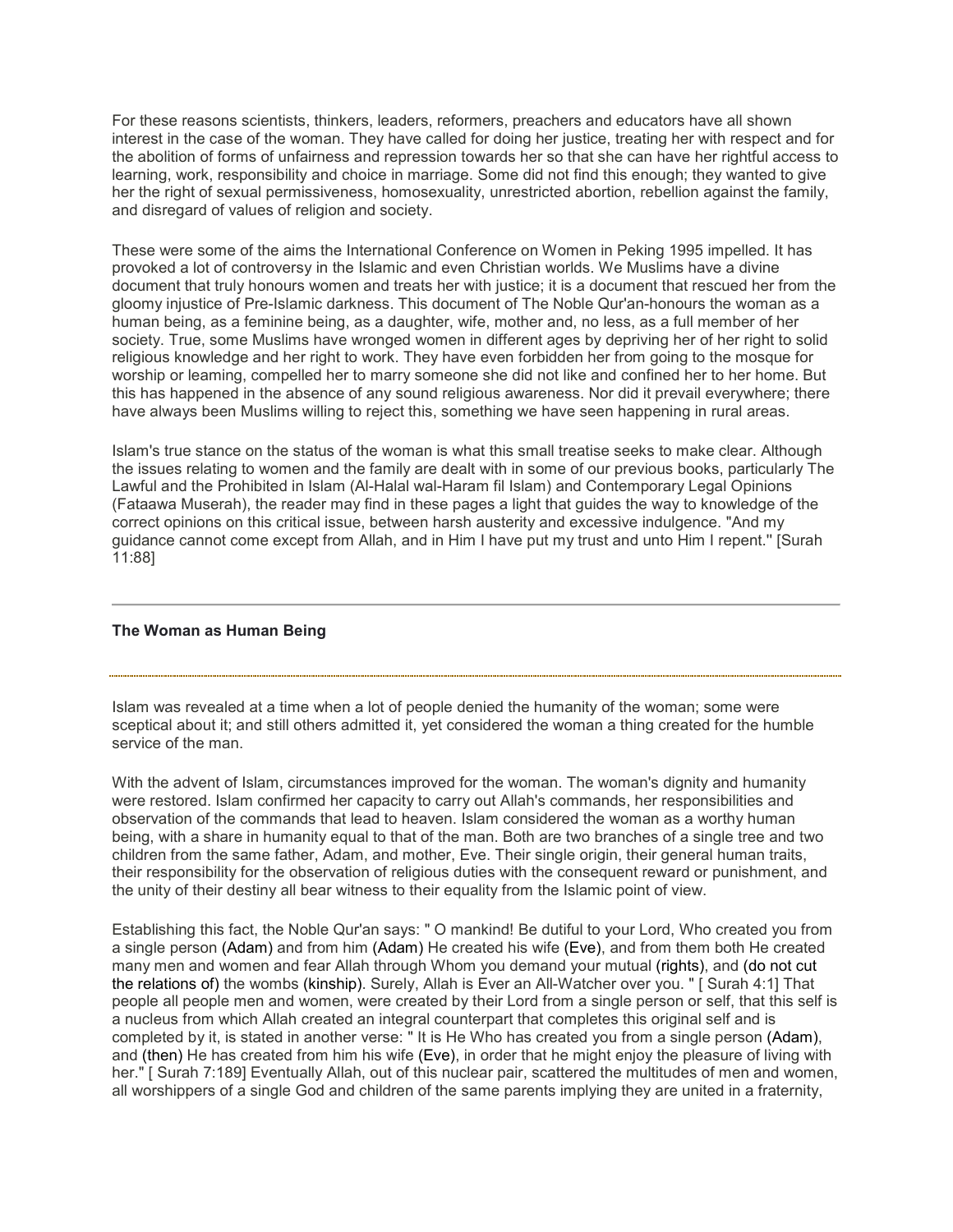embracing men and women alike. Because of this fact, the verse commands people to fear Allah as their Lord and be heedful of the duties that the wombs, as symbolic of this bond, impose.

The man on this account is a brother to the woman and the woman is the other half of the pair. The Messenger (blessings and peace be upon him) says, "Women are the sisters of men." [ Transmitted on the authority of Aisha by Ahmad (6/256); Abu Dawud (236); Al-Termithy (113); Al-Doram(1/195) and others.]The Qur'an, on its part, treats this issue of fraternal equality from more than one perspective. On the purely religious level for instance, the Qur'an says: "Verily, the Muslims (those who submit to Allah in Islam) men and women, the believers men and women (who believe in Islamic Monotheism), the men and the women who are obedient (to Allah), the men and women who are truthful (in their speech and deeds), the men and the women who are patient (in performing all the duties which Allah has ordered and in abstaining from all that Allah has forbidden), the men and the women who are humble (before their Lord - Allah), the men and the women who give Sadaqat, (i.e. Zakat, and alms, etc.), the men and the women who fast (the obligatory fasting during the month of Ramadan and the optional Nawafil fasting), the men and women who guard their chastity(from illegal sexual acts) and the men and women who remember Allah muchwith their hearts and tongues (while sitting, standing, lying, etc. for more than 300 times extra over the remembrance of Allak during the five compulsory congregational prayers or praying extra additional Nawafil prayers of night in the last part of night etc.) Allah has prepared for them forgiveness and a great reward (i.e. Paradise). [ Surah 33:35]

On the basic social and religious responsibilities, the Qur'an establishes equality by maintaining: "The believers, men and women, are "Awliy," (helpers, supporters, friends, protectors) of one another, they enjoin (on the people) Al-Ma`ruf (i.e. Islamic Monotheism and all that Islam orders one to do);and forbid (people) from Al-Munkar (i.e. polytheism and disbelief of all kinds, and all that Islam has forbidden); they offer their prayers perfectly (lqamat-as-Salat), and give the Zakat and obey Allah and His Messenger. Allah will have mercy on them. [ Surah 9:71]

In Adam's story, Divine Orders were made to him and his wife, both and equally: "O Adam! Dwell you and your wife in the Paradise and eat both of you freely with pleasure and delight of things therein as wherever you will, but come not near this tree or you both will be of the Zalim'n (wrongdoers). [ Surah 2:35] What is new, however, about this story as given by the Qur'an is that the temptation is blamed not on Eve but on Satan: "Then the Satan made them slip therefrom(the Paradise), and got them out from that in which they were. [ Surah 2:36] - the reverse of The Old Testament versions. Thus Eve was neither the sole eater from the tree, nor the one who initiated the act. Rather, the mistake was theirs both, and both of them repented and asked for forgiveness: "They said, "Our Lord! We have wronged ourselves. If You forgive us not, and bestow not upon us Your Mercy, we shall be losers". [ Surah 7:23]

Further still, some verses ascribe the trespass to Adam: "And indeed We made a covenant with Adam before, but he forgot, and We found on his part no firm will-power." [ Surah 20:115] And "Then Satan whispered to him saying, "O Adam! Shall I lead you to the Tree of Eternity and to a kingdom that will never waste away?" [ Surah 20:120] and till "Thus did Adam disobey his Lord, so he went astray." [ Surah 20:121]

This implies that Adam was the one who trespassed first and was followed by his woman. Whatever the case may be, even accepting that Eve did commit a trespass, she, alone, would be responsible without any transmission of accountability to her daughters.

On the question of equality of punishment and reward and eligibility for Paradise, The Almighty says: "That was a nation who has passed away. They shall receive the reward of what they earned and you of what you earn. And you will not be asked of what they used to do. [ Surah 2:134 and 2:141] Concerning the equality of men and women in receiving rewards and the entry of paradise, God says: " So their Lord accepted of them (their supplication and answered them), "Never will I allow to be lost the work of any of you, be he male or female." [ Surah 3:195] and Whoever works righteousness, whether male or female, while he (or she) is a true believer (of Islamic Monotheism) verily, to him We will give a good life (in this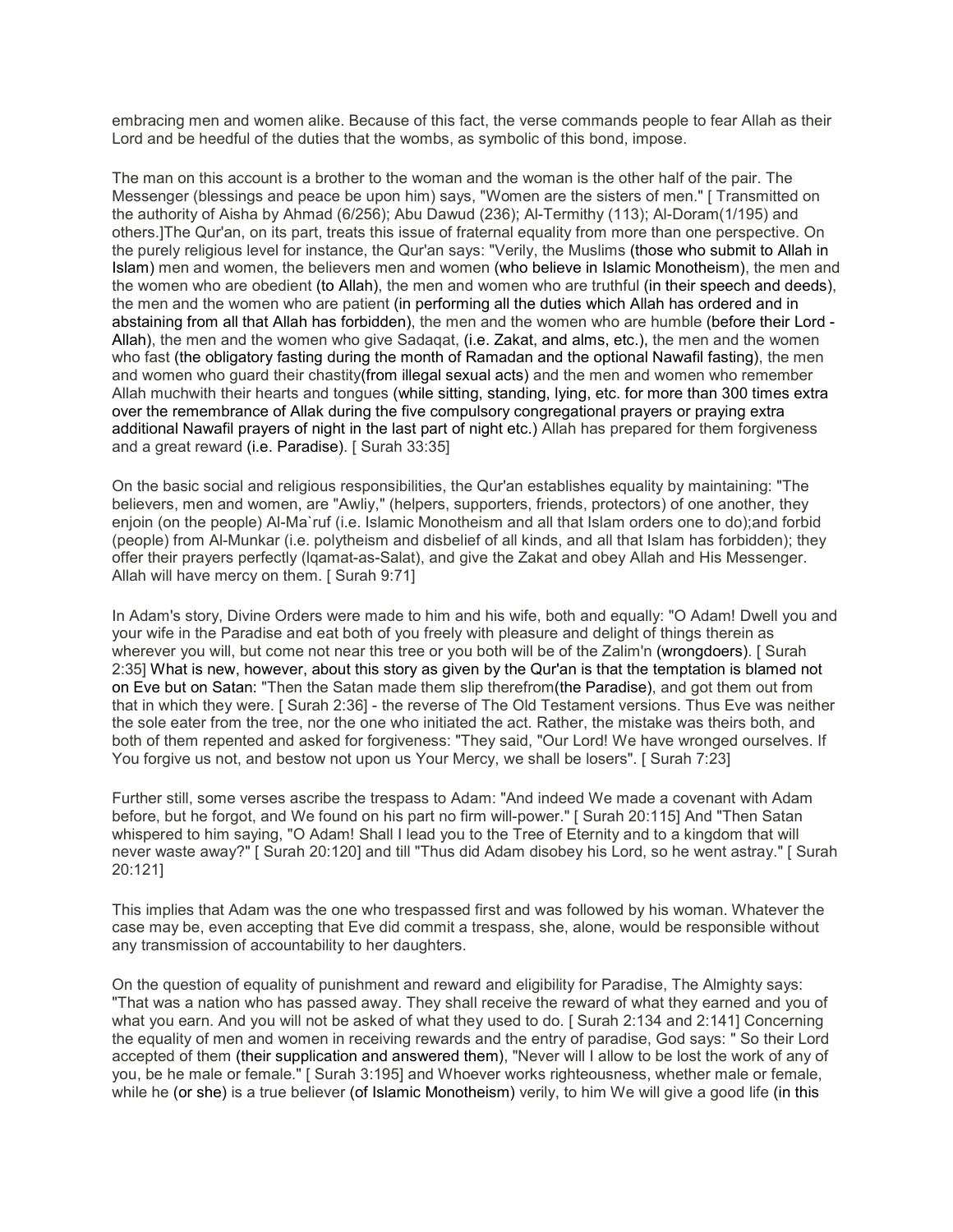world with respect, contentment and lawful provision), and We shall pay them certainly a reward in proportion to the best of what they used to do (i.e. Paradise in the Hereafter). [ Surah 16:97]

When it comes to financial matters, the rule of Islam abolished the conventions prevalent among many nations which deprived the woman of the right of ownership, inheritance, and those which created obstacles against her exercise of free and full control of her holdings. As a rule, Islam acknowledges the woman's rights to all kinds of ownership, spending and channelling of her money. It gives her the rights of inheritance, selling, buying, renting, donating, lending, allocating property for religious and charitable purposes, giving alms, legal transfer and mortgage, as well as many other forms of contracts and actions.

The woman's right to seek education or learning is basic and is also guaranteed by Islamic teachings. Islam actualIy makes it incumbent on the woman to seek knowledge; the Prophet (blessings and peace be upon him) says, `seeking knowledge is incumbent on every Muslim," where "every Muslim" obviously involves men and women on an equal footing as a rule formalised by all authorities of jurisprudence .

The woman is also required to perform religious ordinances and forms of worship the way the man is. Praying, fasting, Zakat (the alms sanctifying tax), pilgrimage and all the other fundamental practices in Islam are required of Muslims in their capacity, both men and women, as responsible humans. Again the woman's actions are recompensed by Allah the way the man's actions are.

The woman is not excluded from the area of social activity; Allah says: " The believers, men and women, are "Awliy," (helpers, supporters, friends, protectors) of one another, they enjoin (on the people) Al-Ma`ruf (i.e. Islamic Monotheism and all that Islam orders one to do);and forbid (people) from Al-Munkar (i.e. polytheism and disbelief of all kinds, and all that Islam has forbidden). [ Surah 9:71] For instance, she can give refuge for those who seek it. If she hosts a refugee, her action is to be respected and observed. This rule relates back to Um Hanibint Abi Talib's giving relief to a father in-law on the day of the Conquest of Mecca by Muslims. When her brother wanted to kill him because he was an infidel, she complained to Allah's Messenger (blessings and peace be upon him) saying, "Allah's Messenger, my mother's son insists on killing my refugee, Ibn Hubayra."The Prophet (blessings and peace be upon him) replied, "We confer asylum on him that you give refuge to, Um Hani". [ Mutafaq aley (agreed upon) on the authority of Um Hani, The Pearl and the Coral (Al-Lu'lu' wal-Marjan) (193)]

#### **Refuted Misconceptions**

## **Distinctions justified**

Some people harbour certain doubts and raise questions about Islam's stance on the woman's status as a human being. Here we tackle the more important points of uncertainty or even scepticism.

One of these questions is: why, if Islam really regards the woman's humanity on an equal basis with that of the man, does it give the man privilege over the female in some dealings such as legal testimony, inheritance, blood money, charge of the family, heading the state and other supporting ministrations?

The distinction (if it can ever be called one) between the man and the woman is not due to any preference by Allah, The Almighty, of the man or the woman on any account of being nobler or closer to the Lord. As a rule, it is piety and only piety that is the measure of ascendancy, nobility and closeness to Allah: " Verily, the most honour able of you in the Sight of Allah is that (believer) who has At-Taqwa [i.e. one of the Muttaq 'n: i.e. pious and righteous persons who fear Allah much](abstain from all kinds of sins and evil deeds which He has forbidden), and love Allah much (perform all kinds of good deeds which He has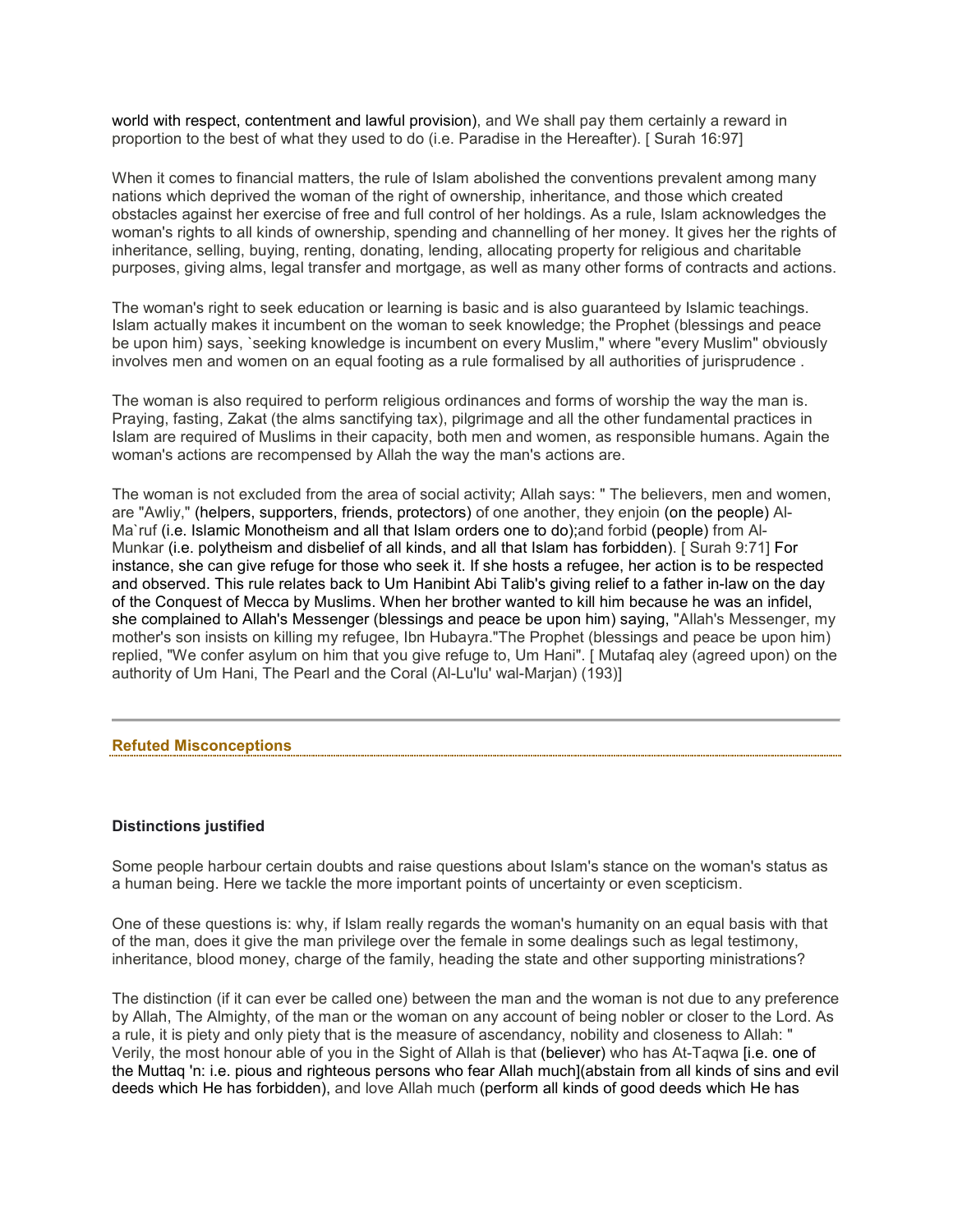ordained)". [Surah 49:13] The distinctions, however, are merely conditioned by the different tasks assigned to each of the two sexes by virtue of their natural disposition.

## **Legal testimony**

The Qur'anic verse known as "the indebtedness verse" in which Allah prescribes writing debt contracts as a precautionary measure is: "And get two witnesses out of your own men. And if there are not two men (available), then a man and two women, such as you agree for witnesses, so that if one of them (two women) errs, tile other can remind her. And the witnesses should not refuse whethey are called on (for evidence). [ Surah 2:282] Thus, the Qur'an makes the testimony of oman equal to the testimony of two women. Moreover, the majority of jurisprudents establish that a woman's testimony does not count in major crimes and in matters which do not relate to the rule of retaliation in kind.

Yet the distinction is far from being due to any belief in a deficiency of the woman's humanity and integrity. It is rather due to her natural disposition and her special inclinations which may exclude her involvement in such matters while being focused on motherhood or the household. Hence, there is very likely to be a kind of characteristic inattention on her part when it comes to handling these matters. For this reason, Allah commands creditors if they want to verify the value of debt to seek the testimony of two men or one man and two women. The Qur'an puts it unambiguously: " so that if one of them (two women) errs, the other can remind her. [ Surah 2:282]

The exclusion of woman's testimony, altogether, from cases of major crimes, and cases requiring retaliation in kind, is meant to protect women and distance them from sites of crime and aggressions against souls, honour and property. It is not infrequent, for instance, to see a woman closing her eyes, or running away in panic from a scene of bloodshed; therefore , it becomes difficult for that woman to give a reliable account of the crime.

Nevertheless, this has also meant for the jurisprudents that a woman's testimony counts in cases of feminine affairs such as foster relationships, menstruation, delivery and such matters whose knowledge was confined to women in past ages and probably still is. Yet, Ata'a-tabiei (literally a follower a companion of one of the Prophet's Companions) establishes that a woman's testimony on such matters does count. In addition, other jurisprudents accept a woman's testimony in crimes that take place in female gatherings that are not usually frequented by men, like women [ Surah 2:282] oriental pools, wedding parties attended solely by women, and other such gatherings. The question, however, is: if one woman kills, wounds or maims another and the only witness is a woman, should her testimony be ruled out because it is merely given by a woman or should men give testimony of something they did not witness? It is more in the nature of things to accept a woman's testimony in this case so long as she is reputed to be honest, accurate and mindful. Commenting on the verse: " And if there are not two men (available), then a man and two women" the former Sheikh of Al-Azhar Mahmud Shaltut says: The verse does not address the question of the status of the testimony. It rather addresses the methods of verification and establishment of confidence about the individual's rights at the moment of transaction. The verse actually begins: "O you who believe! When you contract a debt for a fixed period, write it down. Let a scribe write it down in justice between you. Let not the scribe refuse to write as Allah has taught him," until it reaches " And get two witnesses out of your own men. And if there are not two men (available), then a man and two woman, so that if one of them (two women) errs, the other can remind her. [ Surah 2:282] Therefore the situation is one of verification and documentation of rights and not one of judgement. Thus the verse points to the best ways of documentation and verification by which partners in a deal can have maximum security. This therefore does not mean that a single woman's, or a group of woman's testimony without a man's does not count in establishing rights nor is to be taken by a judge since the maximum required in jurisdiction is "evidence".

Along this line of thinking, jurisprudent Ibn Al-Qayyim establishes that "evidence" in Islamic Law is more comprehensive than testimony; confirming "evidence" is the factor in establishing rights, what makes it "evident" and consequently what is to be considered by the judge.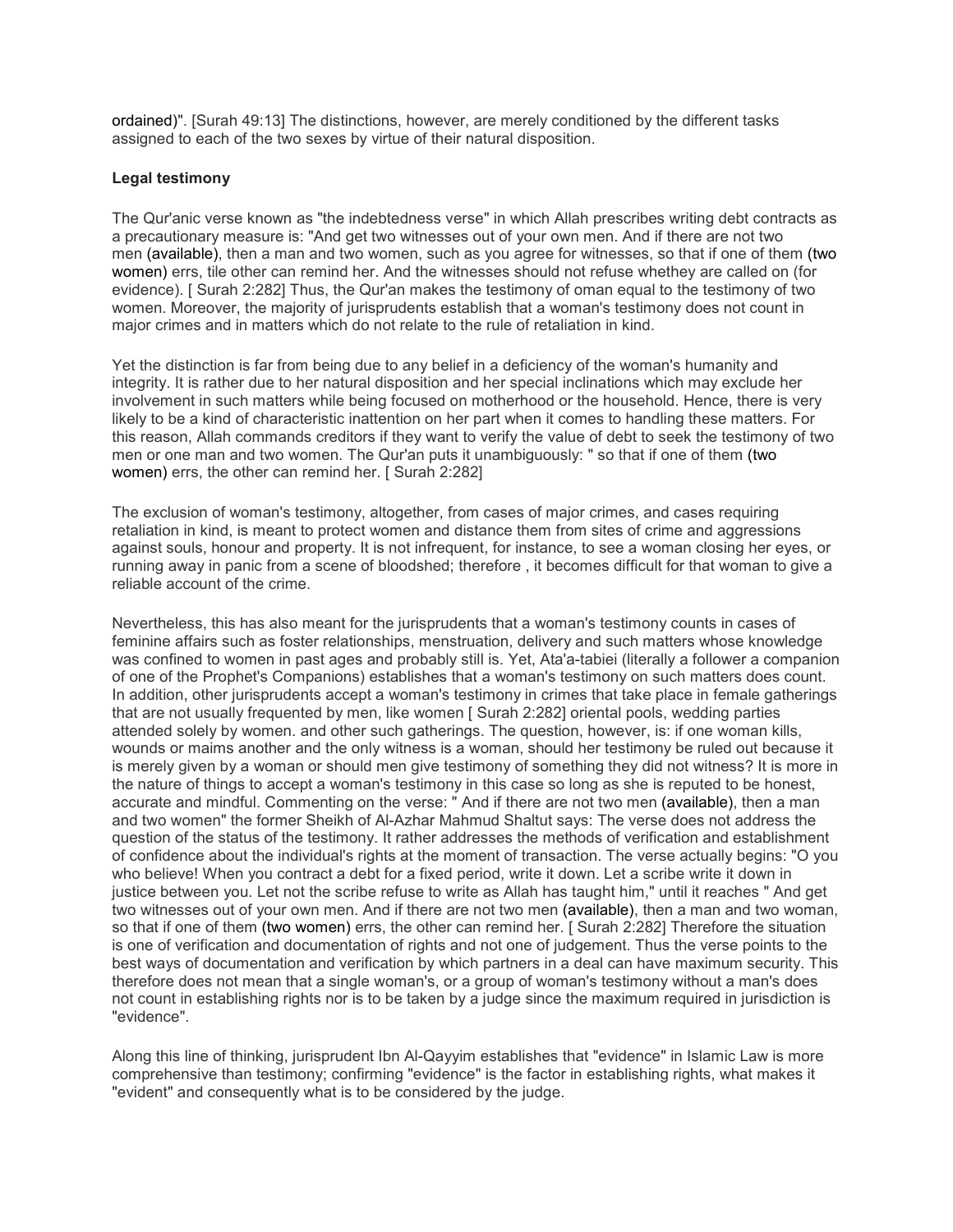The judge pronounces his verdict on the basis of decisive evidence, even if it were a non-Muslim's testimony as long as he feels it worthy of his trust.

This leads Sheikh Shaltut to the conclusion that when two woman's testimonies are counted as one man's testimony, it is not because of some weakness or flaw in her mentality which would involve, in turn, a defect in woman's humanity.

The verse, however, was so worded as to address the norms of that time, which are still very much the same for the majority of women. They do not attend debt registration sessions or transactions. The fact that some women take part in such activities does not alter the basic facts of life that the woman's natural disposition in life such as procreation. Yet again, the verse serves as guidance on maximum verification. In some places, the tendency is for a woman to make transactions and witness the writing of debts; it is the people's right to accept a woman's testimony as they accept that of a man as long as they do this with equal confidence in both sexes" memories.

Still, Sheikh Shaltut does not stop here; he goes on to consider a case in which the word of men and women weigh equally: There is a stronger proof for equality in the Qur'an's statement that the woman is just like the man in the type of testimony known as the oath of condemnation [ An oath in which either the husband or the wife accuses his or her partner of adultery and the only witness is one of them. (Translator's note.)] "And as for those who accuse their wives but have no witnesses except themselves, let the testimony of one of them be four testimonies (i.e. testifies four times) by Allah that he be one of those who speak the truth. And the fifth (testimony) (should be) invoking the Curse of Allah on him if he be one of those who tell a lie (against her). But it shall avert the punishment (of stoning to death) from her, if she bears witness four times by Allah, that he (her husband) is telling a lie. And the fifth (testimony) should be that the Wrath of Allah be upon her if (her husband) speaks the truth". [ Surah 24:6- 9] That is, four repetitions of the oath or testimony by the man concluded by an invocation of his damnation by Allah if he is lying, countered by and invalidated by four repetitions of the woman's counter statement, also followed by an invocation of Allah's wrath upon her if she is lying. [ Islamic Beliefs and Code of Laws, Sheikh Shalt, p.111 - 112]

## **Inheritance**

The difference between the man and the woman in their respective shares in inheritance established by Allah's statement: " Allah commands you as regards your children's (inheritance); to the male, a portion equal to that of two females. [ Surah 4:11], is clearly due to the difference in the duties and costs that each has to cope with by virtue of the Islamic teachings (shar'a)".

For example, if a man dies leaving a son and a daughter, the son gets married and pays the obligatory bridal money (dower) to the bride and as soon as they live together, he has to provide and pay for their living expenses. On the other hand, when his sister gets married, she receives the bridal money from her bridegroom and when they live together, the husband provides for her without her paying a single penny, even if she is among the richest of people. Poor or rich, her living costs are estimated in proportion to her husband's financial ability. The Qur'an puts it thus:" Let the rich man spend according to his means". [ Surah 65:7] To simplify matters, if the father leaves a wealth of about 150,000 dollars, the son would get 100,000 and the daughter would get 50,000 dollars. Then the son pays the bridal money (dower) gives presents and furnishes a flat which may cost at least 25,000 dollars. If the daughter gets married and has the bridal money and the presents, she would get another 25,000. This makes them about even.

But this is not all; the man's duties and spending increase as he provides for his children, in some cases his ageing parents, his brothers and sisters who have no income of their own and no one else to provide for them, and further still his relatives who are in similar circumstances-all by virtue of the Islamic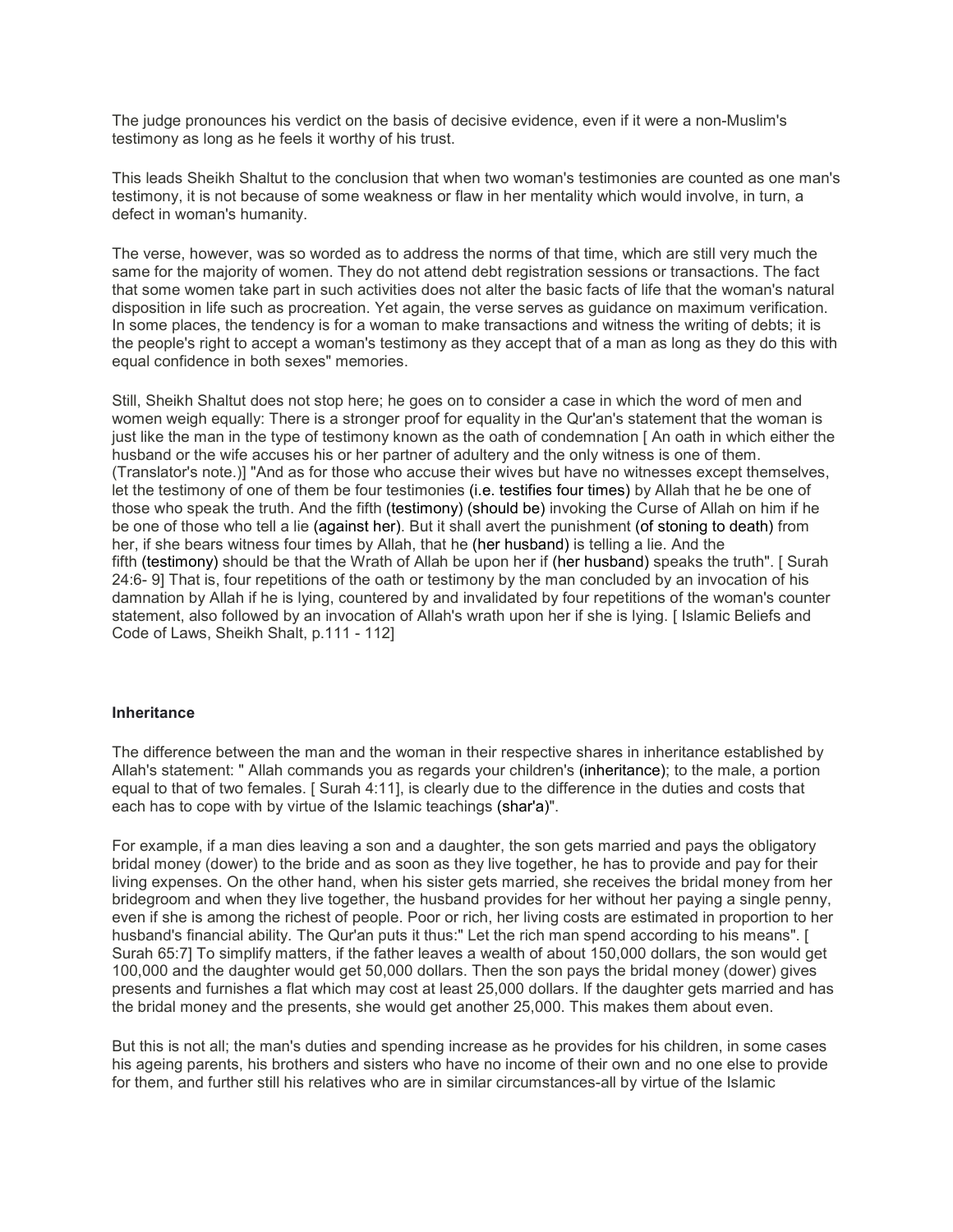Teachings (shar'a) and under certain conditions. For her part, though, the woman is not commanded by the shar'a to furnish aid unless she chooses to do so out of good manners and morals.

Nor is the distinction in any sense absolute. Sometimes the woman's share in the inheritance is equal to that of the man's. For instance, when the two parents inherit from their children; the Qur'an rules that: For parents, a sixth share of inheritance to each if the deceased left children. [ Surah 4:11] The reason in this case is that the parent's needs are often similar. If siblings inherit from a brother who has neither parents nor children, the Qur'an establishes that: " If the man or woman whose inheritance is in question has left neither ascendants nor descendants, but has left a brother or a sister, each one of them gets a sixth; but if more than two, they share in a third". [ Surah 4:12] Thereby, the sister by the mother gets a sixth, which is the same as the brother by the same mother. If there are more than two siblings, they inherit a third to be distributed equally among them. All this is to say that equality of inheritance exists in many cases, and they are well-known to jurisprudents and experts in these matters.

More conclusively, there are cases in which the woman gets a bigger share than the man. For instance, if a woman dies leaving a husband, mother and two brothers and one sister by her mother, the sister alone gets a sixth; whereas only one sixth is given to the two brothers. Also if a woman dies leaving a husband, a full sister and a brother by her father, the husband gets half the inheritance and the sister the other half, whereas the half-brother gets nothing being merely an agnate. But if the half sibling is a sister and not a brother, she gets a sixth, as sustenance.

One more case where the woman gets more than the man follows Ibn "Abbas's interpretation of the verse: " If no children, and the parents are the (only) heirs, the mother has a third". [ Surah 4:11]

This is means for Ibn Abbas that if a woman dies leaving a husband and her two parents, the husband receives a half, the mother a third and the father a sixth. Ibn Hazm relates this statement to Ibn "Abbas via Abdul-Raziq, and to Ali ibn Abi Talib via of Abi "Uwana and to Mu'adh ibn Jabal who were Companions of the Prophet (blessings and peace be upon him), known also as experts on such matters. Ibn Hazim relates it also to Shuraih and to Dawud Al-Zahiry, among the jurisprudents, and he quotes the companion Ibn Mas'ud's axiom on the matter: "Allah would not like to see me prefer a father to a mother." Other authorities who concurred are Companions such as `Umar, `Uthman, and Zaid ibn Thabit. From their followers, there are Al-Hasan, Ibn Sirin and Al-Nakh'i. Among the jurisprudents, there are Abu Hanifa, Malik and Al-Shafi, may Allah be pleased with them all.

#### **Blood money**

There is not a single well-authenticated statement by the Prophet (blessings and peace be upon him), nor any consensus of religious authorities (Ijm,') to establish that the blood money paid for the killing of a woman is half the sum paid for the killing of a man. There are two Hadiths (prophetic traditions), neither perfectly authenticated, that address the question. The best one on terms of authentication is that narrated Al-Nisa"i and Al-Daraqatny, which still suffers a time gap in the chain of transmitters up to the Prophet (blessings and peace be upon him). Statements related to the Companions suffer in the same manner. What remains then is the only well-authenticated tradition on the subject "for a soul, a hundred camels."

The general agreement of authorities that make the value of the blood money paid for the killing of a woman half that for the killing of a man falls short of a consensus. Ibn `UIayya and Al-Asam, two scholars from the high order of jurisprudents (fuquh," as-salaf) make the value of the blood money the same for both men and women. This opinion is in agreement with the generality of reference to "believer" and `soul" in the Qur'an and the Hadith. If we opt for this opinion today, we are not to blame since, in addition to the previous reason, the legal opinion (fatwa) could change with the age and environment but the new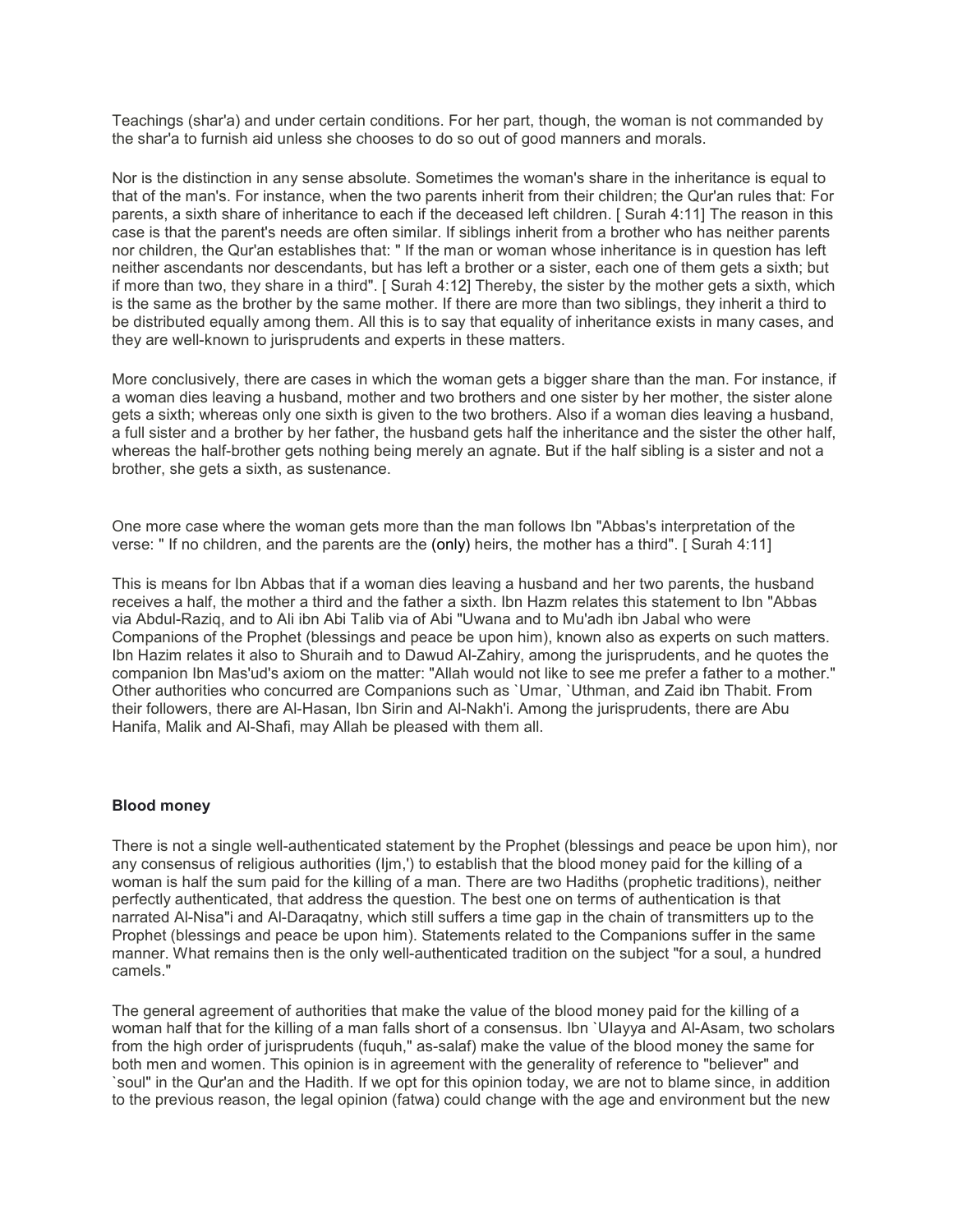legal opinion is not in conflict with the relevant textual statements nor with the general objectives of Islamic Teachings. Under the subtitle of "Blood Money, the Same for Men and Women," Sheikh Shaltut writes:

Woman's humanity stemming from the same origin as that of the man, her blood is the same as his, he being from her and she from him and equal retaliation in kind being the rule common to both cases of homicide and hell and damnation being the other wordly punishment for the killing of either man or woman, so the rule of the verse applies to the accidental homicide of either a man or a woman.

Given that our primary frame of reference is the Qur'an, we find that its statement is general and does not privilege the man with any special status: "and whosoever kills a believer by mistake (it is ordained that) he must set free a believing slave and a compensation (blood-money i.e. Diya) be given to the deceased's family". [Surah 4:92]

It is true that the scholars have differed over the amount of blood money, whether it is the same or double in the man's case. Al-Razi tells us in his At-Tafsr Al-Kabr that the majority of jurisprudents double the sum in cases of male homicide. He adds that Al-Asam and Ibn `Ulayya make the sum paid the same. The majority cite the ruling of the Companions `Ali, `Umar and Ibn Mas'ud ruling on this matter, as well as the rules of inheritance and legal testimony in which the woman's inheritance and testimony equals only half those of the man. Al-Asam, however, cites the verse: and whosoever kills a believer by mistake [Surah 4:92] All agree this verse addresses both men and women, therefore the ruling on the sum paid is the same.

## **Guardianship**

Allah assigns guardianship to the man by virtue of the Qur'anic verse: " Men are the protectors and maintainers of women, because Allah has made the one of them to excel the other and because they spend (to support them) from their means". [ Surah 4:34]

There are two reasons for this, one has to do with a natural quality and the other relates to something acquired. First, Allah has provided the man with a quality of greater strength whereas he has equipped the woman with a lighter and usually more delicate physique. Secondly, Allah has delegated the man to be the family provider. If the family collapses, he must bear the brunt of the collapse. This responsibility naturally entails deference and support.

#### **Judiciary and political corps**

Abu Hanfa establishes that women are not forbidden from occupying positions in the judiciary system in matters that are of their sphere of testimony, that is in non-criminal affairs. At-Tabari and Ibn Hazim, on the other hand, establish the authority of their judgement of criminal cases, as well as financial and other cases. Yet, that this is not prohibited does not give it the status of incumbency or necessity. It is a possibility that can be adjusted according to different circumstances and interests: the interest of the family, the interest of the community and, above all, the interest of Islam. Thus, the possibility may lead to a situation where some distinguished women at a certain point of their age are chosen for judgeship in certain matters and under certain circumstances.

On the other hand, her ineligibility under the Islamic teaching (shar'a) to hold the caliphate or head the state is owing to the great burdens of such a huge responsibility which in most cases outweigh the capacity of the woman (and the man) and conflicts with the natural disposition of the woman as mother.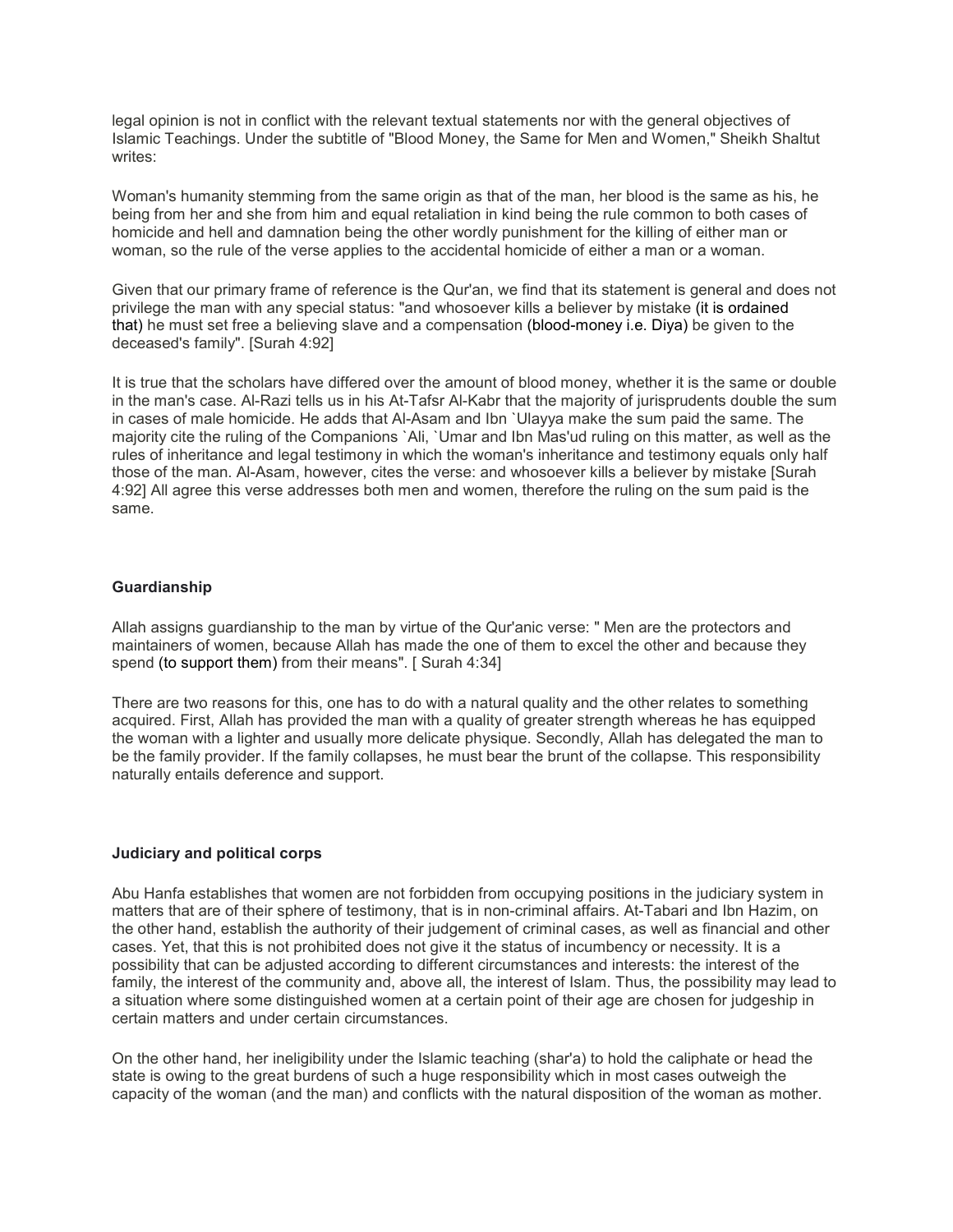This does not exhaust all possibilities since we are aware that some women could be even more capable than some men. One such example is the Queen of Sheba whose story is told by Allah in the Qur'an. She led her nation to happiness and well-being in this and the other life and submitted herself with Prophet Solomon to Allah, Controller of the Worlds. Nevertheless, rules are not formed on the basis of rare occurrence but on the frequency of it. Thus the scholars establish that generally "the rare does not constitute a rule." But for the woman to be a manager, dean, director, member of parliament, minister, etc., is all very well so long as it weighs the interests. All these questions are dealt with in detail in my book Contemporary Legal Opinions (Fatawa Mu'aserah).

## **The Woman as Feminine Being**

Islam has always appreciated the femininity of the woman and regarded her as playing a role integral to that of the man, and similarly regarded the man as playing a role integral to that of the woman. Neither is a foe, adversary or a competitor to the other. Rather, each is a help to the other in attaining the relative perfection of his or her person and each's whole sex.

Allah's ordering of the universe makes binary existence one of its characteristics. This principle is manifested in the presence of male and female in the animate world of man, beast and plant, and the presence of negative and positive in the inanimate world with its phenomena of magnetism, electricity and others. Even in the atom, there are positive and negative charges, that is, the proton and the electron. The Qur'an, revealed fourteen hundred years ago, makes an explicit reference to the fact: "And of everything We have created pairs, that you may remember". [Surah 51:49]

Men and women are, so to speak, like a can and its lid, a unity that comprises the thing and its counterpart; one does not exist without the other. When Allah created the first human soul, Adam, He also created from it its counterpart, Eve, so that he would settle and find peace with her. The Almighty did not leave Adam alone, not even (self sufficient enough) in Heaven. Allah's discourse, whether in the form of prohibition or command, was addressed to both of them: "Dwell you and your wife in the Paradise and both of you freely with pleasure and delight of things therein as wherever you will, but come not near this tree or you both will be of the Zalimun (wrongdoers)". [Surah 2:35]

What all this comes to is that the woman is different from the man, for she complements him and he her. A thing does not complement itself. The Qur'an emphasises that difference: " And the male is not like the female". [Surah 3:36] They are as unlike as positive and negative. Yet the difference does not mean that they are adversaries in any sense. They arise from each other and are for each other: "you are from one another" [Surah 4:25] , and "And Allah has given you wives of your own kind". [Surah 4:25]

Allah's wisdom has also ordained that the physical and psychological construction of the woman should carry elements that enable her to attract and be attracted by the man. Fundamental to this purpose was Allah's equipment of the female with an instinctive desire and a strong natural passion that leads to their mutual attraction and communion so that life would continue and generations would spring forth.

Therefore, Islam disapproves of systems that clash with this instinctive nature or render it ineffective, such as the system of monasticism. By no means, however, does this reflect acceptance of the channelling of this energy in the wrong direction, that is, outside divinely-sanctioned marriage which forms the basis of the family. Thus Islam, as do all other revealed religions, prohibits adultery as well as all forms of licentiousness whether they be visible or invisible. Islam has filled in all the gaps that could lead to these acts, thus providing protection for men and women from all factors of seduction and lust.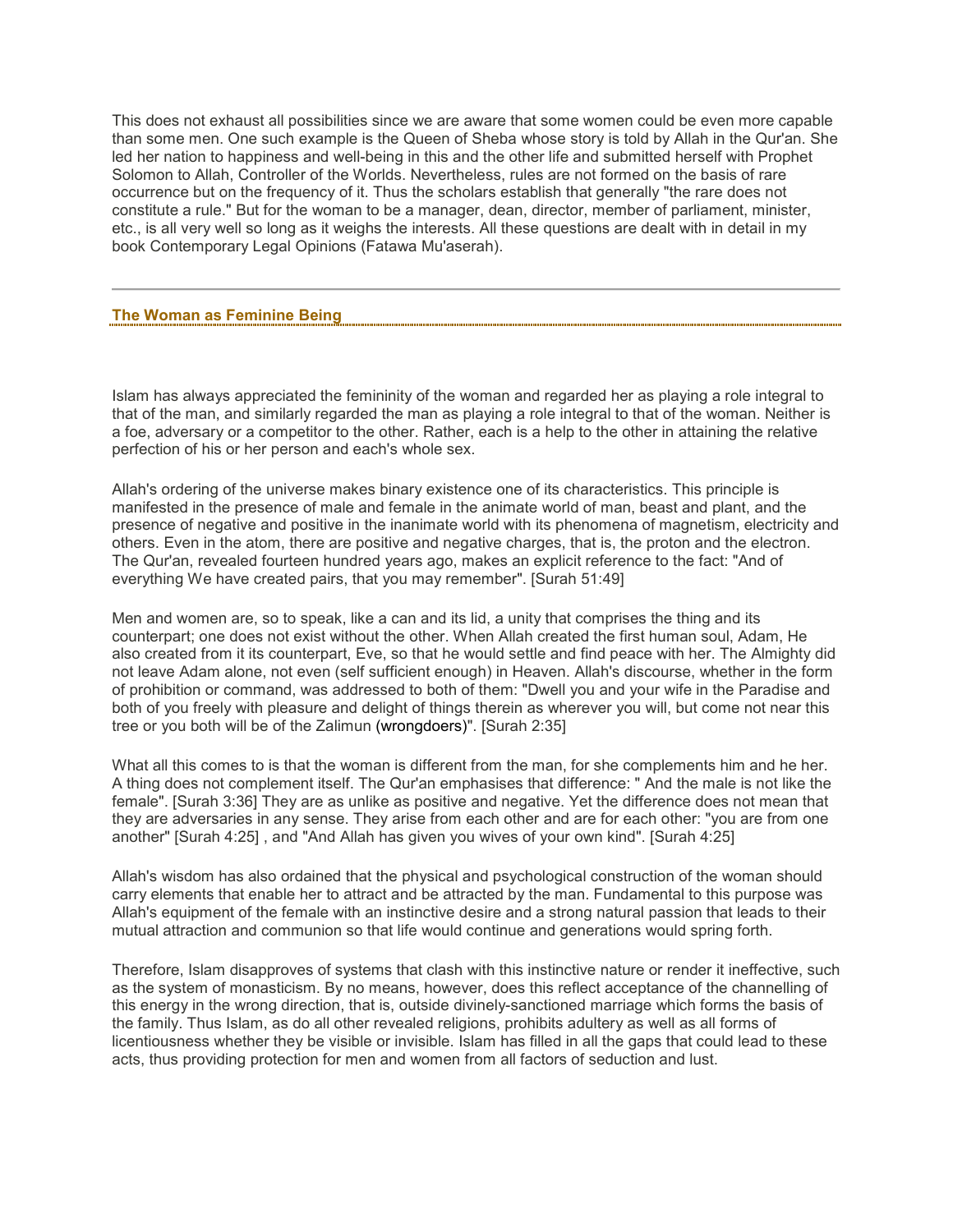On the basis of the instinctive nature of the woman and the need for a healthy and proper atmosphere for her relationship with the man, Islam has set its codes for the woman as well as all the other relevant codes, instructions and rules. To guard her femininity and acknowledge its needs so as not to repress it, is what Islam is after. It tries to create a barrier between the woman and degradation, to protect her from the human wolves and predators who chase her into their lairs, devour her and discard the despoiled remains.

We can give a rough summation of Islam's attitude to femininity as follows:

1- Islam protects femininity to keep the stream of tenderness and beauty running. For this reason some of the things that men are forbidden to do are permissible for women. So the woman can wear gold and pure silk; hence the Hadith, "These two (substances) are prohibited for the men of my nation and allowed for its women". [Transmitted by Ibn Majah on the authority of Ali (3595), Hadith Sahih.] The permission to use things that suit women is supported by forbidding them from handling things that go against their femininity, such as men's wear, movement and behaviour in general. A woman is not to wear a man's garment; a man is not to wear a woman's garment. The Prophet (blessings and peace be upon him) says: "Allah condemns the man who dresses like a woman and the woman who dresses like a man". [ Transmitted by Abu Huraira, Abu Dawud (4098); and Ahmad 2/325; and Ibn Hibban (1904); and others.] For men to behave like women and women to behave like men is equally condemned by Alkib. Again the Prophet (blessings and peace be upon him) says, "Three (kinds of people) do not enter Paradise and do not enjoy Allah's gaze upon them on Judgement Day: a son who is disobedient to his parents, a mannish woman and an adulterer. [ Transmitted by Ahmad lbn Umar and approved by Sheikh Shaker as Sahih (1680); and Al-Nisa'i 5/80; and Al-Hakim 1/72 and others.]

2- Islam supports femininity in view of its relative weakness, placing it in the hands of a supporting man, securing the costs of living and the provision for her needs. Whether under the guardian care of her father, her husband, her son or her brother, she will be provided for by them as an obligation under the shar'a. No basic need should compel her then to wade in the unexplored stretches of life with its conflicts, within the hustle of competitive men to win her bread-something that has befallen the Western woman under severe necessity in which neither father, brother, son or uncle look after her. The result is that she has to accept any kind of work for whatever payment in order to survive.

3- Allah's Religion protects her morals and decency, guards her reputation and dignity, and defends her chastity against evil thoughts and tongues, and tries to foil tempting hands that seek to harm her. In order to achieve these noble objectives, Islam makes it incumbent on the woman to lower the eyes and preserve chastity and purity.

"And tell the believing women to lower their gaze (from looking at forbidden things), and protect their private parts (from illegal sexual acts etc)". [Surah 24:31]

Preserve a decent, unrevealing manner of dress and ornamentation, all without being oppressive towards her. "and not to show off their adornment except that which is apparent and to draw their veils all over Juyubihinna (we. their bodies, faces, necks, and bosoms, etc.) " [ Surah 24:31] The visible or apparent ornament that the verse refers to has been interpreted to be inclusive of kohl, the finger ring, the face, the two hands and, some exegetes and jurisprudents establish, the two feet. [ At the time of the Prophet (blessings and peace be upon him). it was customary for some women to cover their face. The flexibility of Islam allows the woman the option of covering her face or not. (editor's note)]

Cover the other attractions that do not show, such as the hair, neck and throat, arms and legs, from all people except her husband, and her consanguineous, non-marriageable relations or mahrim [ Those persons whom the woman is forbidden to marry because of the proximity of the relation. (editor's note)] (brothers, uncles etc.) whom she finds it hard to hide these afrom. "and not to reveal heir adornment except to their husbands, fathers, their husband`s fathers, their sons, their husband's sons, their brothers or their brother's sons, or their sister's sons or their (Muslim) women (i.e. their sisters in Islam), or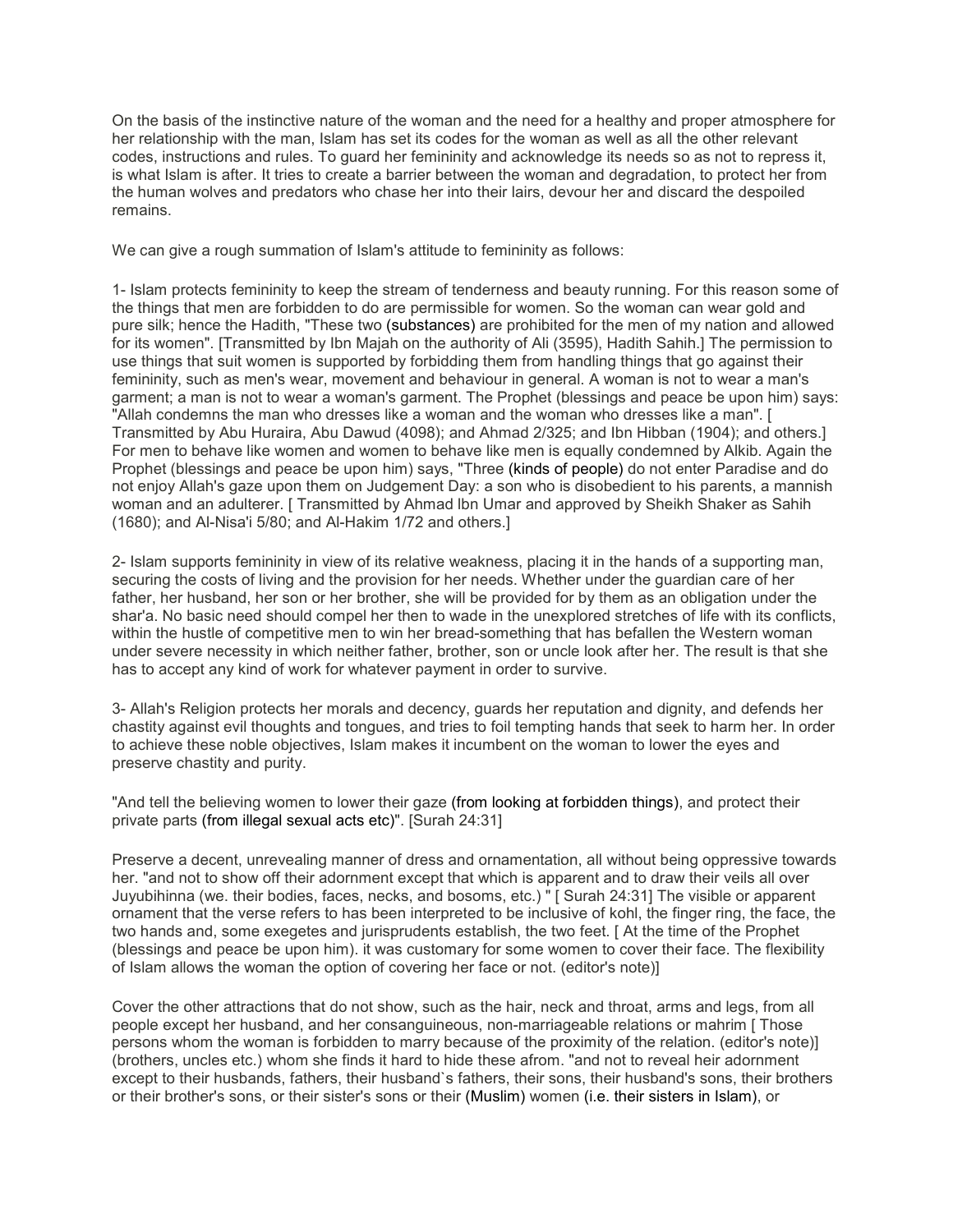the (female) slaves whom their right hands possess, or old male servants who lack vigour, or small children who have no sense of the shame of sex". [Surah 24:31]

• Maintain staidness in gait and speech. "And let them not stamp their feet so as to reveal what they hide of their adornment". [Surah 24:31] and" if you keep your duty (to Allah), then be not soft in speech, lest he in whose heart is a disease (of hypocrisy or evil desire for adultery, etc.) should be moved with desire, but speak in an honourable manner. [Surah 33:32]

Therefore she is not (as some wrongly understand) forbidden to speak; nor is her voice a shameful thing to show. On the contrary. She is commanded in the Quran to speak in good faith.

- Be above all acts meant to excite and tempt men in a way reminiscent of the showiness of Pre-Qur'anic ignorance or Jahiliyya. or in the manner of modern jahiliyya. This showiness contradicts the conduct of a decent woman.
- Avoid being in seclusion with a man who is neither a husband nor a non-marriageable relation, so as to keep a barrier between herself or the other man and all thoughts of sin, and between her good name and false rumours. The Prophet (blessings and peace be upon him) says, "No man should be in seclusion with a woman and no woman should travel except with a non-marriageable relation," or her husband of course.
- Avoid male gatherings except on the grounds of necessity or an appreciable interest and only to the necessity or limit. Attending the congregational prayers in the mosque, seeking learning, cooperation in charity and promotion of piety are fields in which a woman's presence with men is accepted so that she will not be deprived of her right to participate in serving her community, and only on condition that she observes the limits of the Islamic code on social life.

With these directions and regulations, Islam provides safety for the woman and her femininity from impious tongues; it preserves her decency and chastity by distancing her from all factors of deviation. Islam guards her honour against the slurs of slanderers and spreaders of calumny. Above all, it protects her soul and calms her nerves against the tension, instability and trepidation that spring from wild imaginations or obsessed hear torn between the factors of agitation and excitement. At the same time, islam protects the man from anxiety and aberration, the family from disintegration, and the society from collapse and decay.

## **Legitimate Mixing Between Men and Women**

Some words which have existed in the language for a long time have acquired new significance and even weight. Among these is the term "mixing (or mingling)", which refers to mixing of men and women in one place. During the Age of the Prophet (blessings and peace he upon him), the Age of the Companions which succeeded it, and the age of their followers, Muslim men and women met at different gatherings, religious or otherwise, and this was not forbidden at all. Under the right circumstances and for good reasons, it was legitimate and natural for them to meet. Nor was it called "mixing" then.

In our age, however, the word has become very common. Nor do I know when it came into use with the new connotations unsavoury for Muslim men and women, since mixing one thing with another suggests a dissolution, the way sugar or salt is dissolved in water, a metaphor that would have unpleasant suggestions if applied to male-female relations. Anyway, the purpose is to point out that not every kind of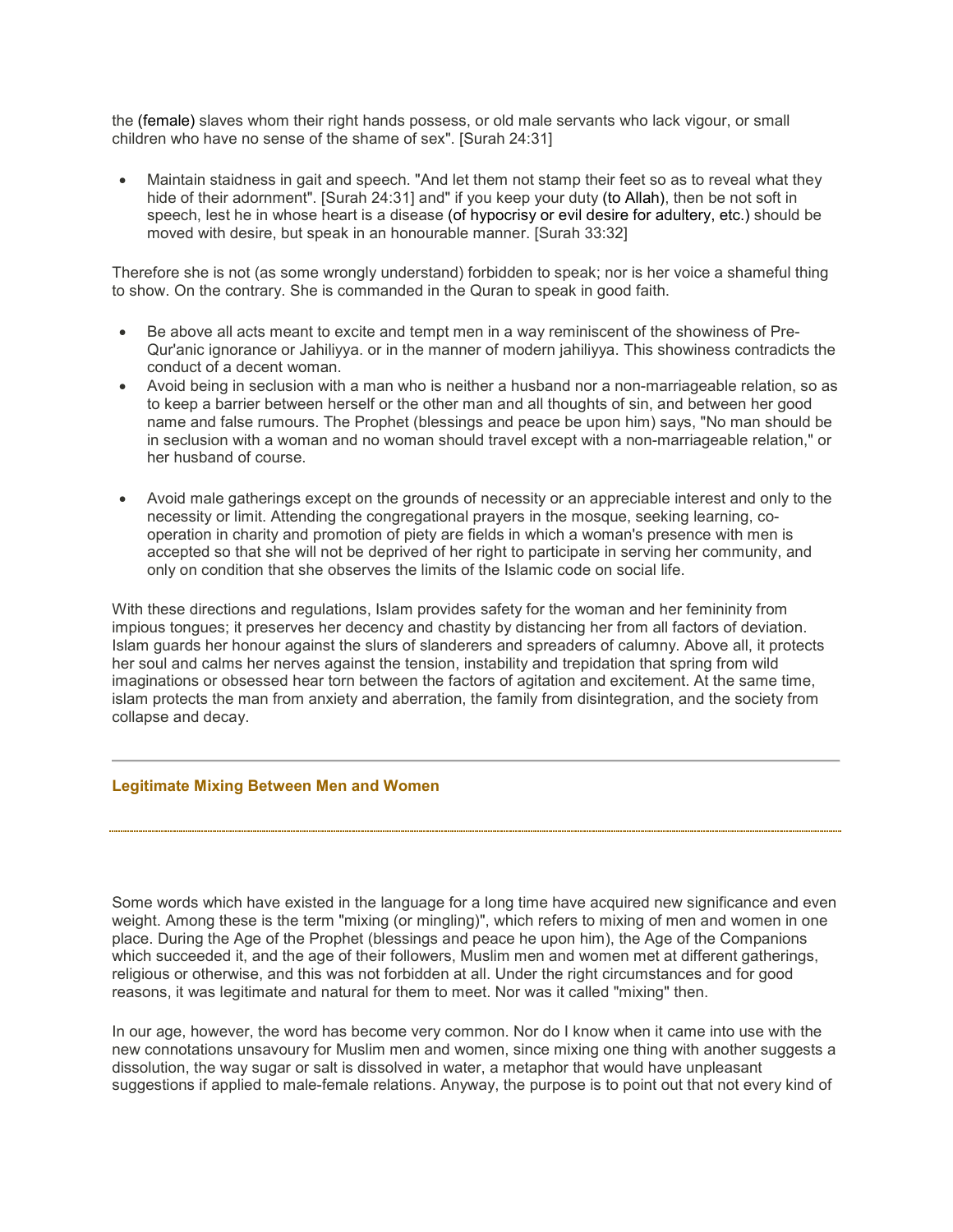socialisation is prohibited as some may imagine and as other hard-liners argue. On the other hand, not all forms of mixing are acceptable as propagators of Westernization claim.

In the second volume of my book Contemporary Legal Opinions (Fataawa Mu'aserah), I answer questions on this and several other related matters such as greeting women, handshaking, treatment of women by male doctors and the reverse, in addition to other questions. A careful Muslim should refer to these legal opinions if he or she wants to learn about the rules of the Islamic teachings (shar'a). Here, nevertheless, I would like to make the point that it is our duty to adhere to the best guidance which is that of the Prophet Mohammed (blessings and peace be upon him), his righteous successors and enlightened Companions whose pious paths he recommends sticking to, avoiding the two extreme routes of Western permissiveness and severe Eastern asceticism.

By examining this guidance of the Prophet (blessings and peace be upon him), we find that the woman was not caged or isolated as happened later during the age of Muslim abatement. The women attended the major congregational prayers on Fridays at the Prophet's mosque, including the night (Al-Esha) and dawn (Al-Fajr) prayers. The Prophet (blessings and peace be upon him) would direct them to form rows behind the men rows, and the more to the back the better so that they would not see the sensitive parts of men's bodies that might have shown due to the fact that only a few were familiar with trousers and underwear, and there was no partition between the men and women.

Moreover, in the early stages of congregating for prayer, men and women would go through the same entrance where crowding would occur. The Prophet (blessings and peace be upon him) said, "If only we left this entrance to the women". [ Transmitted by Abu Dawud on the authority of Ibn Umar (462) (463).] So they allocated the entrance for them from that time on and it became known as the "woman's Entrance." As for the Friday congregation, women during the Prophet's Era attended the prayer and listened to the sermon to the extent that one of them could learn the Surah of because the Prophet (blessings and peace be upon him) recited it frequently from his position on the sermon pulpit. They also attended the two Bairam (a religious celebration) congregations and took part in these big Islamic celebrations that involved all people, old and young, male and female, in the open outskirts where they would chant the name of Allah. Um`Ateyya, a witness of the Prophet's Era, said, "We were frequently instructed to go out for the Bairams."

In another version she said, "The Messenger of Allah (blessings and peace be upon him) instructed us, the maids, and the ones in their menses to go out. The women menstruating would stay away from prayer and witness the good (of the day) and Muslim's prayer (to Allah). So I said, `O Messenger of Allah, there may be one of us who does not have a jilbab (dress)." He replied, `Let her sister (in Islam) give her one. [ Sahih Muslim "The Prayers of the Two Eids" (890).]

This is one of the aspects of Muslim life that are ignored by Muslims in most of their countries. Some, however, such as the devotional retreat in the last ten days of Ramadan and the attendance of the Bairam congregation by women, are in the process of coming back to life through the efforts of the youth of the modern Islamic awakening.

Women always attended the teaching sessions of the Prophet (blessings and peace be upon him). They would address aisha with the questions they found awkward or too bold to ask. The Prophet's wife, aisha (may Allah be pleased with her), praised the women of the Ansar whose shyness did not prevent them from seeking knowledge of the religion and asking questions about major issues such as impurity (full sex or ejaculation preventing one from performing some forms of worship), night ejaculation, washing from impurity, menstruation and other such matters.

This, however, was not enough for them compared to the men's completely enfolding the Prophet (blessings and peace be upon him); so they demanded a special day of teaching be allocated to them without vying with a crowd of men, and said openly, "Messenger of Allah, the men have taken complete possession of your company, so devote one of your days to us." The Prophet (blessings and peace be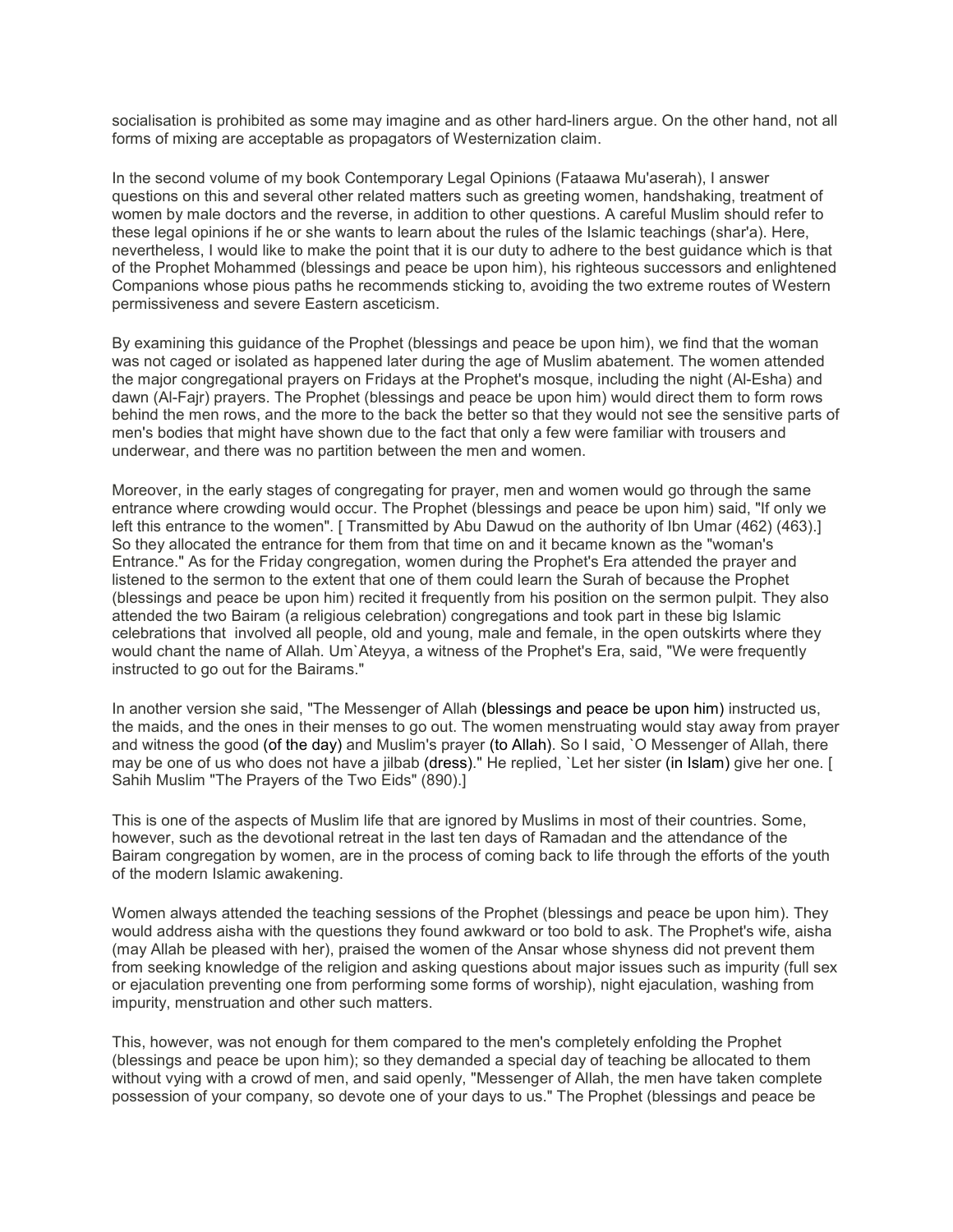upon him) promised to give them a day and he preached and gave them instruction. [ Transmitted by Bukhari in The World (Al-Alam) 1/34 on the authority of Abu Said.] This kind of female activism was also revealed during battles when women served in the army with the mujahedeen (warriors who struggle to keep Islam alive) in a way that suited them and brought out the best of their abilities, such as attending the wounded, giving medical aid, nursing the injured fighters, in addition to cooking, procuring water and the like. Um `Ateyya asserted, "I went on seven military expeditions with the Prophet (greetings and peace be upon him); I would guard the fighters, provisions, make their food, treat the injured and nurse the ill ones". [Transmitted by Muslim (1812).]

Anas, one of the Prophet's Companions, narrates, "On the Day of Uhud,`aisha and Um Salim, their sleeves rolled up, would carry water in skin bags on their backs and empty the contents into the soldiers open mouths". [Transmitted by Muslim (1811).] The fact that `aisha was still in her teens renders incorrect the claim that female participation in military expeditions and battles was confined to old women. Realistically speaking, this defies logic as such work would be unduly onerous for the aged when considering the physical and psychological exigencies of war.

In the same line, Imam Ahmad recalls, `six believing women were in the army that besieged Khaibar, their task being to hand arrows to the fighters, prepare food, procure water, treat the wounded, spin yarn and help in (the promotion of)the cause of Allah. Eventually, the Prophet (blessings and peace be upon him) allocated shares in the spoils to them. [Transmitted by Ahmad 51271,7/371; And Abu Dawud (2729).]

It is also established that some of the Companion's wives took up arms in some expeditions and battles. The deeds of Um `Imarah Nasba bint Ka'b on the Day of Uhud are well known and were of such effect as to make the Prophet say, "Her manner excelled that of such and such people." On the day of the Battle of Hunain, Um Salum, for her part, kept a dagger to stab any enemies who would come within her reach. This story is told again by her son Anas, "On the Day of Hunain, Um Salum had a dagger; when she was seen by her husband, Abu Talha, he told the Prophet, `Messenger of Allah, Um Salum is keeping a dagger with her." When the Prophet asked her about it she answered, `It is to stab the abdomen of any of the Pagans who might come near me," at which the Prophet laughed. [Transmitted by Muslim (1809).]

But the women of the Prophet's and Companion's Eras had ambitions that went beyond the participation in the expeditions into adjacent areas. They were also keen to take part in the Muslim conquests of distant lands to help disseminate the message of Islam. Anas narrated, "One day, the Prophet (blessings and peace be upon him) took his siesta in the house of Urn Hiram. When he woke up, he laughed. So she asked, `What makes you laugh, Prophet of Allah?" The Prophet said, `I have seen some people from my nation, who were out to fight for the sake of Allah, riding the sea. There were kings seated on their thrones." So she replied, `O Messenger of Allah, pray to Allah that I may be one of them." He did. [Sahih Muslim (1912)] During the reign of `Uthman (the third caliph), Um Hiram set sail with her husband, Ubada ibn As-Samit, to Cyprus, where she was killed while she was on horseback (in a battle) and was buried there, according to biographers and chroniclers. A whole section is devoted to highlighting woman's roles in the battles and military expeditions.

In the sphere of social life, the Muslim woman played her part, preaching of good deeds, enjoining what is right and forbidding evil, in conformity with Allah's statement: "The believers, men and women are "Auliy,"(helpers, supporters, friends, protectors) of one another, they enjoin (on the people) what is right Al-Ma`ruf (i.e. Islamic Monotheism and all that Islam orders one to do), and forbid (people) from Al-Munkar (i.e. polytheism and disbelief of all kinds, and all that Islam has forbidden). [Surah 9:71]

A well-known story depicts a woman reasoning with `Umar (may Allah be pleased with him) in the mosque over the issue of the amount of bridal money paid to the bride. It also illustrates how `Umar (the third caliph), being convinced of her argument, reversed his opinion to that of hers in public. His comment on this was "everybody's knowledge is better than mine". [Tafsir Ibn Kathir 1/468] The story is cited by no less an authoritative register than Ibn Kathir's Tafsir, where Ibn Kathir states its ascription to `Umar is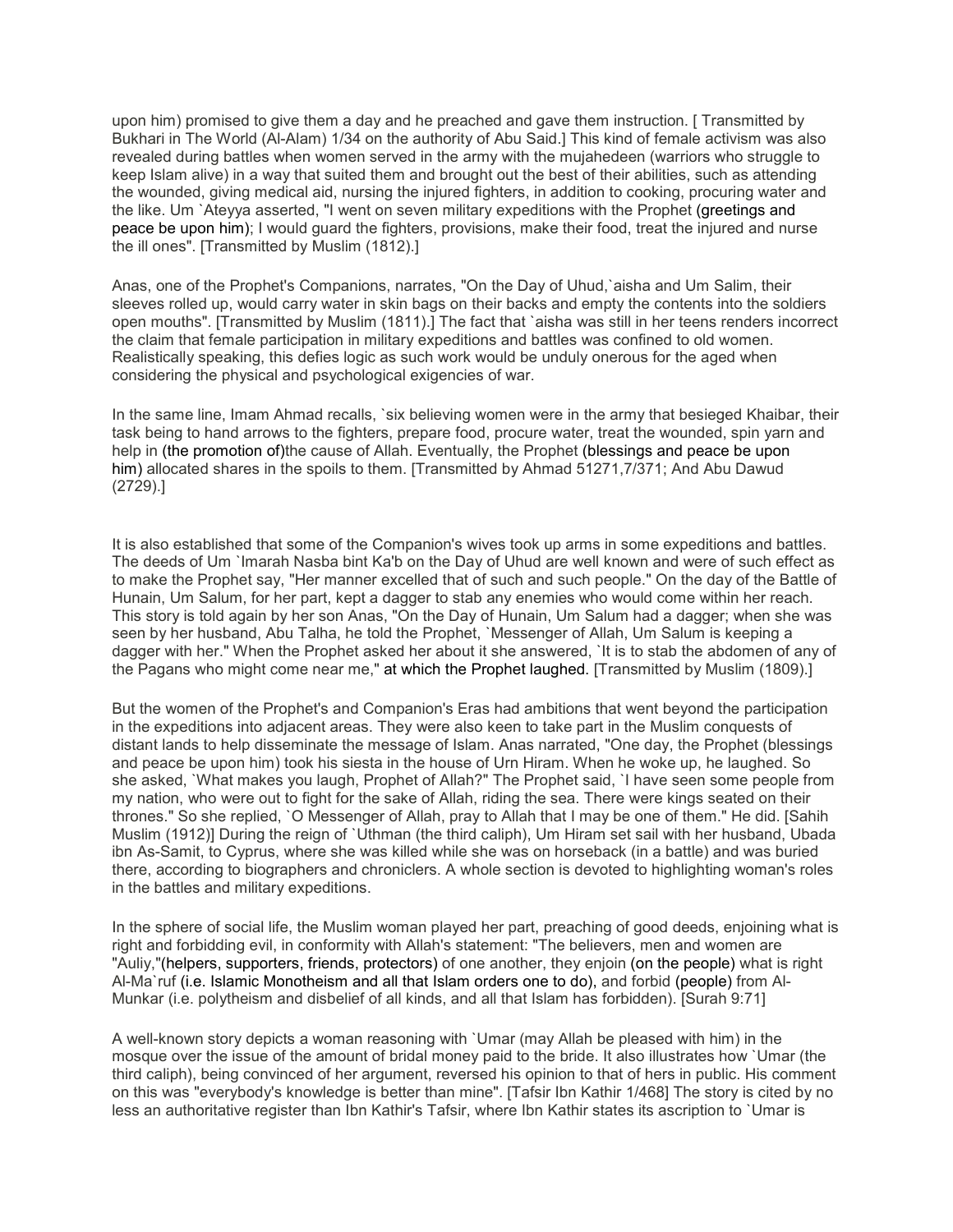correct. In another version `Abdul-Raziq cites `Umar as saying about himself, "A woman debated with `Umar and outdid him in the debate. [ Tafsir Ibn Kathir 7/180] Also during his caliphate, `Umar appointed a woman, Al-Shifa bint Abdullah as the market-place superintendent.

By examining the Qur'an's discourse on woman's affairs and by looking onto the lives of the Prophets, we hardly find such an iron curtain, as is drawn by some people, between men and women. Thus in the prime of his youth, Prophet Moses (peace be upon him) is depicted talking to the two daughters of the old man of Madyan. He asks them questions and gets their answers without any particular feeling of guilt or embarrassment and magnanimously helps them. One of them returns soon after with an invitation from her father for Moses to come to their house. One of them even suggests her father hire Moses, as he is a strong and honest man. This is how the Qurtan puts it: "And when he arrived at the water of Midian (Madyan) he found there a group of men watering (their flocks), and beside them he found two women who were keeping back (their flocks). He said, "What is the matter with you?" They said, "We cannot water (our flocks) until the shepherds take (their flocks). And our father is a very old man." So he watered (their flocks) for them, then he returned back to shade, and said: "My Lord? Truly, lam in need of whatever good you bestow upon me!" Then there came to him one of the two women, walking shyly. She said: "Verily, my father calls you that he may reward you for having watered (our flocks) for us." So when he came to him and narrated the story, he said: "Fear you not. You have escaped from the people who are Zalimun (polytheists, disbelievers, and wrongdoers)." And said one of them (the two women): "O my father! Hire him! Verily, the best of men for you to hire is the strong, the trustworthy. [Surah 28:23- 26]

In the story of Mary, every time Zachariah comes to her chamber he finds much food, so he inquires about it:

" Every time he entered Al-Mihrab [A praying place or private room.] (to visit) her, he found her supplied with sustenance. He said: "O Mary! From where have you got this?" She said: "From Allah" Verily Allah provides sustenance to whom he wills, without limit. [Surah 3:37]

Another story is that of the Queen of Sheba, who is cited by the Qur'an as consulting her people about how they should respond to Solomon's message to her: " She said, "O chiefs! Advise me in (this) case of mine. I decide no case till you are present with me." They said: "We have great strength, and great ability for war, but it is for you to command; so think over what you we command." She said: "Verily! Kings, when they enter a town (country), they despoil it, and make the most honourable amongst its people low. And thus they do. [Surah 27:32- 34]

: Later then she arrives in Solomon's palace, she converses with Solomon as follows

" So when she came, it was said (to her): "Is your throne like this?" She said: "(It is) as though it were the very same." And (Solomon said): "Knowledge was bestowed on us before her, and we were submitted to Allah (in Islam as Muslims before her)." And that which she used to worship besides Allah has prevented here (from Islam), for she was of a disbelieving people. It was said to her: "Enter As-Sarh" (a glass surface with water underneath it), but when she saw it, she thought it was a pool, and she (tucked up her clothes) uncovering her legs, Solomon said: "Verily, it is Sarh paved smooth with slab of glass." She said: "My lord! Verily, I have wronged myself, and I submit (in Islam, together with solomon), to Allah, the Lord of `Alamn (mankind, jinns, and all that exists). [ Surah 27:42 to 44]

Nor is it right to say that the revealed codes of preceding nations do not apply to us, since their stories were only cited in the Qur'an for reflection and guidance. Hence the correctness of the claim that the revealed code of preceding nations which is given in the Qur'an and the Sunna (traditions of the Prophet Mohammed) is also a code for us as long as no code of ours renders it null. Allah said to his Messenger:" They are those whom Allah had guided. So follow their guidance". [Surah 6:90]

Moreover, the fact that in the early stage of Islam the initially revealed punishment for a woman who committed adultery was to confine her to a house until she died or until Allah made a way out for her: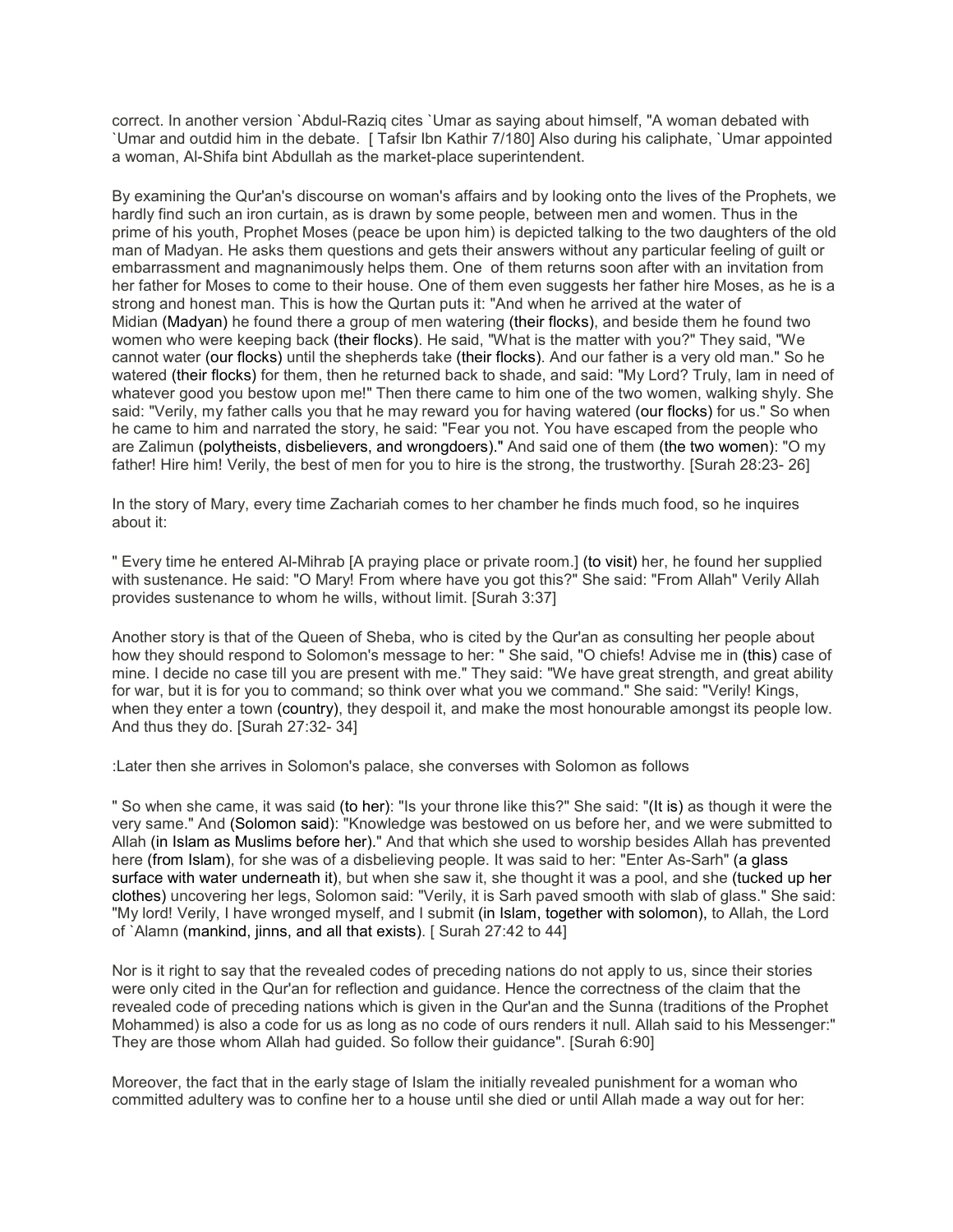"And those of your woman who commit illegal sexual intercourse, take the evidence of four witnesses from amongst you against them; and if they testify, confine them (i.e. women) to houses until death comes to them or Allah ordains for them some (other) way. [Surah 4:15] meaning it is illogical from the point of view of the Qur'an, and Islam in general, to make house-confinement a characteristic of a decent and chaste Muslim woman, which would be to punish her without any perpetration. Later, of course, the punishment changed to flogging for the unmarried couple who commit adultery and stoning to death for the married ones

In summation, the encounter of men and women is not prohibited in itself. Quite the contrary, it is allowable or even required if done in pursuit of a noble cause like gaining knowledge or performing good acts in which the joint efforts of both men and women are necessary.

## **Pseudo-arguments for unrestricted mixing**

This is the position of Islam on man-woman relations, and their common involvement on charitable and righteous lines is what we call legitimate mixing; yet "intellectual imperialism" has managed to create in our countries people who turn a deaf ear to the ruling of Allah and His Messenger. These people call on us to give the woman free rein to assert herself, promote her personality, enjoy her life and her femininity. They want her to mix with men freely, experience them closely where they would be together and alone, travel with them, go to cinemas or dance till midnight together. She is supposed to find the "right man" from all those she has known. In this way, it is said, life is supposed to be more secure and have greater stability in the face adversity.

These people who may well be thinking of themselves as unblemished seraphs, tell us not to worry about the man or woman as a result of this "decent" communication, innocent friendship and upright contact. The frequency of their contact will pacify desire. The two sexes will supposedly find satisfaction in the mere look, conversation or, in the extreme, dancing together, which is only a form of elevating artistic impression. Sensual pleasure would have no place. It is a clean vent for energy, nothing more. This is said to be what the advanced West did after they rid themselves of complexes and privation.

#### **Pseudo-arguments disproved**

In answer to this line of thinking, we must say that we are Muslims first and foremost. We do not sell our religion in imitation of the vagaries of Westerners or Easterners. Our religion forbids us from promiscuous mixing with its showiness and seductiveness: " Then we have put you (O Mohammed, blessings and peace be upon him) on a plain way of (Our) commandment like the one We commanded Our messengers before you (i.e. legal ways and laws of the Islamic Monotheism). So follow you that (Islamic Monotheism and its laws), and follow not the desires of those who know not. Verily, they can avail you nothing against Allah (if He wants to punish you). [Surah 45:18]

" Verily, the Zalimun (polytheists, wrongdoers, etc.) are "A why, (protectors, helpers, etc.) to one another, but Allah is the Wali (Helper, Protector, etc.) of the Muttaqun [i.e. pious and righteous persons who fear Allah much (abstain from all kinds of sin and evil deed which He has forbidden) and love Allah much (perform all kinds of good deeds which He has ordained.)]" [Surah 45:18-19]

In addition, the West itself, enamoured by these ideas, is suffering the consequences of dissipation and decaying morality that has corrupted its youth and doomed its civilisation to ruin and collapse. In the United States, in Sweden, and in other countries where sexual freedom is the norm, statistics show that feverish lust is not alleviated by freedom of talk and contact, nor by whatever may follow that. On the contrary, the more people taste, the thirstier they become.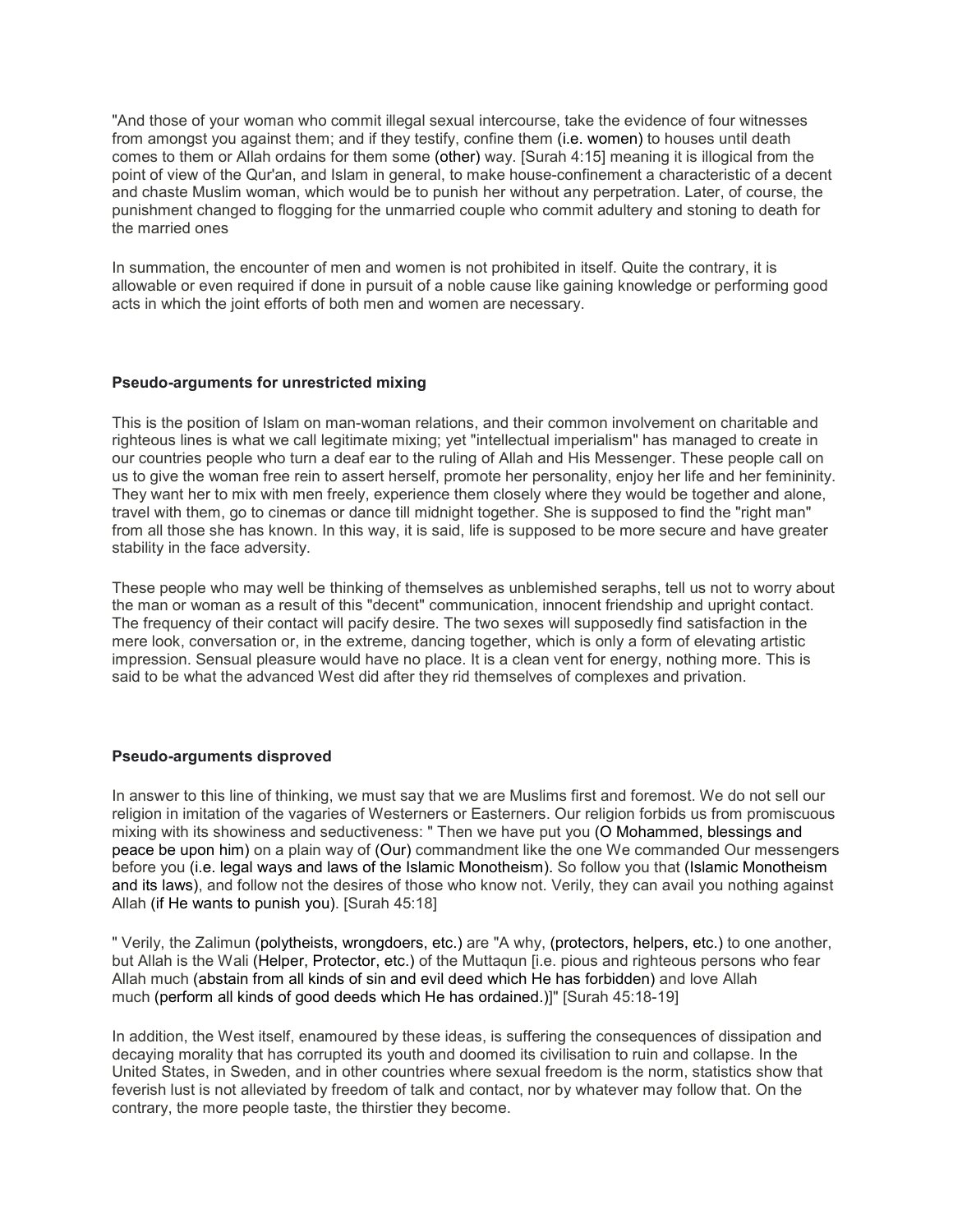It would be better if we studied the consequences of this freedom or what may as well be termed looseness and abandonment of virtues and traditions in modern civilised Western societies.

## **Effects of promiscuous mixing**

Numbers and events that fill statistics and reports provide a more convincing indictment of this point. Sexual freedom and the sexual revolution has borne its bitter fruit with the dissolution of the barriers separating men and women and the resultant effects are set forth as follows.

## **Moral decay**

The consequences of sexual promiscuity have been the disintegration of morality characterised by the tyranny of desire and the triumph of bestiality over humanity, the loss of sense of chastity and any sense of shyness and reserve by both men and women giving rise to an internally disturbed society. In a famous speech in 1962, President Kennedy said that American young people were loose, indulgent and decadent; six out of seven young men were not fit to join the army because they were up to their ears in lustfulness. He warned against the ills of such youth leading the country.

In a book by the Harvard Research Centre director, entitled The Sexual Revolution, the author firmly states the United States is heading towards a catastrophic situation of sexual anarchy, akin to that of the Romans and Greeks. He adds that Americans are beset the by dangers of sexual intemperance that would overwhelm their culture and all aspects of their life.

While the communists were more reticent on these matters, and general restrictions existed on media coverage, in 1962, Khrushchev declared that the Soviet youth had deviated and had been spoilt by luxury. He threatened to open concentration camps in Siberia to rid the society of the decadent youth that posed a threat to the future of the Soviet Union.

## **Illegitimate children**

The rapid increase in the numbers of illegitimate children is directly related to the unlimited rein given to desire and the removal of barriers between young men and women. Statistics on the ratio of pregnant school girls in the United States revealed dreadful dimension. In a newspaper report, one third of the infants born in 1983 were illegitimate. Most of them were born to young women under nineteen. The total number of illegitimate children was 112,353 with a percentage of 37% of the births for that year.

## **Drops in Marriage Rates**

The availability of sex without any liability of marriage and family has led youth take the route of spending their youth between different partners, enjoying change without commitment to a "monotonous life" and without having to provide the costs of a responsible married life and the liabilities of fatherhood. Thus a huge number of young women are deprived of the opportunity to have a husband, and settle with a modicum of peace and security, because of the illicit yearnings of easy relationships. Similarly, there are a lot of young men who are also deprived of a peaceful life. Statistics published in the United States show, for the first time since the beginning of the century, the majority of the inhabitants of San Francisco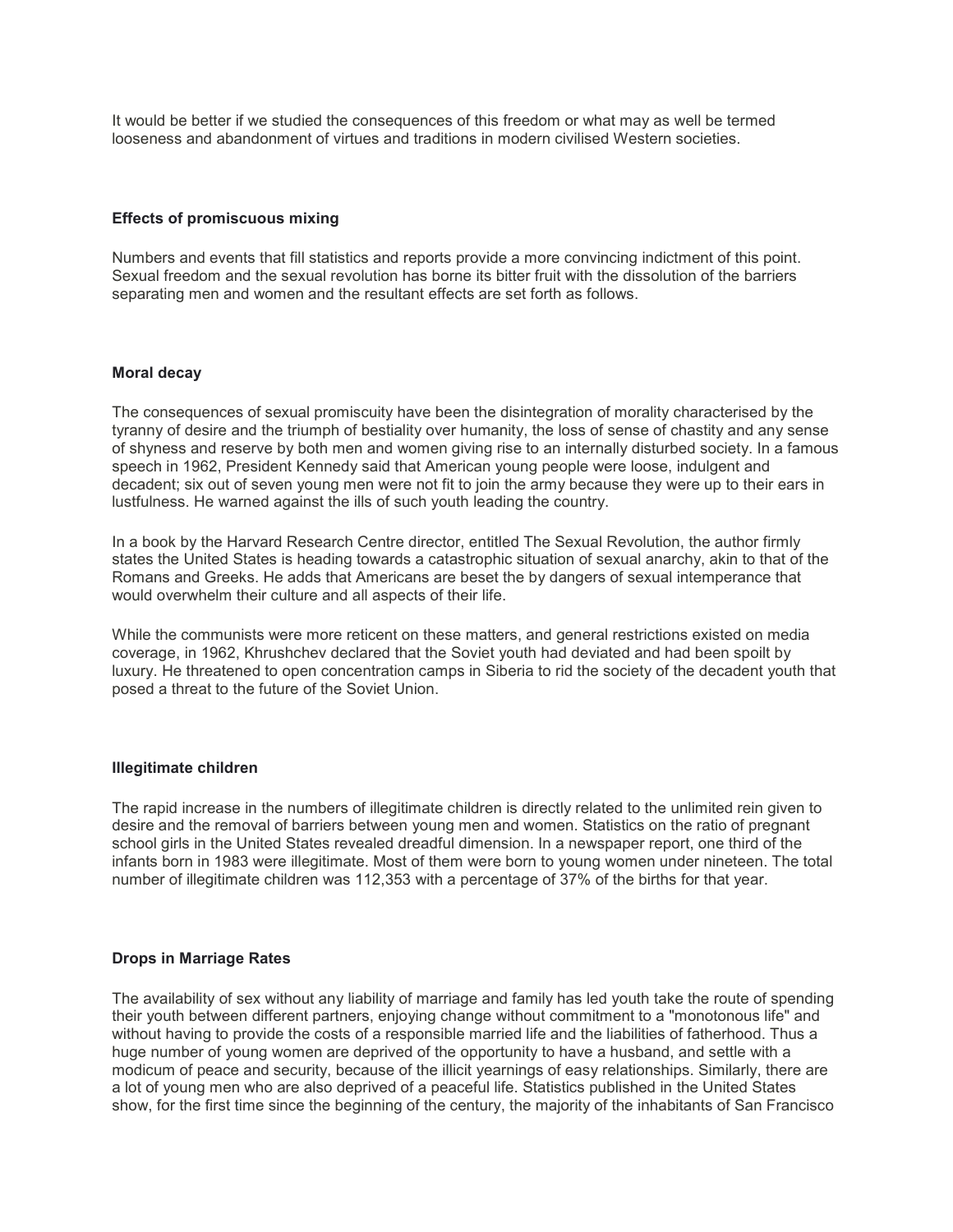are celibate; fifty-three per cent are not married. For Bruce Chapman, who announced the findings, this was probably an indication of the obsolescence of the traditional family pattern. He added that these social changes were good for the welfare of the city which had witnesses a forty per cent increase in the number of youth between twenty-five and thirty-four during the previous ten years. This, however, did not include the homosexuals of the city who constitute fifteen per cent of the population.

In the face of the sexual degradation which is a predominant social phenomena on the Western world, it was natural for Swedish women to stage a 100,000-woman demonstration in protest against unlimited sexual freedom. It must have been woman's institutes and awareness of their future life and where their interests lie that motivated them to organise such a huge protest.

## **High Divorce Rates and Destruction of the Family**

Not only is marriage beset by many obstacles, it is also unsafe after its accomplishment. The family collapses and bonds break with occurrence of the slightest problem. In all Western countries, divorce rates are skyrocketing.

## **Spread of Lethal Diseases**

The outbreak of sexually transmitted diseases, as well as neurotic, mental and psychological diseases, the spread of complexes and disturbances that claim hundreds of thousands of patients are among the acknowledged effects of sexual promiscuity. One of the most dangerous, and in many cases lethal diseases is AIDS, which is caused by the HIV virus. This virus is responsible for the body's loss of immunity leaving it vulnerable to all factors of decay Millions of people have succumbed to this menace, a fact that provides a modern piece of evidence for the words of the Prophet Mohammed (blessings and peace be upon him) that, "Lechery never appears in a community, but with its proclamation, plague and affliction appear throughout, which did not exist in bygone generations". [ Tranmitted by Ibn Majah on the authority of Ibn Umar (4019) ; Al-Zawa'ed, Hadith Sahih; and Al-Hakim and Al Dhahaby 4/540, 541 and others.]

Notwithstanding the neurosis and psychological disturbances which have taken Western societies by storm and have filled hospitals and asylums without patients.

Freud and his followers in psychoanalysis argued that the lifting traditional restrictions on sexual instincts would relieve the nerves and consciousness, undo complexes and give souls a sense of comfort and ease. The restrictions have been lifted, the desires have been released and the complicated souls are only worse off; nerves are tenser and anxiety is the disease of the age. Not even the opening of a million clinics have helped.

It is hard to believe this is the picture the proponents of unrestricted mixing would like to see of us when Allah has protected us against its evils. Or is it only (that they do not know?

## **The Woman as Mother**

The first contact with a woman is with one's mother, who suffers in the pregnancy, delivery, nursing and rearing of her child.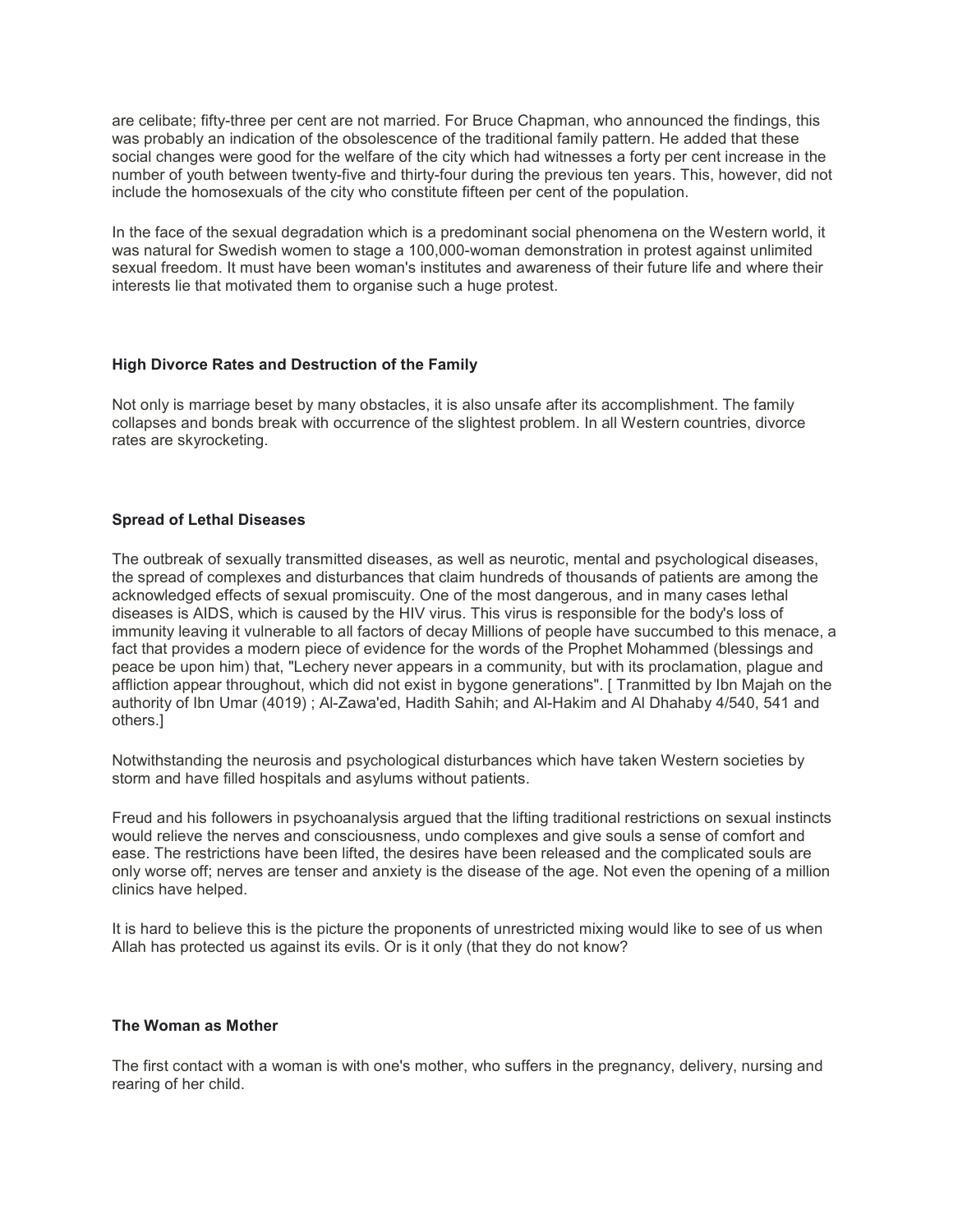History does not recall a religion or a system which honours the woman as a mother and which raises her as Islam does. Islam repeatedly commends the woman, and this comes directly after the command to worship and believe in the Oneness of Allah. Allah has made honouring one's mother a virtue, and He puts forth the mother's right over that of the father for what she endures in pregnancy, delivery, nursing and raising her children. This is stated and restated in the Qur'an, in multiple chapters, to imprint this notion in the child's mind and heart as per the following verses: "And we have enjoined on man (to be dutiful and good) to his parents. His mother bore him in weakness and hardship upon weakness and hardship, and his weaning is in two years-give thanks to Me and your parents,-unto Me is the final destination. [Surah 31:14] and "And We have enjoined on man to be dutiful and kind to his parents. His mother bears him with hardship and she brings him forth with hardship, and the bearing of him, and the weaning of `jim is thirty (30) months. [Surah 46:15]

A man came to the Prophet (blessings and peace be upon him) asking, "Who is most deserving of my care?" He said, "Your mother." The man asked, "Then who?" He said, "Your mother." The man asked, "Then who?" He said, Your mother." The man asked (the fourth time), "Then who?" He said, "Your father. [ Transmitted by Bukhari and Muslim on the authority of Abu Huraira The Pearl and the Coral (Al-Lu'lu' wal-Marjan) (1652)]

Al-Bazzar recounts that a man was circumambulating the Ka'bah carrying his mother. The Prophet (blessings and peace be upon him) asked him, "Have you repaid her?" The man said, "No, not even for one of her moans (i.e. one of the moans of labour, delivery and so on) [Transmitted by Al-Bazzar (1872)] As to be good to her, it means treating her well, respecting her, humbling oneself in front of her, obeying her without disobeying Allah, seeking her satisfaction and pleasure in all matters, even in a holy war. If it is optional, he must have her permission, for being good to her in a type of jihad. [Jihad is the struggle (physical, mental, psychological, spiritual, etc.) to preserve the purity and practice of Islam. (editor's note)]

A man came to the Prophet (blessings and peace be upon him) and said, "O Messenger of Allah, I want to fight and I want your advice." He asked him, "Have you a mother?" The man said, "Yes." He said, "Do not leave her because Paradise is under her feet. [ Transmitted by Al-Nisaai, 6/11; Ibn Majah, 1/278 and Al-Hakim. It is amended and approved by Al-Dhahaby, 4/151, on the authority of Muaaweya Ibn Jammah.]

Some religious laws before Islam neglected the mother's relations, making them insignificant. With the advent of Islam, it recommended caring for uncles and aunts, both on the father's side and the mother's. A man approached the Prophet (blessings and peace be upon him) and said, "I committed an offence, could I atone for it?" He asked, "Have you got a mother?" The man said, "No." He asked, "Have you got a maternal aunt?" The man said, "Yes." The Prophet (blessings and peace be upon him) said, "Be good to her. [ Transmitted by Termithy in "Righteousness and Relations" (1905); Ibn Hibban Charity (EI-Ehsan) (435); and Al-Hakim who amended it on the terms of the two Sheikhs, agreed upon by Al-Dhahaby, 4/155, all on the authority of Umar.]

It is amazing that Islam commanded us to be good to a mother even though she is an unbeliever! Asma'a bint Abu Bakr asked the Prophet (blessings and peace be upon him) about her relationship to her unbelieving mother who had come to her. He said, "Yes, be on good terms with your mother". [Transmitted on the authority of Asmaa (agreed upon), The Pearl and the Coral (Al-Lu'lu' wal-Marjan) (587).]

An indication that Islam cares for motherhood, for the rights of mothers and their feelings is that a divorced mother has greater rights and is worthier of looking after her children than the father. `Abdallah ibn `Amr ibn Al-as transmitted that a woman asked,

"O Messenger of Allah, this son of mine had my womb as a container, my breasts for drinking, my lap to contain him. His father has taken him from me." The Prophet (blessings and peace be upon him) said, "You have more right if you do not marry". [Transmitted by Ahmad in Al Musnad (6707). Sheikh Shaker said its authenticity is correct. Transmitted also by Abu Dawud.]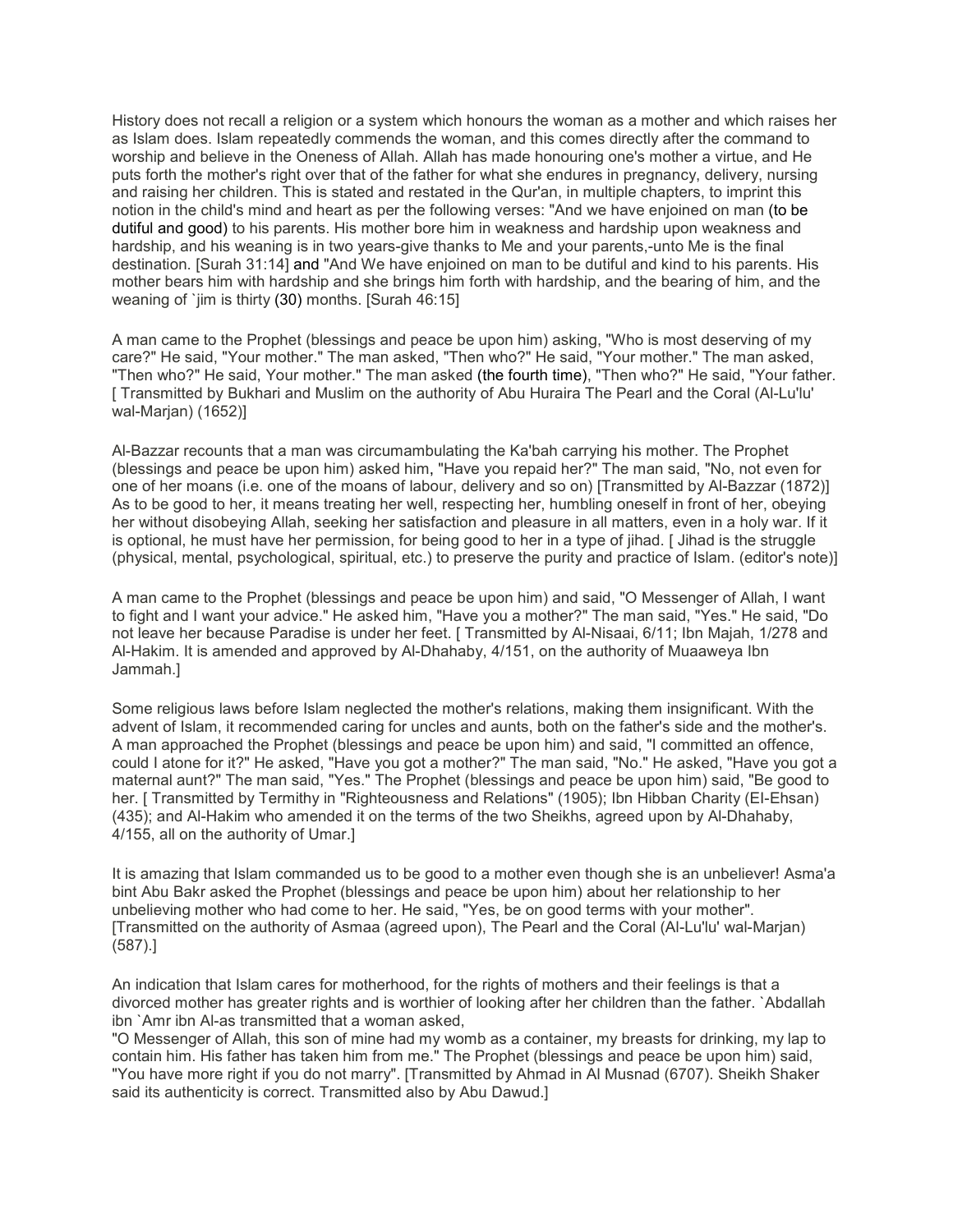Imam Al-Khataby said in Landmarks of Traditions (Maalem As-Sunna): "Container" is the name of the place that contains a thing. This means that the mother is worthier as she and the father shared in the begetting of the child, then she was singled out for such things as nursing which the father had no share in. Therefore she deserves to be the first when it comes to disputes about the child.

On the authenticity of Ibn `Abbas who said, "`Umar ibn Al-Khattab divorced his wife from Al-Ansar, the mother of `Asim. He met her carrying the child in Mahser (a market- place between Quba and Medina). The child was weaned and could walk. `Umar held out his hand to take the child from her and disputed about it till the boy cried out in pain. `Umar said, "I am worthier of my son than you "They complained to Abu Bakr, whose verdict was that the mother should keep the child. He said, "Her scent, her bed, and her lap are better for him than yours until he grows up and chooses for himself". [Landmarks of Traditions (Maalem as-Sunna) (2181).]

The mother who is cherished that much by Islam and given all these rights has a task to perform. She has to take care of her children, raise them well, implant virtues, and make them loathe evil. She has to teach them to obey Allah, encourage them to defend what is truthful, not dissuade them from fighting for the sake of Allah (one form of jihad) because of the motherly sentiments in her heart but to favour the correct way over sentiment.

We saw a believing mother, Al-Khansaa, in the Battle of Qadesseyah eloquently urging her four sons to be brave and steadfast. Then as soon as the battle was over and the news of their four deaths came to her, she did not wail and carry on but said with certainty and contentment, "Praise be to Allah who honoured me with their martyrdom for His faith."

#### **Immortal mothers**

Out of Qur'anic guidance, we have been supplied wit superb examples of good mothers who had influence and position in the history of the faith in Allah. Moses" mother, for example, responded to Allah's inspiration and calling when she cast the apple of her eye into the river, assured of Allah's promise: "And We inspired the mother of Moses, (saying): `suckle him (Moses), but when you fear for him, then cast him into the river and fear not, nor grieve. Verily! We shall bring him back for you, and shall make him one of (Our) Messengers." [Surah 28:7]

There is also Mary's mother, who promised what she had in her womb to be devoted to Allah, to be pure of any polytheism or worship of anything other than Allah. She prayed to Allah to accept her vow: "so accept (this), from me. Verily, You are the All-Hearer, the All-Knowing". [ Surah 3:35] When the child turned out to be a female, which she had not expected, it did not prevent her from fulfilling her vow, asking Allah to protect her from all evil: "and I seek refuge with You(Allah) for her and for her offspring from Satan, the outcast" [ Surah 3:36]

Moreover, the Qur'an has made Mary (may Allah be pleased with her), daughter of `Imran and mother of the Prophet Jesus (peace be upon him), an example of purity, humility to Allah and of faith in His word. "And Mary, the daughter of `Imran who guarded her chastity; and We breathed into (the sleeve of her shirt or her garment) through Our "Ruh" (i.e. Gabriel), and she testified to the truth of the Words of her Lord (believed in the Words of Allah "Be! and he was; that is Jesus-son of Mary;-as a Messenger of Allah), and (also believed in) His Scriptures, and she was of the Qanitun (i.e. obedient to Allah). [ Surah 66:12]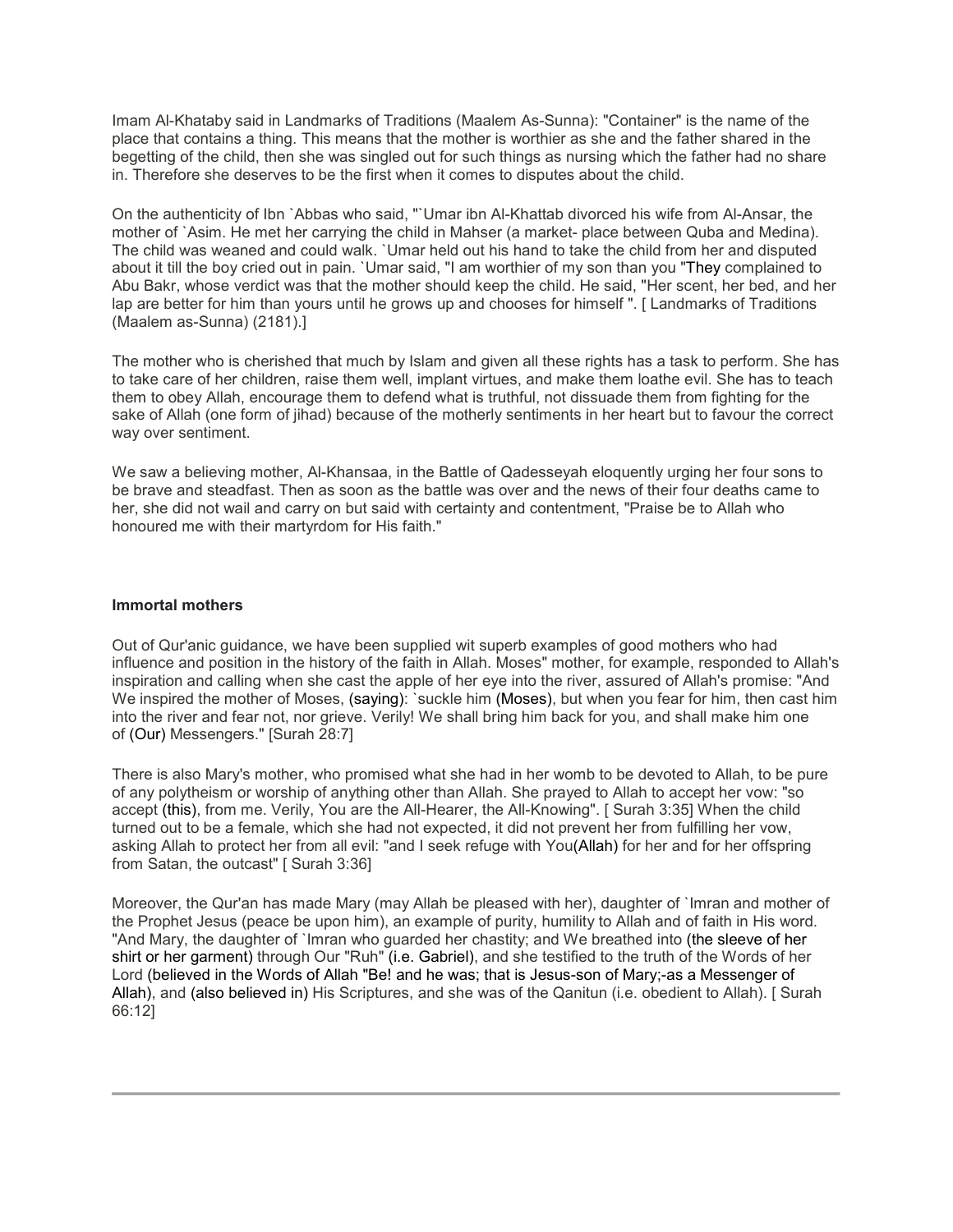## **The Woman as Daughter**

In pre-Islamic times, the Arabs used to be disheartened and annoyed with the birth of girls, so that a father, when informed his wife had given birth to a girl, said, "By Allah she is not as blissful as a son; her defence is crying and her care is but stealing!" He meant she could not defend her father and her family except by screaming and crying, not by fighting and carrying arms. She also cannot be good to them and care for them except by taking from her husband's money to give to her family. Their traditions allowed the father to bury his daughter alive for actual poverty, or for expected poverty, or out of fear of a disgrace she might bring upon them when she grew up. In that context, the Qur'an says, denouncing and derogating them: "And when the female (infant) buried alive (as the pagan Arabs used to do) shall be questioned. For what sin was she killed? [Surah 81:8-9]

The Qur'an also describes the condition of fathers when daughters are born: "And when the news of (the birth of) a female (child) is brought to any of them, his face becomes dark, and he is filled with inward grief ! He hides himself from the people because of the evil of that whereof he has been informed. Shall he keep her with dishonour or bury her in the earth? Certainly, evil is their decision". [ Surah 16:58-59]

Some ancient laws gave the father the right to sell his daughter if he wished, while others allowed him to hand her to another man who would either kill her or own her if the father killed the other man's daughter.

When Islam was revealed, it decreed a daughter-like a son-was a gift from Allah, to be granted to whomever Allah wishes of His worshippers:

 "He bestows female (offspring) upon whom He will, and bestows male (offspring) upon whom He will Or He bestows both male and females, and He renders barren whom He wills. Verily, He is the All-Knower and is Able to do all things. [ Surah 42 : 49 - 50]

The Qur'an has illustrated in its parables how some of the daughters could be more remarkable in their influence and more immortal in memories than many male offspring. We have a good example in the story of Mary, daughter of `Imran, who was chosen by Allah from all other women and purified. Her mother who bore her had wished the child to be a male to serve Allah and to be of the righteous: "(Remember) when the wife of `Imran said: "O My Lord! I have vowed to You what (the child that) is in my womb to be dedicated for Your services (from all worldly work; to serve Your Place of worship), so accept this, from me. Verily, You are the All-Hearer, the All-Knowing." Then when she delivered her (child Mary), she said: "O My Lord! I have delivered a female child, "-And Allah knew better what she delivered,- "And the male is not like the female, and I have named her Mary, and I seek refuge with You (Allah) for her and for her offspring from Satan, the outcast." So her Lord (Allah) accepted her with a goodly acceptance. He made her grow in a good manner. [ Surah 3:35 - 37]

 The Qur'an led an uncompromising campaign against those cruel people who kill children-whether male or female. Allah says in the Qur'an: " Indeed lost are those who have killed their children from folly, without knowledge". [Surah 6:140] And He says: " And kill not your children from fear of poverty. We provide for them and for you. Surely, the killing of them is a great sin. [Surah 17:31]

The Prophet (blessings and peace be upon him) of Islam made Paradise the recompense of every father who conducts himself well with his daughters, has patience in raising them, provides their moral education, and observes Allah's commands concerning them until they come of age or until his . The Prophet (blessings and peace be upon him) made the place of the father in Paradise next to him. Muslim has transmitted on the authority of Anas: "the Prophet (blessings and peace be upon him) said, `Whoever sustained and protected two slave-girls until they came of age, on the Day of Judgement, he and I will be and then he put his two fingers together." It was phrased by Al-Termithy in the following manner: "Whoever sustained and protected two slave-girls, he and I will enter Paradise like these and lie joined his forefinger to the next finger."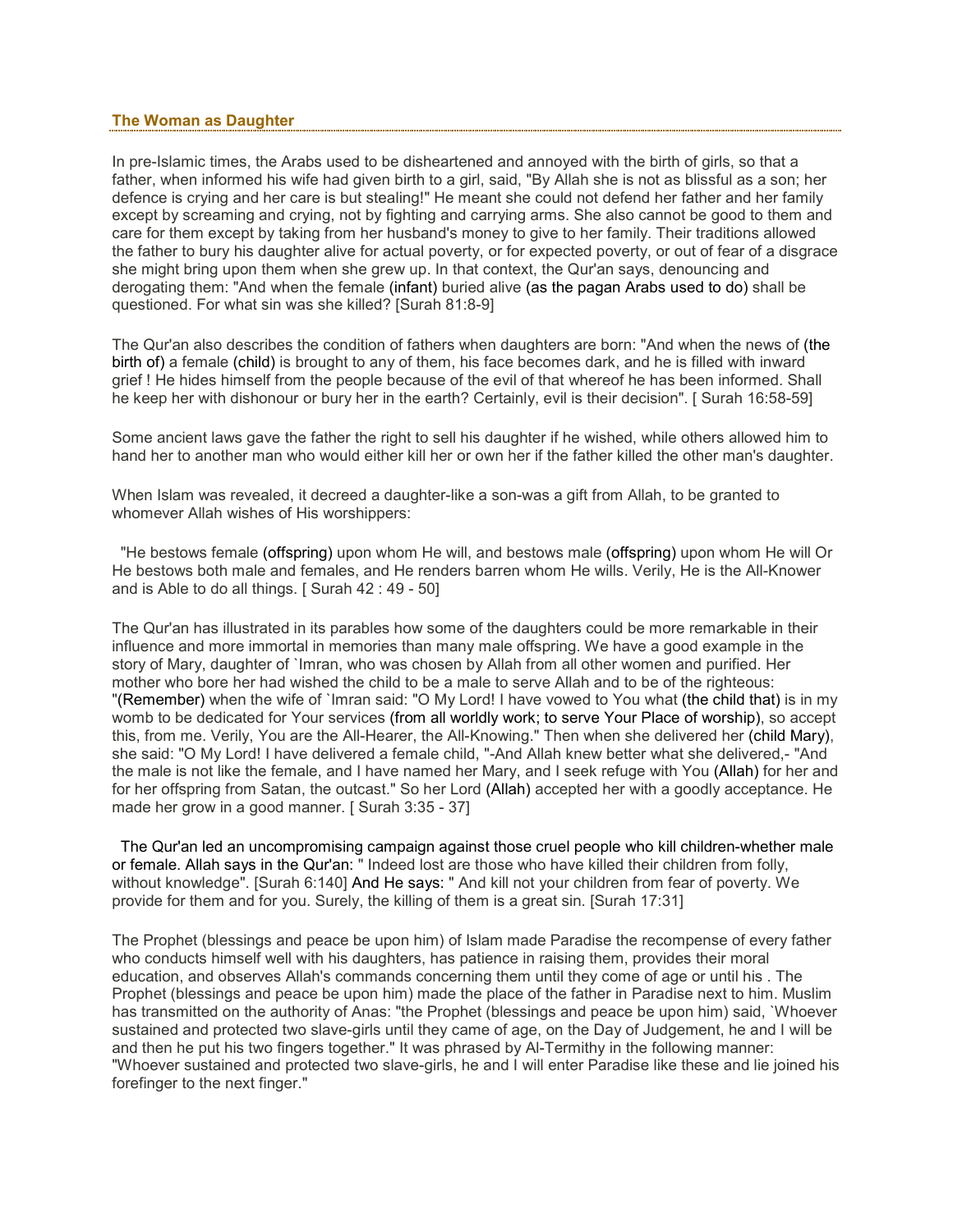Ibn `Abbas transmitted that the Prophet (blessings and peace be upon him) said, "A Muslim who has two daughters whom he treats well when they accompany him or when he accompanies them is admitted to Paradise". [ Transmitted by Bukhari in Al Adab Al Mufrad (77); Ibn Abu Sheiba, 8/551; Ahmad which is corrected by Sheikh Shaker (2104); Ibn Majah (3670); and others.]

Some prophetic traditions stated that such a recompense-i.e. admittance to Paradise-is also granted to the brother who sustains and protects his sisters (two or more). Other traditions stated that these heavenly rewards are granted to anyone who treats the female sex well, even if she is one. On the authority of Abu Huraira: "The Prophet (blessings and peace be upon him) said, `Whoever had three daughters and showed patience in their keeping, their pleasure and displeasure, Allah admits him to Paradise for his mercy over them. A man asked, `And what about two daughters, O Messenger of Allah? He said, `And two daughters as well." Another asked, `O Messenger of Allah, what about one daughter?" He said, `And one daughter as well". [ Transmitted and its authority amended by Al-Hakim, agreed upon by Al-Zahaby, 4/176] Ibn `Abbas recounted, "Whoever had a female who was not buried nor insulted by him, and had not preferred his male children to her, Allah admits him to Paradise. [ Transmitted by Abu Dawud, 5/5146; and Al-Hakim who corrected it 4/177, approved by Al-Dhahaby.]

In `isha's narration which is transmitted by the two sheikhs, the Prophet (greetings and peace be upon him) said, "Whoever suffers any mishap due to keeping his girls, but still treats them well, they will be protection for him from the Fire of Hell. [ The Pearl and the Coral (Al-Lu'lu' wal-Marjan), as approved by the two Sheikhs (1688)]

With these open and authentic texts, with the enhanced and repeated good news, the birth of girls is no longer a fearful burden nor is it a bad omen. On the contrary, it is a blessing to be thanked for and a mercy to be desired and requested because it is a blessing of the Almighty and a reward to be gained.

In that way Islam nullified forever the custom of burying girls who now have a great place in the heart of the father.This is shown in what the Prophet (greetings and peace be upon him) says about his daughter Fatima, "Fatima is part of me; what makes her angry, makes me angry". [ Transmitted by Al-Bukhari on the authority of Al-Masur ibn Makrama, The Concise Comprehensive Book of Sound Hadith (Sahih al-Jame' as-Sagheer) and its supplement (4188).] And, "Fatima is part of me, what makes me sad, makes her sad, and what pleases me, pleases her". [ Transmitted by Ahmad, Al-Tabrany and Al-Hakim on the authority of Al-Masur as well. Ibid. (4189). See Ahmad 4/323,332; Al Tabrany 20/25; Al-Hakim 3/158 who amended its authority which was approved by Al-Zahaby.] And "`surely my daughter is part of me; I fear what frightens her, and I am harmed by what harms her". [ Transmitted by all the six. See The Concise Book of Traditions (Mukhtassar As-Sunna)by Al-Munzery, Hadith (1987).]

We feel the effect of this in Islamic literature, as a poet says in the following lines:

But for the soft girls in cats" downy fur, Who have taken their smoothness, I would have been in great, great trouble On this vast earth and wide. Surely when our children are among us, They are the apples of our eyes surveying the earth; If the wind blows on any of them, My eyes will never close.

As to the father's control over his daughter, it does not exceed the limits of moral education, exactly as her brothers. He asks her to pray when she is seven, but raps her if she does not pray when she reaches ten. He has to separate her and her brothers at that age [ They should not sleep together in the same bed or bathe together as little children do.] and obliges her to follow the Islamic code of conduct in dressing, adornment, going out and talking. Her upkeep is obligatory on him according to his religion and law until she marries. He does not have the power to sell her or make her the property of another man by any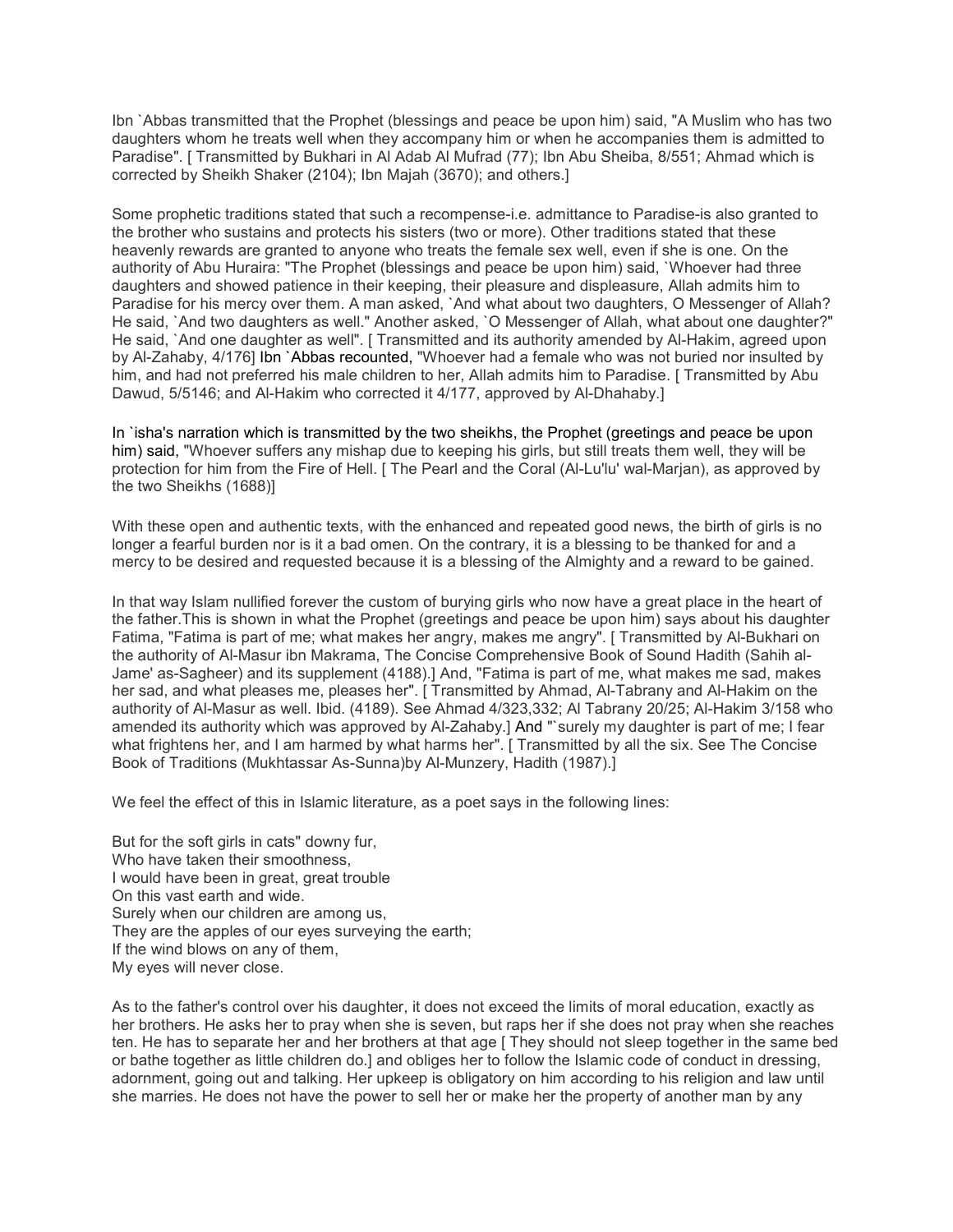means. Islam has annulled the selling of free persons, whether male or female, in any form. If a freeman bought or owned a daughter who had been a slave for another, she should be freed as soon as he owned her, whether he likes it or not, according to Islamic Law.

If the daughter has her own money, the father should keep it for her. A father is forbidden to marry his daughter to another man in exchange for being allowed to marry that man's daughter, which is called in jurisprudence as a "vacant marriage" due to its lack of dower, which is the right of the daughter, not the father.

In addition, the father has not got the right to marry his daughter to a man she hates and does not approve of. He must have her opinion of the man she is going to marry, whether she agrees or disagrees. If she has been married before, she has to utter her consent clearly. If she is a virgin and overcome by shyness, it is enough to listen to her silence, which is a sign of consent. If she says, "No," then he has no power to force her to marry someone she does not want.

The two sheikhs have transmitted on the authority of Abu Huraira, "A widow cannot marry unless she gives her consent, nor the virgin until she is asked permission. They asked, O Messenger of Allah, how can she give her permission? He said, By her silence". [Agreed upon The Pearl and the Coral (Al-Lu'lu' wal-Marjan) (895)] They also transmitted on the authority of ` isha who said, "I asked the Messenger of Allah, `Are women asked their affairs?" He said, `Yes." I said, `The virgin when she is asked feels shy and remains silent!" He said, `Her silence is her permission". [Agreed upon The Pearl and the Coral (Al-Lu'lu' wal-Marjan) (895)] For that reason the learned say that the virgin should know that her silence is permission. On the authority of Khansaa" bint Khaddam Al-Ansari said: "her father got her married though she was not a virgin, and she hated her marriage. When she went to the Prophet (greetings and peace be upon him), he annulled the marriage. [Transmitted by all except Muslim.] On the authority of Ibn `Abbas, a virgin girl came to the Messenger of Allah and mentioned her father got her married while she was unwilling. The Prophet (greetings and peace be upon him) gave her the choice. [ Transmitted by Ahmad (2469), amended by Sheikh Shakker; Abu Dawud (2069); Ibn Majah (1875) and Ad-Daraqatny vol.3, (56)] From these Traditions (Hadith), we have an indication that the father is not distinguished from another as he is obliged to ask his daughter and it is a necessity to have her approval. According to Sahih Muslim and others, "A virgin is asked," which means she must give her permission and approval. On the authority of `Aisha, a girl came to her saying, " My father married me to his nephew to raise himself (in status) through his mean act, and I am unwilling." isha said, `sit until the Prophet comes." She told him and he sent for her father who gave her the choice. She said, "O Messenger of Allah, I approved of what my father did but I wanted to know if woman had any word in the affair:". [ Transmitted by Al-Nisaai in the Book of Marriage, chapter `The Virgin is Married Unwillingly by her Father; 6186-7.]

Obviously, the Prophetic Traditions illustrate permission for both the virgin and the woman who was married before as a condition of the marriage contract. If the father or the person in charge marries the widow or divorcee without her permission, the contract is invalid and revocable, as in the story of Al-Khansaa bint Khaddam. As to the virgin, she has the right to choose; if she wishes, she gives her permission; if not she refuses, which annuls the contract, as in one of he previous Stories. [See Nail Al-Awtar, 6/254-256] What is of great interest is that Islamic Law commands the consultation of the mother in the marriage of her daughter so the marriage can be completed to the satisfaction of all concerned parties. On the authority of Ibn `Umar, the Prophet (greetings and peace be upon him) said, "Take woman's permission about their daughters". [ Transmitted by Ahmad and ascribed to Ibn Umar (4905); researched by Ahmad Shaker, Abu Dawud (2095); and others.] In this context, Iman Abu Sulaiman Al-Kattaby has some valuable remarks to add, as comment on this Hadith, in his book Landmark of Traditions (Maalem as-Sunna), which should be conveyed for their moral sense and integrity. He writes: The counsel of mothers in the affairs of their daughters is not because they have a say in the marriage contract, but it is also that the daughters feel secure and have intimate relationships with their mothers, which is longer lasting for companionship and more effective in bringing their daughters and their husbands together, if the principle of the contract is based on the mutual satisfaction and desire of mothers and daughters. But if it is other than that, one would not get away safely from their harming effect ( i.e. rousing daughters against their husbands), and the potential cause of adversity to fall upon them.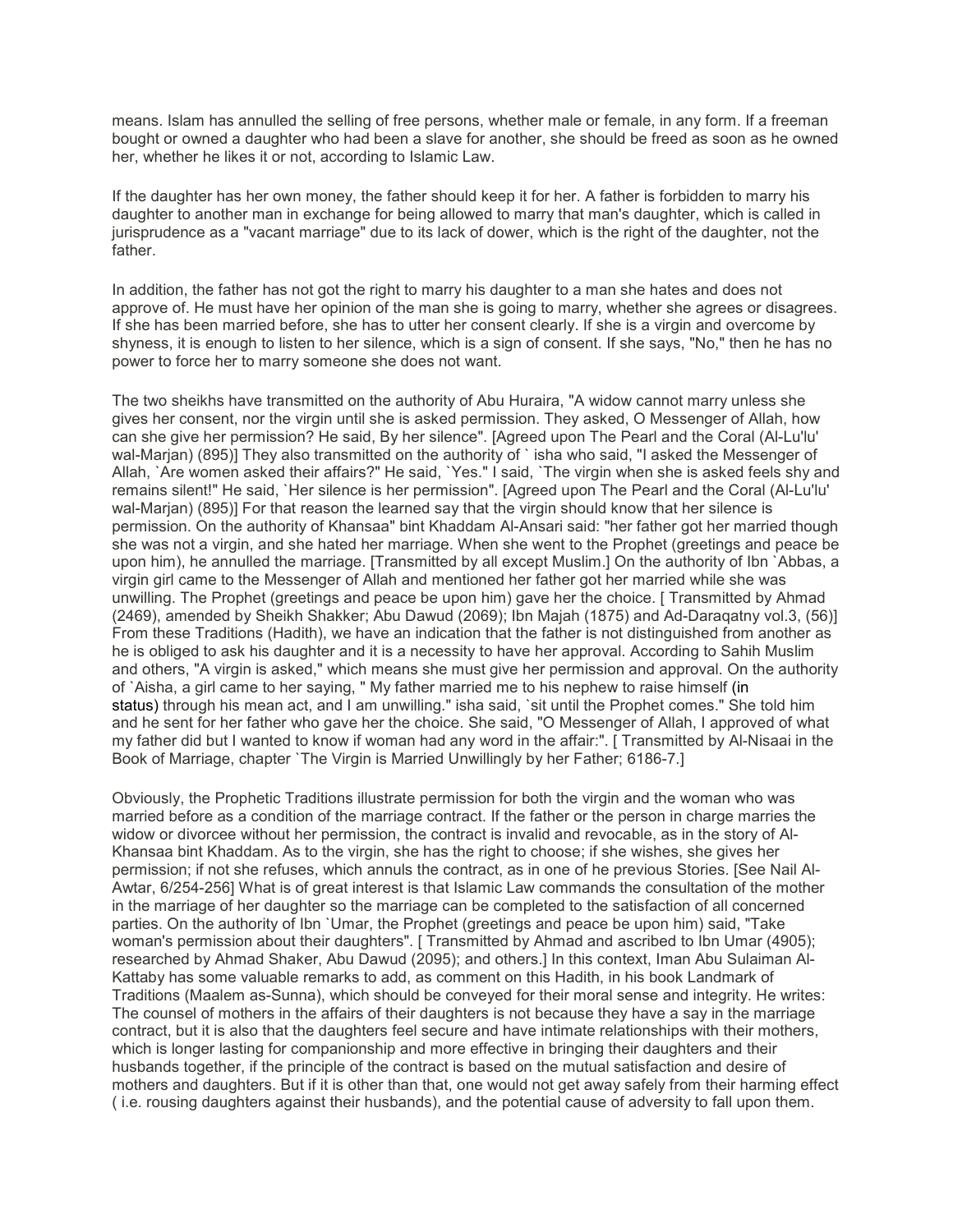Moreover, mothers are closer to their daughters; they listen more to what they say. For these reasons, their consultation concerning the marriage of their daughters is appreciated and Allah is more knowledgeable.

He adds: It could be for another reason in addition to what is mentioned. A woman might come to know through her special relation with her daughter and through her private conversation with her a matter which could invalidate the marriage contract. It could be due to an illness which makes her unable to perform her duties as a wife. For this reason, the Prophet's words, "The virgin should not be married except through her permission which is silence", as she might be shy to disclose her agreement and to show her desire in the marriage. Therefore her silence indicates her being free from a deficiency that prevents intercourse, or a reason which is only known to her and which does not permit marriage. And Allah Almighty is more knowing. [ See The Concise Book of Traditions (Mokhtasser As-Sunna) by Al-Munzery; The Landmarks of Traditions (Maalem As-Sunna) by Al-Khattab; Edification by Ibn Al-Qayyim 3/39, researched by Ahmad Shaker and Mohammed Hamid Al-Fiqy.]

We add here that the mother may know from her daughter's secrets that her heart is tied to someone else. If that person proposes and is suitable, then he should have the priority, as in the Hadith, "Nothing is better for those in love than marriage". [ Transmitted on the authority of Ibn Abbas, Ibn Majah (1847); Al-Hakim and corrected on Muslim's term 2/160, agreed upon by Al-Dhahaby and Al-Baihaqi 7/78; Al-Tabrany, Tammam and others. It is mentioned by Al-Albany in the "authentic ones" (624).]

If the father has no right to marry his daughter to one she does not like, he has the right that his daughter should not get married without his permission, according to the Hadith by Abu Musa, "No marriage without the guardian," and for the Hadith [ Transmitted by Abu Dawud (2085); Al-Termithy (1101); Ibn Majah (1881); Ahmad 4/394,413, 418. Other words mentioned in the Hadith are transmitted by Al-Munzery in The Concise Book of Traditions (Mokhtasser As-Sunna), and by Ibn Al-Qayyim, see Hadith (2000).] on the authority of `Aisha, "Any woman who marries without the permission of her guardian, and her marriage is void." This was said three times. [ Transmitted by Abu Dawud (2083) and (2084); Al-Termithy (1102) who improved it; and Ibn Majah (1879).]

Abu Hanifa and his companions believe that a girl has the right to marry herself, even without her father's permission or that of the guardian, on the condition that the husband is suitable for her. The above Hadith is not mentioned in their writing, but they illustrate it in their views by what is found in the Qur'an referring to marriage: "do not prevent them from marrying their former husbandsuntil she has married another husband" there is no sin for you if they (the wives)dispose of themselves in a just and honourable manner (i.e. they can marry)." In these verses and in others, marriage is attributed to women. Allah forbids preventing a women from seeking marriage as it is a right which she is capable of managing, and so it should be accepted of her. Abu Hanifa put as a condition that her marriage has to be to a suitable husband, otherwise the responsible persons have the right to object. In the case of a woman marrying with the permission of the guardian but without his attendance, it is permitted by some jurists though the general consensus puts the presence of the guardian as a condition, otherwise her marriage is void.

## **The knowledgeable**

Ibn Qud, ma said:

If the contract is validated by a ruler, it is not allowed to be annulled. The judge here has a special point: the contract is annulled when it is against a text. The ruler has the priority because it is a negotiable matter, and so his verdict is not annulled, exactly as giving the right of pre-emption for the neighbour. The text (i.e. "No marriage without the guardian") has been interpreted variously and is approved by some and objected to by some.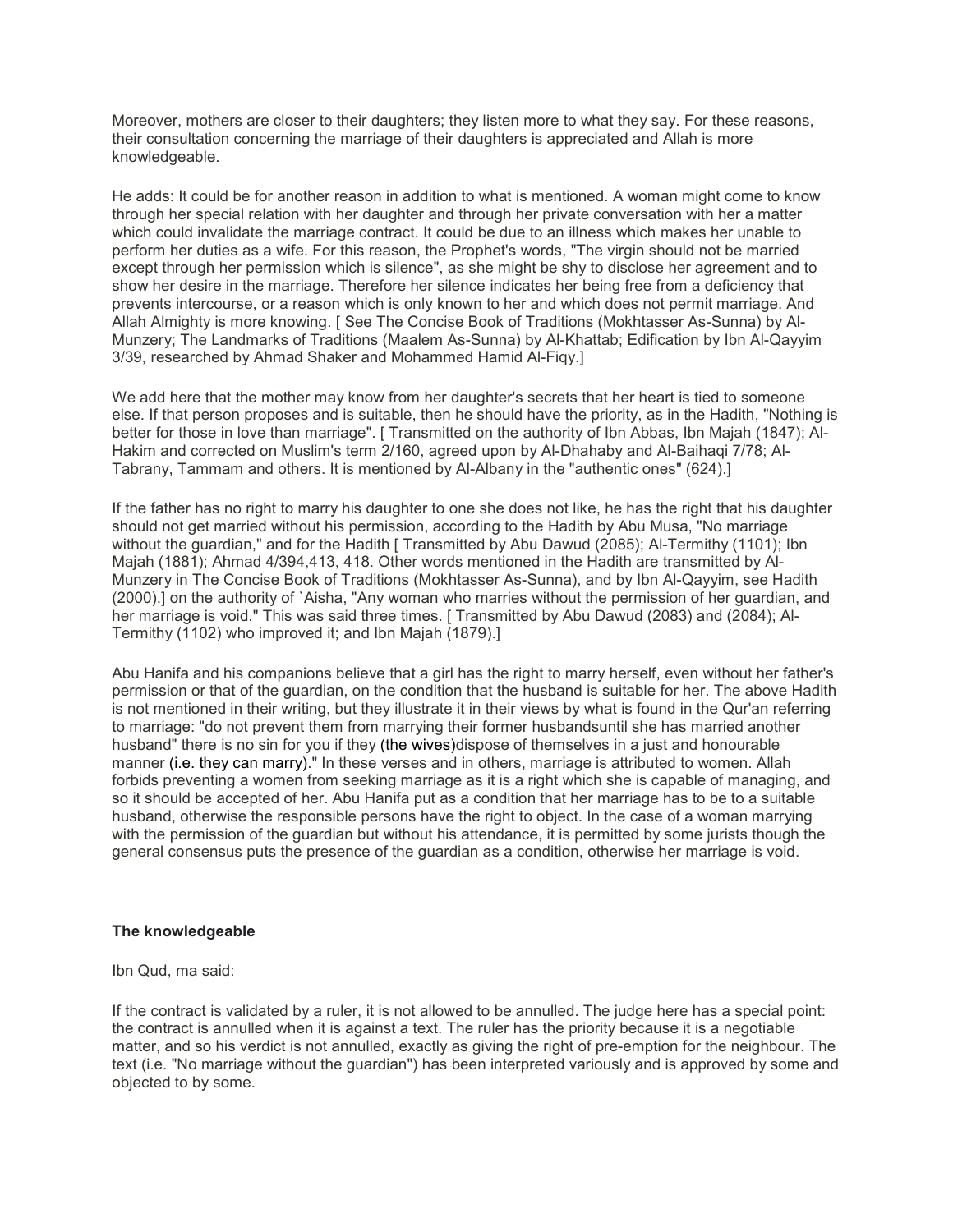This is according to Ibn Qud,ma's deep knowledge and fairness, may Allah be pleased with him. However, to be tactful and discrete, the marriage should be accomplished with the agreement of all parties concerned, the father, mother and daughter, so as not to leave the opportunity for gossip, enmity, and quarrelling, whereas Allah has legislated marriage to promote love and mercy.

It is required of the father to choose for his daughter a good man who makes her happy and who finds happiness in her company. The father should concentrate on the man's morals and faith, not on materialistic and earthly matters. He should not put obstacles in the way of the marriage if a suitable man proposes. The Hadith says, "If the person who satisfies you in morals and faith comes to you, let him marry (your daughter). If you do not, you will create sedition on the earth and widespread corruption". [ Transmitted by Al-Termithy (1084); Ibn Majah (1967); Al-Hakim whose amendment was accepted by Al-Dhahaby 2/165 on the authority of Abu Huraira; Al Baihaqi 7/82 on the authority of Abu Hatim Al-Mazay; Ibn Adeyy on the authority of Ibn Umar improved in The Concise Comprehensive Book of Sound Hadith (Sahih al -Jame' as-Sagheer) and its supplement (270).] Thus, Islam has taught the father that his daughter is a " human being" before anything else. She is not a "commodity" to be offered and given to the one who pays more, as in the case of many ignorant and greedy fathers continue this practice until today. The Hadith says, "It is the good fortune of a woman to facilitate her engagement, to facilitate her dower, and to ease her womb-i.e. her delivery". [ Transmitted by Ahmad 6/77; Ibn Hayyan (4095); -Hakim 2/181 who amended it on Muslim's terms and approved by Al-Dhahaby, on the authority of isha and improved in The Concise Comprehensive Book of Sound Hadith (Sahih al -Jame' as-Sagheer) and its supplement (2235).]

#### **The Woman as Wife**

According to some ancient beliefs, a woman was consign impure being created by Satan. One should, therefore, escape from her and turn to a monastic life of self-denial. Others considered the wife to be an instrument of pleasure for man, a cook for his food or a servant to his house.

Islam came to abolish the monastic state of life and retirement from the world. It urges marriage and considers the state of marriage as one of the signs and proofs of Allah in the universe: "And among His signs is this, that He created for you wives from among yourselves, that you may find repose in them, and He has put between you affection and mercy. Verily, in that are indeed signs for a people who reflect". [Surah 30:21]

When a group of companions wanted to retire from worldly life and devote themselves to the worship of Allah, fasting the whole day, spending the whole night in worship and deserting women, the Prophet (greetings and peace be upon him) denounced their life saying, "Are you the people who said such a thing? By Allah I am the most fearing of God among you, the most pious, but I fast and then break my fast, I wake up at night to worship Allah and I sleep, and I marry. Whoever does not follow my way (Sunna), he is not one of us". [ Transmitted by Al-Bukhari and Muslim on the authority of Anas The Pearl and the Coral (Al-Lu'lu' wal-Marjan) 2/885]

Islam has made a good wife the best treasure a man can have in his life, after belief in Allah and following His commands. She is considered the key to happiness. According to the Hadith, "the Prophet (greetings and peace be upon him) told `Umar, shall I tell you the best a man can treasure? It is a good wife. If he looks at her, she gives him pleasure; if he orders her, she obeys; and if he is away from her, she remains faithful to him". [ Transmitted by Abu Dawud in the authority of Ibn Abbas in "Zakat 2/1664; Al-Hakim who amended it 2/333, approved by Al-Dhahaby.] The Prophet (greetings and peace be upon him) said, "The world is delightful and its greatest treasure is a good woman". [Transmitted by Muslim on the authority of Abdullah Ibn Amr (1467).] He also said, "Whoever is granted a good wife, he is helped to follow half his religion, let him obey God in the second half". [ Transmitted by Hakim who amended it on the authority of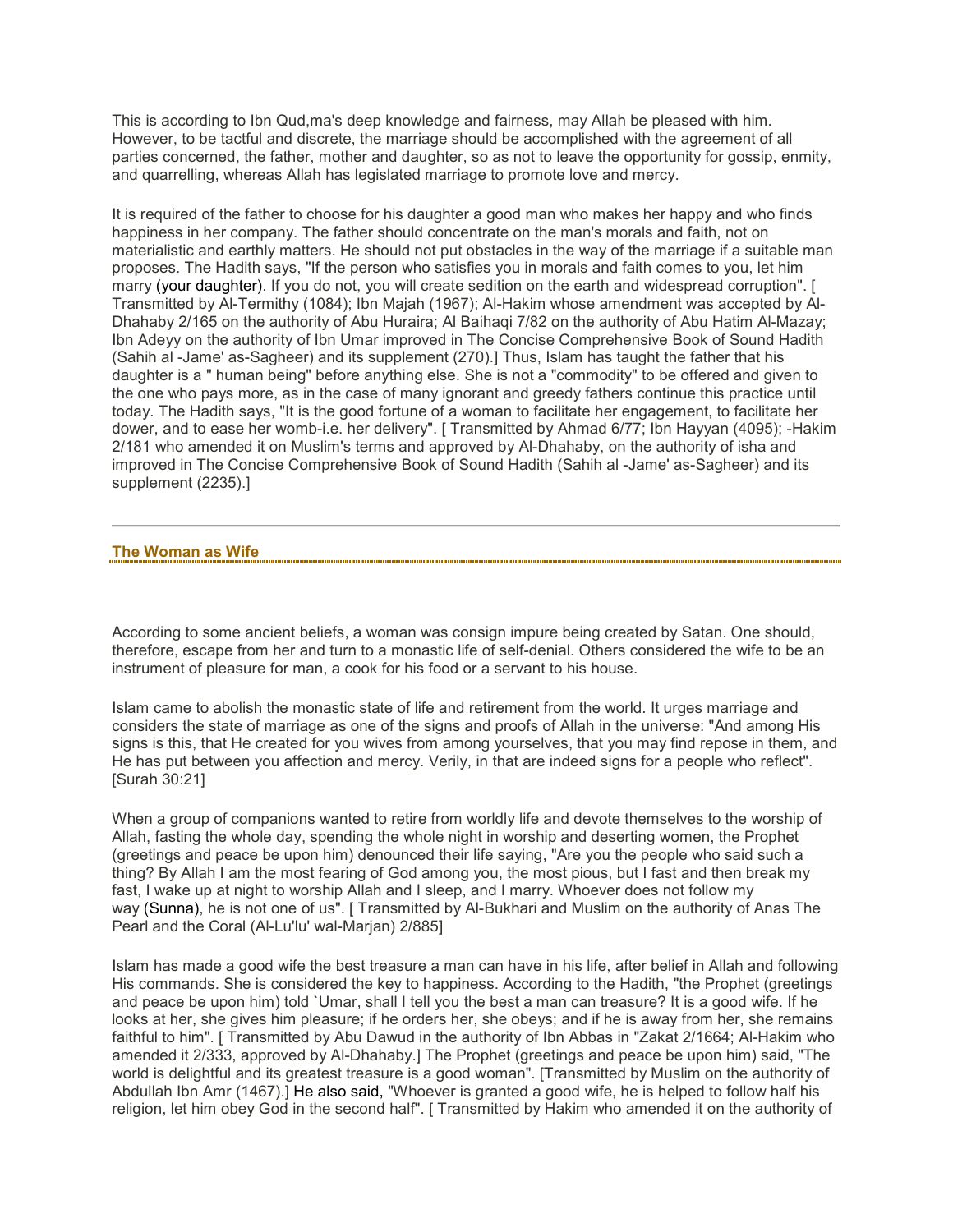Anas 2/161, approved by Al-Dhahaby and reiterated by Al-Munzery in Inducing and Intimidating (Al-Targheeb wal-Tarheeb). See The Selected (Al-Muntaqa) 111101. It is also related to Al-Tabrany in Al-Awsat as well as Al-Hathamy in AI-Majmu' 41272. Abd Ar-Rahman did not know the transmitter on the authority of Anas, Al-Hakim knew it was Al-Oqba Al-Azraqi, reiterated by Al-Dhahaby and mentioned by Al-Albany in The Authentic Traditions (625).]He also said, "There are three things that cause happiness and three things that create misery for the human being. A good wife, a good house, and good transport cause happiness. A bad woman, a bad house and bad transport cause his misery". [ Transmitted by Ahmad, Al-Bazzar and Al-Tabrany in Al-Kabr wal-Awsat on the authority of Saad Ibn Abi Waqqas, as Al-Hathamy said in Al-Majma' 41272. It is mentioned by Al-Munzery in Inducing and Intimidating (Al-Targheeb wal-Tarheeb), who said it was transmitted by Ahmad through authentic support and by Al-Tabrany, Al-Bazzar and Al-Hakim who amended it.] The Prophet (greetings and peace be upon him) also said, "Four things if granted to any person, he is granted the best of the world and the afterlife: a thankful heart, a tongue that mentions Allah, a body that patiently endures misfortune, and a wife that does not seek his betrayal or his money. [Al-Haythamy said 4/273 it was transmitted by Al-Tabrany, Vo.11(11275) in Al-Kabr wal-Awsat on the authority of Ibn Abbas.] In another version, "does not seek sinning against him " Islam raised the importance of the woman as a wife and considers her fulfilment of matrimonial duties as jihad (struggle for the sake of Allah). Al-Tabrany transmitted on the authority of Ibn `Abbas, may Allah be pleased with them, the following Hadith: "A woman came to the Prophet (greetings and peace be upon him) and said, `O Messenger of Allah, I am the woman's messenger to you. There is no woman among them-who knows it-but none of them wishes my coming to you." She then presented her case and said, `Allah is the Lord of men and women, and is their God, and you are Allah's messenger unto men and women. Fighting for Allah (Jihad) is meant for men; if they succeed, they take their due and if they die martyrs, they are alive (in the afterlife)and are provided for by Allah. So, what equals their deeds in our obedience to Allah?" He said, "Obey your husbands and perform your duties. A few of you do that. [Al-Haythamy in Majma' Al-Zawaaed 4/305, 306; it is transmitted by Al-Tabrany; and Al-Bazzar transmitted a similar Hadith.]

Islam has declared rights of the wife on the husband, and has not made her a mere puppet. On the contrary, it establishes for her more than a protector and observer: firstly, by giving her the Muslim's faith and piety; secondly, the conscience of the society and of its wakefulness; thirdly, a Law and commitment to it.

The first of her rights is a dower, which Islam obliges the man to give to the woman as a symbol of his desire, in marrying her and of wanting her. Allah says: "And give to the women (whom you marry) their Mahr (obligatory bridal money given by the husband to his wife at the time of marriage) with a good heart, but if they, of their own good pleasure remit a part of it to you, take it, and enjoy it without fear of any harm (as Allah has made it lawful)". [Surah 4:4] The expression "with a good heart" signifies the dower as a gift and is not a price or in return for the pleasure he gets from her, as some people have insisted.

So, where can we find this in other civilisations, where a woman pays a sum of her own money though, by nature, the man requests her more than she requests him?

The second of her rights is maintenance. The husband is required to provide his wife with food, clothes, a place to live and medical treatment according to his environment, conditions and income. The wealthy have their own measure, whereas the poor have theirs. The Prophet (greetings and peace be upon him) said stating the rights of women, "You are obliged to provide them with food and clothes honourably". [ Transmitted by Abu Dawud (1905); Ibn Majah (3074); Al-Doramy in Kittab Al-Mannish p.440 on the authority of Jabber; Ahmad 5/73 on the authority of Abu Gara Al-Raqashi's uncle.] Honourably here means what is conventional according to people of faith and honour, without extravagance or meanness. The Almighty said:

"Let the rich man spend according to his means, and the man whose resources are restricted, let him spend according to what Allah has given him. Allah puts no burden on any person beyond what He has given him". [Surah 65:7]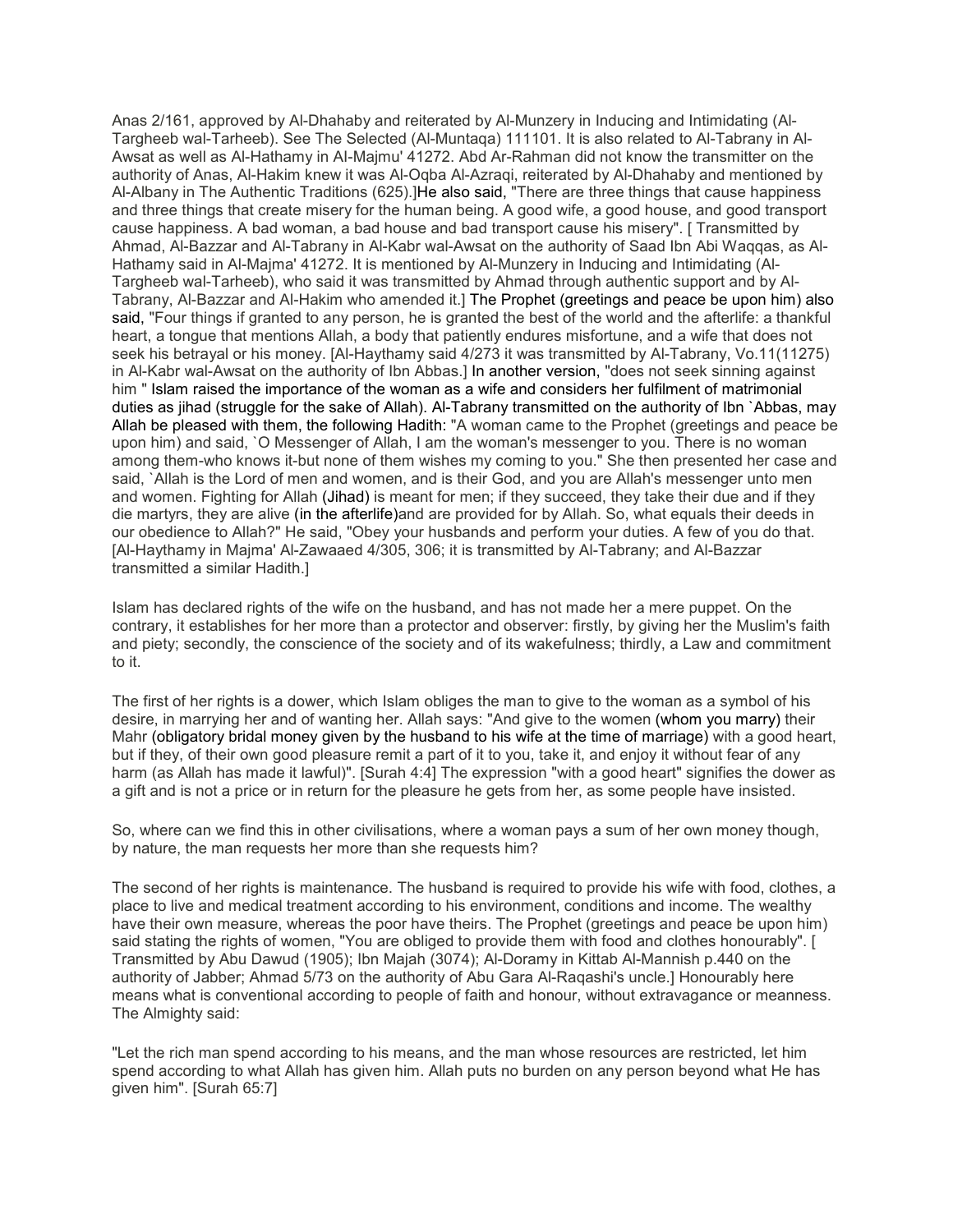The third right is living with them honourably. The Almighty said: "And live with them honourably". [Surah 4:19] It is a collective right which is comprised of all around good treatment in all aspects of the husband/wife relationship such as good manners, a flexible attitude, sweet words, a smiling face, a pleasing playfulness and an amusing mien, etc. The Prophet (greetings and peace be upon him) said, "The most faithful believers are the best in manners and the most gentle of their own people". [Transmitted by Al-Termithy on the authority of Abu Huraira (1162).]

Ibn Hibban transmitted on the authority of ` isha that the Prophet said, "The best of you is he who is the best to his family, and I am the best to my family". [Transmitted by Ibn Hibban Charity (El-Ehsan) Vol. 9 (4177).]

The actual biography of the Prophet (greetings and peace be upon him) has proved his gentleness towards his people, his excellent conduct with his wives, to the extent that he used to help them with their housekeeping. The extent of his playfulness is shown when he raced ` isha twice; she won the race once and he won the second time. He then said, "Tit for tat". [Transmitted by Ibn Majah (1976) on the authority of isha.]

In return for these rights, a wife is obliged to obey her husband in everything except disobeying Allah. She is obliged to take care of his money, not to spend it except with his permission; and of his house, not to allow anyone in, even though they be a relative, except after asking him. Such duties are not too burdensome, nor unfair, in return for her rights. Therefore, every right has a duty in return. It is fair of Islam that it did not make all the duties a woman's concern nor a man's concern. God Almighty says: " And they (women) have rights (over their husbands as regards living expenses, etc.) similar (to those of their husbands) over them (as regards obedience and respect, etc.) to what is reasonable". [Surah 2:228]

Therefore, women have as many rights as they have duties to perform. Of the laudable words transmitted are those telling of Ibn `Abbas standing in front of a looking glass to straighten his appearance and arrange his ornamentation. When he was asked about it, he said, "I adorn myself for my wife as she does for me." Then he recited the noble verse: "And they have rights (over them) similar to what is reasonable. [Surah 2:228. This is a wonderful example illustrating the deep Qur'anic knowledge of the Companions, may Allah be pleased with them all.

#### **Independence of the wife**

Islam does not ignore the personality of any woman because of her marriage, as in some cultures which attach the woman to her husband in addition to giving her his name. Islam has kept the distinct, independent personality of the woman as it is, and that is the reason we know the Messenger's wives by their own names.

In addition, her civil personality is not diminished by marriage, nor does it lose its eligibility for making contracts, etc. She can sell and buy, rent her properties, buy properties, donate some of her money, give charity, deputise and dispute. These are matters attained only recently by the western woman, though she is still restricted in some countries by the husband's will.

#### **Divorce**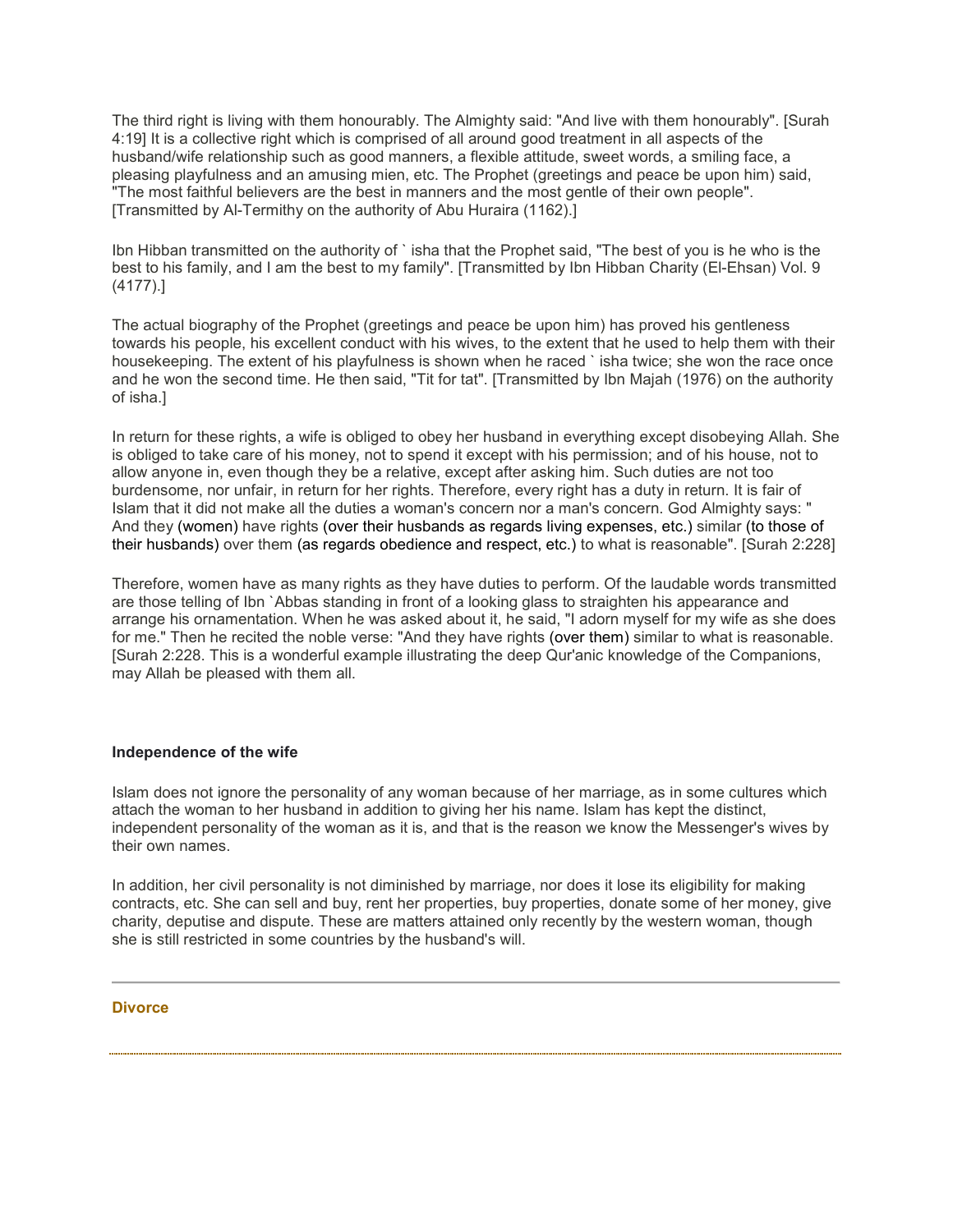The missionary and orientalist invasion of the previous age focused its attack on two issues meant to decry the Islamic attitude concerning women. These are divorce and polygamy, though in fact they are two of the good things Islam is proud of.

It is unfortunate, indeed, that when these two issues are discussed among some Muslims, they refer to them as two problems of the family and society. They speak of them in a way that disparages our great Islam and its outstanding Law.

The fact is, Islam did not make laws regarding these two issues except to cure many problems in the life of men and women as well as in the life of the family and society. The genuine problem is in misunderstanding what Allah has pecreed, or in misapplying it. If anything is misused, it leads to pernicious disservice.

## **Why did Islam legislate divorce?**

Not every divorce is commendable in Islam. Some cases of divorce are disliked or even forbidden because they entail destruction of the family, which Islam takes care to build and form. That is why it is recounted in the tradition which was transmitted through Abu Dawud, "The most hateful halal (permissible thing) to Allah is divorce". [Surah 2:102] No wonder the glorious Qur'an likens the separation between man and his wife to the work of heretic sorcerers, as the Almighty says: "And from these people learn that by which they cause separation between man and his wife". [Surah 4:130] Divorce according to Islamic Law is similar to a painful surgery; the sane human being endures the pains of his wound, even an amputation, in order to protect the remaining parts of the body to keep away greater injury. If the aversion between husband and wife is undiminished, and the means of reconciliation and attempts by reconciling parties fail to bring them together, divorce then is the bitter medicine which has no alternative. This is the reason why if there can be no reconciliation, there is divorce. The Glorious Qur'an says, "But if they separate (by divorce), Allah will provide abundance for everyone of the them from His Bounty". [Surah 4:130]

What Islam decrees here is what is dictated by reason, wisdom, and Muslims" interests. It is totally illogical and unnatural to force, by the power of law, a life partnership on partners who do not feel comfortable with each other and do not trust each other. On the contrary, they undergo feelings of repugnance; they hate each other and cannot tolerate living with each other. To force such a life by the power of law is a severe punishment, undeserved by man except for committing a major crime. It is worse than life imprisonment and is certainly like the unendurable hell. In olden times a wise man said, "One of the great calamities is to live with someone who does not agree with you, but does not leave you." Abu Al-Tayyeb Al-Mutanaby said:

Of the distressing matters in the world for the freeman, Is to perceive the inevitability of befriending a foe. If that is said about a companion one meets one or more times a week, for perhaps an hour or several hours a day, what about a wife who stays at his home, who is very close to him and is the partner of his life?

## **Limiting the circle of divorce**

However, Islam has established a number of principles, teachings, and rules which, if followed and used with discretion, would lessen the need for divorce and limit its scope to a great extent. Some of these are considered: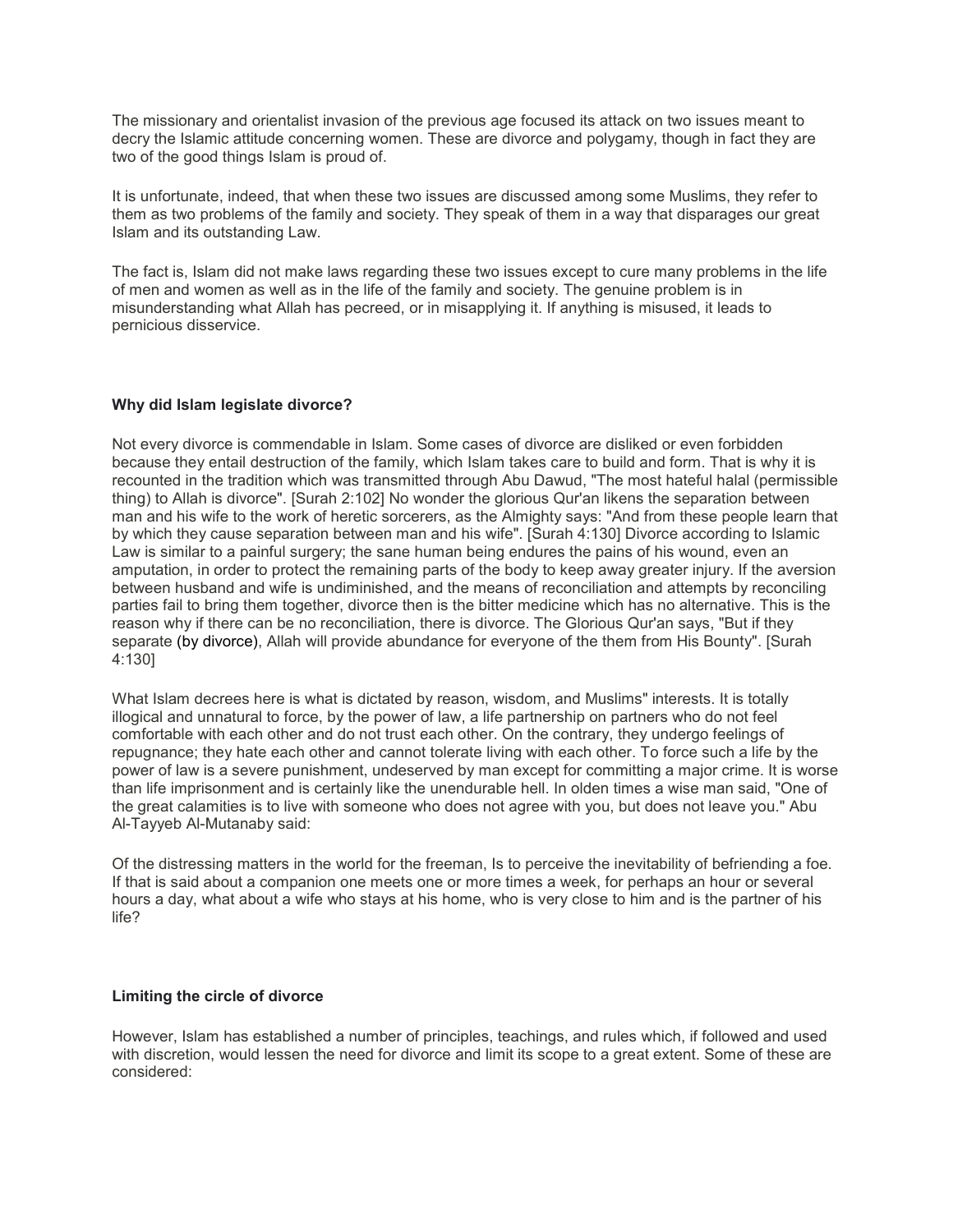1- To make a good choice of a wife, paying more attention to her religion and morals than her money, wealth and beauty. The Prophet (blessings and peace be upon him) said, "A woman is married for four attributes, for her money, her family name, her beauty and her religion. Get the religious one and you will be comfortable". [ Mutafaq aley (agreed upon) on the authority of Abu Huraira The Pearl and the Coral (Al-Lu'lu' wal-Marjan) (928).] To behold the intended fiancee before the marriage contract to be reassured of the extent of her beauty in his own eyes and of her place in his heart, as this early view is the messenger of warmth and affection. For that reason, the Messenger (blessings and peace be upon him) said to a man who intended to marry a certain woman, "Go and behold her, for it is more likely it will lead to harmony between you". [ See The Concise Comprehensive Book of Sound Hadith (Sahih Al-Jame' As-Sagheer) and its supplement (859).] i.e., it will bring about warmth and harmony. This prophetic command, "Behold her," if it does not indicate obligation, it certainly indicates preference. The Hadiths (prophetic traditions) referring to the same meaning are numerous. Jabber said about the woman he married, "I used to hide underneath a tree till I saw of her what led me to marry her".

Unfortunately, there are some Muslims, especially in the Gulf region, who perceive the man's beholding his intended fiancee as an unprincipled act. Therefore, he does not see her except on the wedding day, though she may be a school or university student who goes to the market and is seen by all the people except her fianc�.

In contrast, there are those who allow the man to sit alone with his intended fiancee and allow them to go out together and frequent cinemas, etc. Thus, what is correct is lost between two extremes of exaggeration and licentious behaviour.

3- For the interested woman and her guardians to choose a husband of noble character and to prefer the one whose faith and morals are satisfactory. We have already mentioned the following Hadith, "If the man who satisfis you in faith and morals comes to you, let him marry (your daughter)." The predecessors said, "When you get your daughter married, let her marry a man of faith; if he loves her, he will treat her nobly, and if he hates her, he will not be unfair".

4- A woman's approval of the one who proposes is a condition of marriage. It is never allowed to force a woman to marry a person she does not want. The Prophet (blessings and peace be upon him) dissolved the marriage of a woman who was married by force.

5- To consider the satisfaction and approval of the woman's guardian as obligatory or preferable, so that a woman does not marry while her people disapprove of the marriage or are dissatisfied with her, which would lead to estrangement between her and her family. Such estrangement might also be reflected on her married life and have a great effect on it.

6-To consult mothers about the marriage of their daughters in order that the marriage may be based on stable ground to the satisfaction of all parties. It is transmitted that the Prophet (blessings and peace be upon him) said, "Ask women about their daughters," as has already been mentioned in the Hadith and in the speech of Imam Al-Khattb in his report.

7- It is necessary to live together in marriage through mutual understanding, pointing out the details of rights and duties exchanged between the married couple, awakening the faithful consciences to adhere to Allah's Laws and to fear and obey Allah by following His Laws. The husband and wife each have duties in return for his or her rights. A Muslim is supposed to perform his or her duties before asking for his or her rights. The Almighty says: "And they (women)have rights (over their husbands as regards living expenses, etc.) similar (to those of their husbands) over them as regards obedience and respect, etc., to what is reasonable. [Surah 2:228]

8- To persuade the husband to be realistic so as not to seek perfection in his wife, but to consider her merits as well as her weak points. If he dislikes one trait, he will find another to satisfy him. In the Hadith,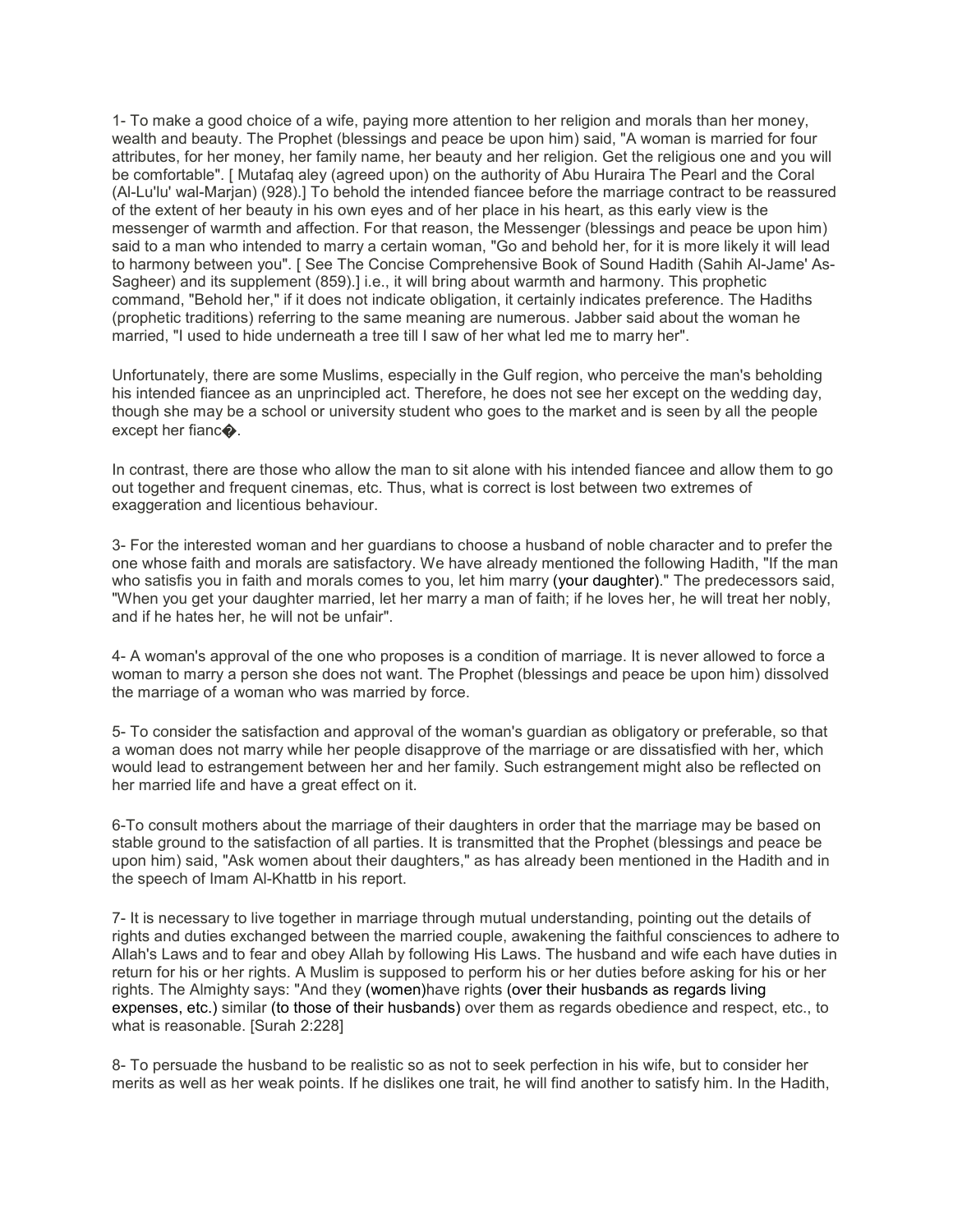"No believer should loathe a woman who believes in Allah; if he hates one of her manners, he is satisfied with another". [ Transmitted by Ahmad and Muslim on the authenticity of Abu Huraira, Op. cit. (7741)]

9- To ask the husband to use his reason and consider the general welfare of all involved if he feels a fomenting hatred towards his wife. He should not hasten to yield to his emotion and should hope Allah changes his urge to something good. The Almighty says: "And live with them honourably. If you dislike them, it may be that you dislike a thing and Allah brings through it a great deal of good". [Surah 4:19]

10- To command the husband to treat his disobedient, unruly wife with wisdom, progressing bit by bit from leniency, without weakness, to firmness, without violence. The Almighty says: "As to those women on whose part you see ill-conduct, admonish them (first), (next), refuse them to share beds, (and last) beat them (lightly, if it is useful), but if they return to obedience, seek not against them means (of annoyance). Surely Allah is Ever Most High, Most Great". [Surah 4:34]

11 - To command the society to intercede when there is a breach between the husband and wife with a family council of the trustworthy persons of his relatives and hers, in an attempt to mend, reconcile and resolve the existing crisis through peaceful means. The Almighty has said: "If you fear a breach between them twain, appoint (two) arbitrators one from his family and the other from hers; if they both wish for peace, Allah will cause their reconciliation. Indeed Allah is Ever All-Knower, Well-Aquatinted with all things". [Surah 4:35]

These are the teachings of Islam. If Muslims follow them and keep them, divorce will be greatly limited.

## **When and how does divorce take place?**

Islam, however, does not decree divorce at all times nor in all cases. Divorce is permissible, according to the Qur'an and the Sunna (prophetic traditions) when the man is not hasty and chooses a suitable time. For instance, he should not divorce his wife when she has her menstrual period, nor when she is purified of her menses if he has had intercourse with her. [ That is, if she is purifies of her menses (i.e. between her periods) and he had had intercourse with her, he should not divorce her until she has completed her next menstrual period. This will ensure she is not pregnant. (editor's note)] If he did, his divorce would not be according to the teaching (Sunna) of the Prophet and would be forbidden. Some jurisprudents have gone so far as to say the divorce is not valid then because it does not follow what the Prophet (blessings and peace be upon him) has commanded us to do. In the authentic Hadith, "Whoever did what we did not command, his deed is invalid". [Transmitted by Muslim (1718) on the authority of isha.] The man should be sober, in a well-balanced and judicious state. If he is not fully conscious, or forced, or in a state of wrath which causes him go beyond his intention and imagination and utter what he does not want to say, it is not considered valid. [ Transmitted by Abu Dawud (2193) and Ibn Majah (2046) on the authority ofisha.]

The noble Hadith says, "No divorce in blind rage." Abu Dawud interpreted it to mean "anger," while another interpreted it to mean "by force." Both are correct.

He should have the intention to divorce his wife and to be actually separated from her. But if he makes of the divorce an oath to swear with, blackmail or threaten, it will be invalid, as some ancient scholars have said. This is reiterated by the well-versed jurists Ibn Al-Qayyim and his Sheikh Ibn Taymeya.

If such types of divorce are not valid, what remains is the intended, premeditated divorce which is reflected upon and studied by the husband before approaching it, and which he sees as the sole cure for an unbearable life. This divorce is described by Ibn `Abbas as "the divorce which is only according to an aim (an intention). [ Mentioned by Al-Bukhari in Section 11, "Book of Divorce" (6/168) on the authority of Ibn Abbas.]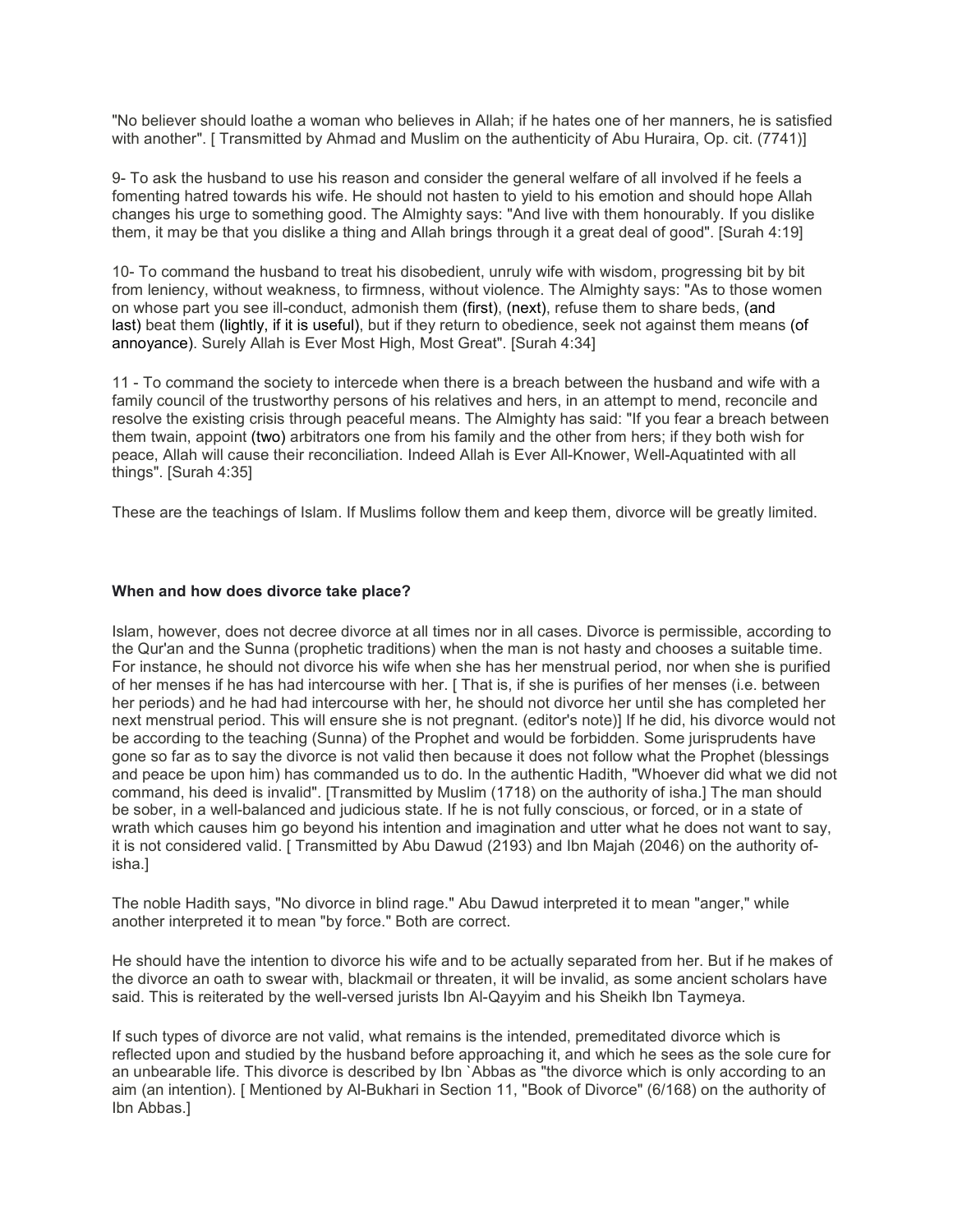#### **After divorce**

However, when divorce takes place, it does not utterly cut off the marriage tie and make it irremediable. On the contrary, as mentioned in the Qur'an, divorce gives every divorced man two chances to go back and redeem the situation. If the divorces occur one after another, and if the two times do not succeed in changing their minds, the third divorce is the final and decisive one, after which the divorce cannot return to him unless she has first been married to another man (and widowed or divorced from him).

Therefore, putting the three chances given by Allah in one utterance is against the decree of the Qur'an. That is what is indicated and illustrated by the Sheikh of Islam Ibn Taymeya and his disciple Al-Qayyim, and what the Islamic Law courts accept in several Arab countries.

However, divorce does not deprive the divorced woman from taking maintenance during the legislated period that she stays without marriage (`iddah). [ Iddah is a waiting period. Its duration is usually (a) until she gives birth if she is pregnant, or (b) three menstrual cycles if she has regular periods, or three calendar months if she no menses. For details and exceptions, consult a book of Islamic jurisprudence (Fiquh). During the iddah the woman is not free to marry anyone else. If it is a reversible divorce, her husband may choose to take her back at any time during the iddah. If he does not take her back after the waiting period, the divorce is final and the woman is free to marry someone else, or she may go back to her husband with a new marriage contract, and he must Pay her a new dower. (editor's note)] Divorce does not allow the husband to dismiss her from her home, but forces the husband to let her stay in her house with him (in the same house); perhaps sentiments would return, hearts be purified and urges renewed: "it may be that Allah will afterward bring some new thing to pass (i.e. to return her back to you if that was the first or second divorce)". [Surah 65:1]

Moreover, didoes not allow the man to consume the woman's dower or take back what was given before: "And it is not lawful for you (men) to take back any of your Mahr (bridal money given by the husband to his wife at the time of marriage) (from your wives) which you have given them". [Surah 2:229]

She also has the right of mut'a, the amount of which can be decided the social conventions. " And for divorced women, maintenance (should be provided) on reasonable (scale). This is a duty on Al-Mutaqeen (the pious)". [Surah 2:241] That is something general for every divorced woman to appease and compensate her. [ Muta is compensation or gift made in a lump sum rather than on-going maintenance. (editor's note)]

It is also forbidden for the divorced man to spread rumours about his ex-wife or to scandalise her or offend her or her family after divorce: "either you retain her on reasonable terms or release her with kindness" [Surah 2:229] "And do not forget liberality between yourselves". [Surah 2:237]

That is divorce as decreed by Islam. It is a cure as it should be, at the right time, in the right measure, in the right style and with the right aim.

On the other hand, Christianity has totally forbidden divorce for Catholics; except in the case of adultery, it is also forbidden by the Orthodox Church. Their reason is that what is united by Allah (whom they call God) cannot be separated (divorced) by man. As for Muslims, they believe that Allah unites and He is the One Who separates (divorces) through His decreed Laws. Allah makes Laws for His worshippers according to what is in their interest, and He is the One Who knows them better. The result is that many Christians have abandoned what is forbidden, which have obliged most Christian countries to set local laws allowing divorce without the restrictions, ties and morals of Islam. It is no wonder that many now get divorced for the most trivial reasons, and their married lives have been subjected to degeneration and collapse.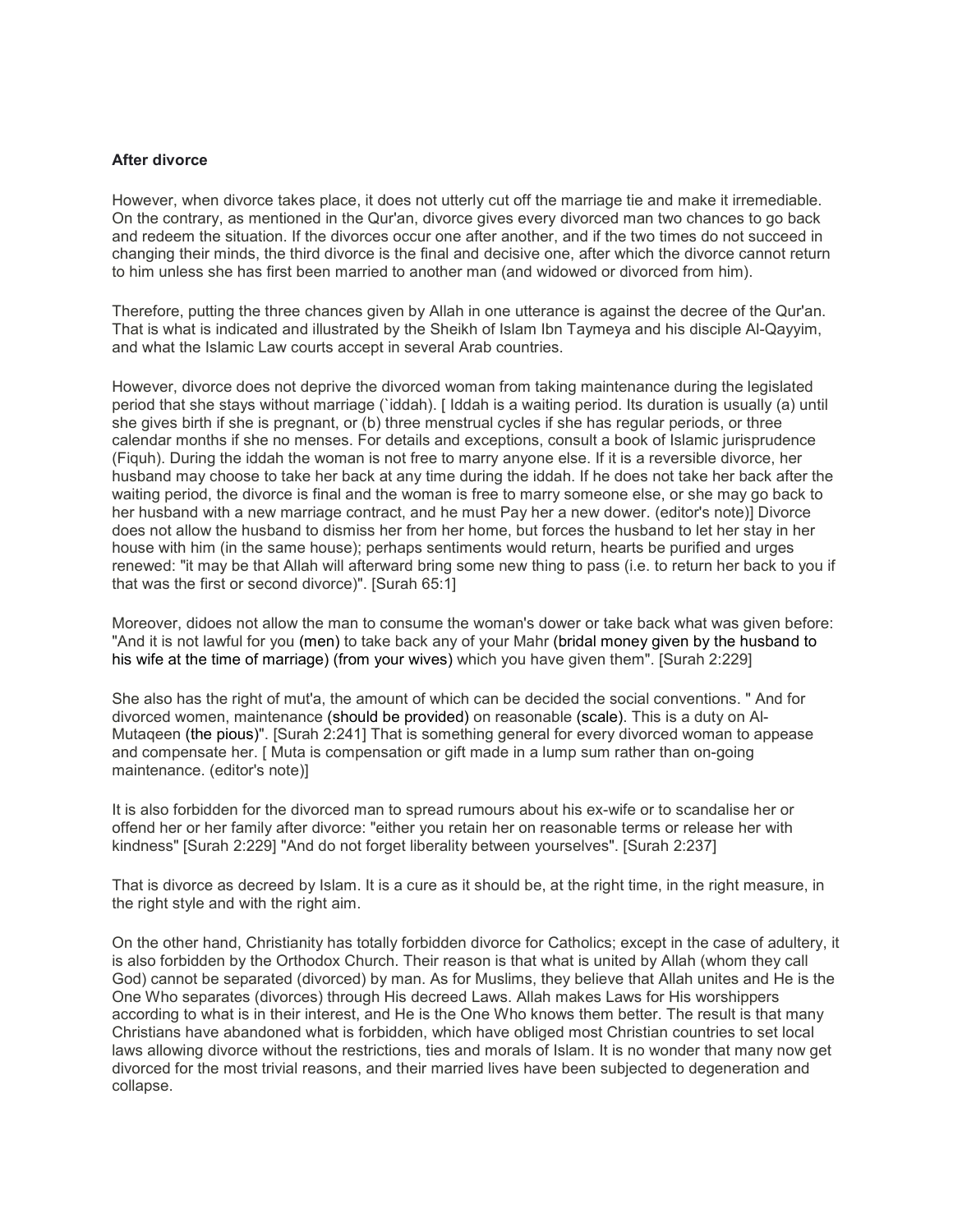## **Why is divorce initiated by the man?**

They ask, "Why is divorce initiated by the man alone?" The reply is that the man is the one in charge of the family and is its backbone. He is the one who pays the dower and what follows until the establishment of the family is built on his own shoulders. Therefore, it is very hard for him to destroy that establishment except for powerful reasons and inevitable necessities which would make him sacrifice all these expenses and absorb these losses. A man may be less hasty as he is less affected by emotions. As for the woman, she can be very affected by emotions, especially during the menses. What is more, it may not be in the parties" interests to leave the divorce to a court because not all the reasons for divorce are meant to be public, to be transmitted by lawyers and writers to become the subject of gossip on everyone's tongue. Yet, in the West divorce is achieved through court. This does not lessen divorce, nor does the court stand in the way of the man and woman who seek divorce.

#### **How can an averse wife divorce her husband**

This is an important question for a great number of people: "`If divorce is initiated by the man-and we already know the reasons and justifications for this-what, then, is decreed concerning a woman's initiating a divorce? What is her way to get rid of the injustice of the husband if she loathes life with him for his harsh temper, his ill conduct, or for not performing his duties in an obvious way? Or there could also be physical or financial impotence which prevents him from fulfilling these duties, or other reasons.

The answer is that the Judicious Law-Maker (i.e. Allah) has made several outlets for the woman through which she can overcome her dilemma:

1 - Her condition in the marriage contract to have divorce in her hands, which is eligible according to Abu Hanifa and Ahmad. In the authentic Hadith, "The truest condition is that which you made lawful, to have physical intercourse". [ Mutafaq aley (agreed upon) according Uqba Ibn Amer, The Pearl and the Coral (Al-Lu'lu' wal-Marjan) (2/894).]

2- By paying a ransom (Khul'). A woman who dislikes her husband can ransom herself by repaying what she took as a dower and things like that. It is not fair of her to be the one who wishes for the divorce and the destruction of the marriage bond; and then the husband becomes the only loser. Almighty Allah says:" Then if you fear that they would not be able to keep the limits ordained by Allah, then there is no sin for either of them of she gives back (the mahr or part of it) for her al-khul' (divorce)". [Surah 2:229]

According to the prophetic traditions, Thabet Ibn Qais's wife complained to the Prophet (blessings and peace be upon him) of her strong loathing of her husband. The Prophet (blessings and peace be upon him) asked her, "Would you give back his orchard?'1-which was her dower.- She answered, "Yes." The Prophet (blessings and peace be upon him) ordered Thabet to take back his orchard and nothing more. He asked the husband to utter one irreversible repudiation". [ Transmitted by Al-Bukhari (6/170). "Book of Divorce" division 112, on the authority of lbn Abbas.]

3- Divorce through two arbitrators when there is a breach between husband and wife. Allah has said: "If you fear a breach between them twain (the man and his wife) appoint (two) arbitrators, one from his family and the other from hers; if they both wish for peace, Allah will cause their reconciliation". [Surah 4:35]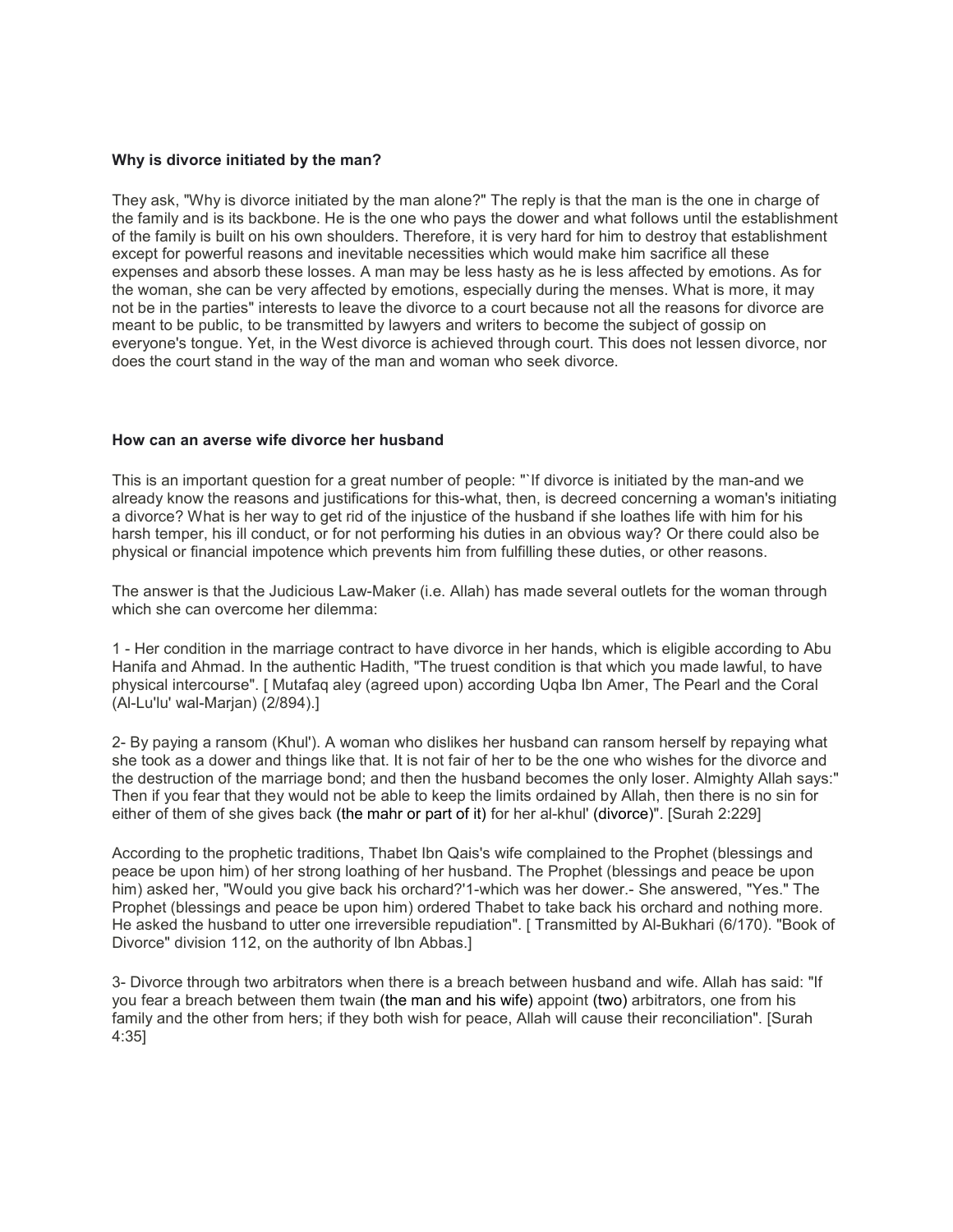The Qur'an's calling that family council the "arbitrators" indicates that the two selected persons have the right to judge and decide. Some of the Prophet's Companions said to the arbitrators, "If you wish to unite them, then do so; and if you wish to divorce them, then do so."

4- Divorce for physicalimpotence. If the husband has a weakness which deprives him of having sexual intercourse, the wife can raise the matter to court for a divorce in order to prevent any harm touching her. In Islam, there should not be harm or any harming effect on others.

5- Divorce for injury falling on the wife. If the husband harmed his wife and hurt her, restricted her unfairly, such as by refusing to sustain her, for example, she can ask the judge to divorce her. In such a case, the judge will force a divorce to put an end to harm and injustice on her. The Almighty says: " But do not take them back to hurt them". [Surah 2:231]

The Almighty also says: "either you retain her on reasonable terms or release her with kindness". [Surah 2:229]

One of the injuries befalling a wife is to be struck without provocation. And some scholars of Islam have gone so far as to divorce a wife from her poor husband if he failed to sustain her and she asked for divorce. Islamic Law does not commit her to be patient when it comes to hunger with a poor husband if she does not accept it out of loyalty and nobility.

With these outlets, Islam has opened many doors for a woman to be liberated from the cruelty of some husbands and their being domineering without having the right to be. [ See "The Right of the Averse Wife in my book Contemporary Legal Opinions (Fataawa Mu'aserah), 2/361-366]

The laws laid down by men may be against the rights of women, but the Law decreed by Allah, the Creator of men and women, is a Law void of injustice or prejudice. It is perfect justice: "And who is better in judgement than Allah for a people who have firm Faith". [Surah 4:129]

## **The abuse of using divorce**

It remains to say that a great number of Muslims have abused divorce and have set it in the wrong place, making of it a sword pointed at a wife's neck. They have used it as an oath to swear with about everything great or small. Moreover, many jurisprudents have widened the scope of divorce, even to include the divorce of the drunkard and the one in wrath, and also the forced one, though the Hadith says, "No divorce in blind rage". [ Transmitted by Abu Dawud - his own wording - (3133), Al-Termithy (1141), Al-Nisa'i, 7/63, Ibn Majah (1969), Al-Doramy p.539, and Ahmad, 2/347,471. All on the authority of Abu Huraira.]

Ibn `Abbas says, "Divorce is only according to an aim (an intention)." But they take seriously the three times a man mentions divorce in one utterance in a state of anger, meant to be a threat in a fight outside the house, though he is totally happy and satisfied with his wife However, what is indicated in the texts and the intentions of the forgiving nature of the Islamic Law, in order to establish a family and protect it, is to narrow the scope of divorce. It is not valid except by a certain utterance, at a certain time, with a certain intention. We owe this to Allah; that is what Imam Al-Bukhari and other predecessors perceived, and which has been confirmed by Ibn Taymeya and Al-Qayyim and others. This expresses the spirit of Islam. As to miscomprehension or misapplication of the rules of Islam, it is the responsibility of Muslims not of Islam.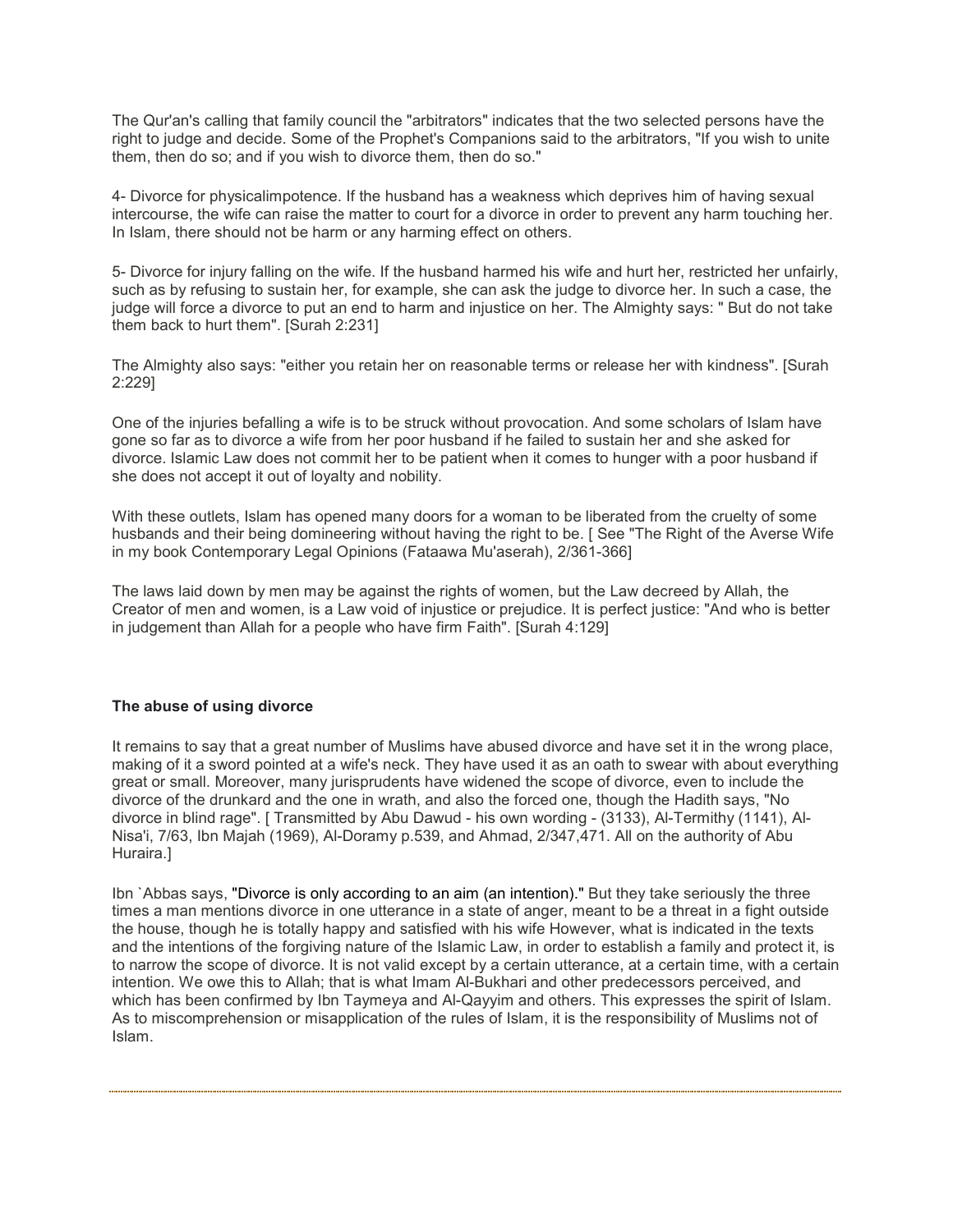## **Polygamy**

Missionaries and orientalists treat the subject of polygamy as if it were one of the rites of Islam, or one of its duties, or at least a desirable practice in Islam. This is an inaccuracy or a misconception. The overwhelming norm of marriage, for a Muslim, is to marry one woman to be his solace, the joy of his heart, the keeper of his house, and the one to trust with his secrets. Thus, quietude, love, and mercy, the foundation of married life according to the Qur'an, would support them. Therefore, the learned say, "It is disliked for a man who has a wife who is chaste and modest and who is enough for him to marry another. This will subject him to what is forbidden." The Almighty says: "You will never be able to do perfect justice between wives even if it is your ardent desire, so do not incline too much to one of them (by giving her more of your time and provision) so as to leave the other hanging (i.e. neither divorced nor married)". [Surah 4:129]

The Prophet (blessings and peace be upon him) said, "The man who had two wives and was inclined towards one of them will come on the Day of Judgement bent to one side". [ Transmitted by Abu Dawud his own wording - (3133), Al Termithy (1141), A-Nisa'i, 7/63, Ibn Majah (1969), Al-Doramy p.539, and Ahmad, 2/347, 471. All on the authority of Abu Huraira.] As for the man who is unable to sustain a second wife, or who is afraid of not being fair [ The obligatory fairness is to treat them equally in maintenance, clothing and housing. He is forbidden to go to the one on the night devoted to the other except out of expedience such as a crisis or grave illness. He is also forbidden to go there in the day time except for necessity such as a visit for a harmless illness, or to inquire about a certain matter he needs. If he does not stay long, there is no expiation because it is a slight matter. If he stays or has his lust consumed, he should expiate by going to the one he treated unfairly and staying at her place the same time he stayed with the first woman. That is what is decided as an elucidation of the obligatory justice.] to both of them, it is for bidden for him to marry another. The Almighty says:" but if you fear that you shall not be able to deal justly (with them), then only one". [Surah 4:3]

Though it preferable for a man to have only one wife to avoid slips and out of fear of troubles in this world as well as punishment on the Day of Judgement, there are other humane considerations for the individual and society-which we will mention-that made Islam allow the Muslim to marry more than one wife. This is because Islam is the religion which conforms to sound naturalness and treats reality with out escape, exaggeration or fantasy.

## **Polygamy in olden times and in Islam**

Some people talk about polygamy as if Islam was the first to permit it. This is incorrect and a dismissal of history.

Many nations and religions before Islam had allowed marrying a great number of women, tens of them, even a hundred, without any conditions or limitations. The Old Testament mentioned that David had three hundred women and that Solomon had seven hundred, some of whom were wives, while others were concubines.

With the advent of Islam, a condition and a limitation were laid on polygamy. The limitation made the maximum number of wives four. Ghilan Ibn Salma became a Muslim while he had ten women, so the Prophet (blessings and peace be upon him) said to him, "Choose four of them and leave (divorce) the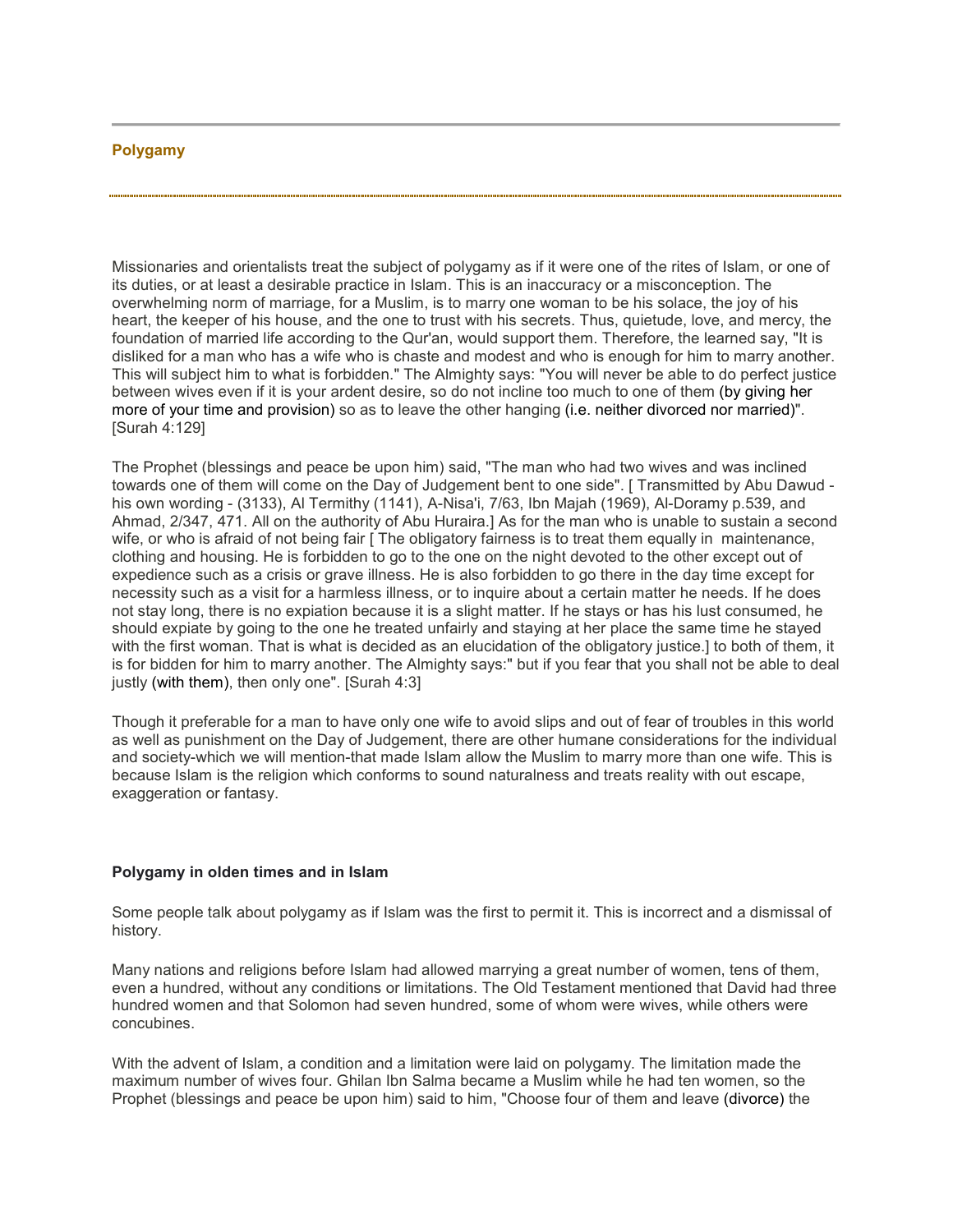others". [ Transmitted by Al-Termithy (1128) and Ibn Majah (1953) On the authority of Ibn 'Umar] The same thing happened to those who embraced Islam while having eight or five wives; they were ordered by the Prophet (blessings and peace be upon him) not to keep more than four.

As for the marriage of the Prophet (blessings and peace be upon him) to nine women, it was something restricted and specified by Allah for him for the Islamic call and for the nation's need of them after his passing away. He lived most of his life with one wife, Khadijah, may Allah be pleased with her. That was a glorification by Allah of the Prophet's wives, who chose the way of Allah, His Prophet (blessings and peace be upon him) and the afterlife. Therefore, Allah forbade him to marry any others nor to choose another instead of one of his wives. The Almighty says: "It is not lawful for you (to marry other) women after this, nor to change them for other wives even though their beauty attracts you". [Surah 33:52]

## **Fairness is a condition of polygamy**

As for the condition set forth by Islam for polygamy, it is the self-confidence of the Muslim to be fair in his treatment to his two wives in food, drink, clothing, housing and sustenance. If one is not sure of his ability to fulfil such duties equitably and fairly, he is forbidden to marry more than one wife. Allah says: " But if you fear that you shall not be able to deal justly (with them), then only one". [Surah 4:3] The Prophet (blessings and peace be upon him) said, "Whoever has two wives and is more inclined towards one of them, he will come on the Day of Judgement dragging one of his sides while it is drooping". [ Transmitted by Abu Dawud - his own wording (3133), Al-Termithy (1141), Al-Nisa'i, 7/63, Ibn Majah (1969), Al-Doramy p.539, and Ahmad, 2/347, 471. All on the authority of Abu Huraira.] The inclination which the Hadith warns us of takes place when he overlooks her rights and not when he merely inclines in feelings toward her, which is part of the equity that is not possible and which is forgiven by Allah. The Almighty says: " You will never be able to do perfect justice between wives even if it is your ardent desire, so do not incline too much to one of them (by giving her more of your time and provision)". [Surah 4:129] For this reason, the Prophet (blessings and peace be upon him) used to divide equitably between his wives and say, "Allah, that is my division as it is in my power to do so. Do not blame me for what You have and I have not. [ Transmitted by Abu Dawud (2134), Al-Termithy (1140), Ibn Majah (1971), Al-Doramy Book of Marriage p.540, and Ahmad 6/144 on the authority of isha.] By what he had not got , he meant feelings and inclination towards one of them in particular. Whenever he used to travel, he turned to drawing lots; the one whose arrow appeared would accompany him. He resorted to that in order to avoid jealousy and to satisfy them all.

Islam is the last word of Allah by which all His messages are concluded (sealed). Therefore, it came with a general and eternal Law to embrace all nations, all ages and all people. Islam has not made laws for the urban while overlooking the rural, nor for the cold regions and not the hot ones, or vice versa; nor for a certain age while ignoring the rest of the ages and the other generations. Islam appreciates the importance of individuals as well as communities.

A man could have a strong desire to have children but find him self married to a wife who is childless because of infertility or illness, or any other reason. Would it not be more respectable and better for her if he married another to realise his wish while at the same time keeping the first and ensuring her rights?

Some men are more sexual and lusty, but one could be married to a wife who has little desire for men, or who is ill or has a long period of menstruation or whatever. She does not satisfy the desire of his instinct nor fill his lustful eyes that seek other women. Would he not be allowed to marry another in a lawful manner instead of seeking another as a mistress, or instead of divorcing the first one?

In addition, the number of eligible women for marriage might be more than the men able to marry, especially after wars that deplete the best of men and youth. It might be in the interest of the society and the women themselves who would prefer being second wives than living as spinsters all their lives,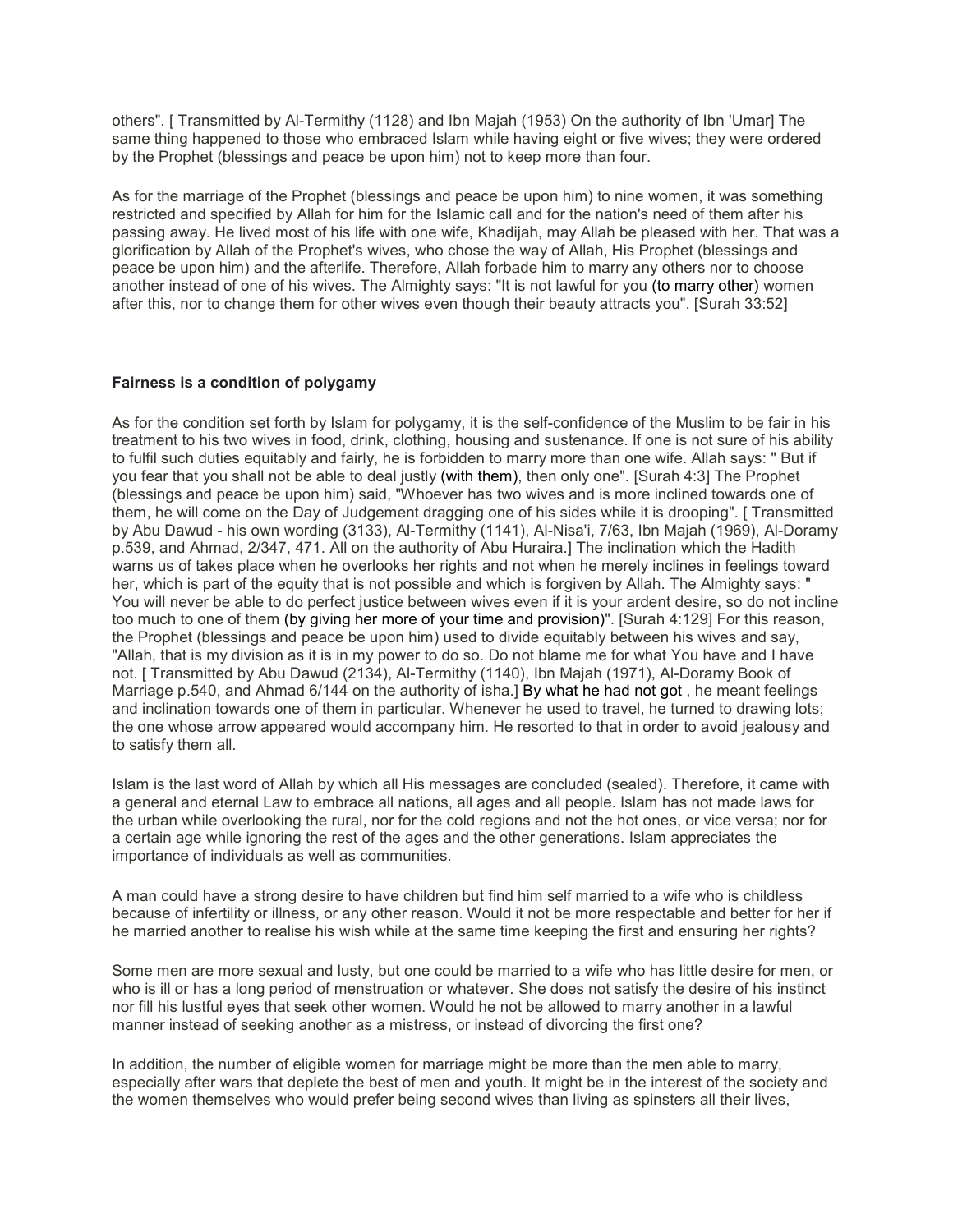deprived of married life and what it has of quietude, love and protection, deprived of the bliss of the motherhood their instincts call for. There are only three ways for these surplus women:

1 - to spend their whole life feeling the bitterness of deprivation of married life and of motherhood, which is a severe punishment for them as they did not commit any crime.

2- or give them some freedom to follow their instincts and accept the means of pleasure with corrupt men who, after satisfying their desires, cast them away when their bloom and youth are gone. This is in addition to what might happen afterwards of begetting illegitimate children, increasing the number of fatherless children deprived of physical and psychological rights who become unproductive citizens and tools of destruction and corruption.

3- or to allow them each to marry a married man who is able to sustain and protect her, confident of his fairness as Allah Almighty has commanded.

Doubtless, this last alternative is the ideal, fair solution and a curing balm. That is what Islam has decreed: "And who is better in judgement than Allah for a people who have firm Faith". [Surah 5:50]

#### **Polygamy as a moral, human system**

The system of polygamy according to Islamic Law is a moral, human system. It is moral because it does not allow man to have intercourse with any woman he wishes, at any time he likes. He is not allowed to have intercourse with more than three women in addition to his (first) wife, and he cannot do that secretly, but must proceed with a contract and announce it, even among a limited audience. The people in charge of the woman should know about this lawful intercourse and agree to it or at least should not object to it. It should be registered-according to the modern system-in a specialised court for marriage contracts. It is desirable to have a special dinner for the occasion in which the man invites his friends. Dufoof (hand drums) may be played to express utmost joy and hospitality.

It is human because through it a man lessens the burdens of the community by sheltering a woman who has no husband and transforms her to a chosen, protected wife. It is also human because he justifies his sexual intercourse based on a legal marriage for which the bridegroom provides a dower, furniture and expenses. Also of social benefit is the establishment of a social unit (family) capable of producing working progeny. It is also human because he is not only responsible for the woman with whom he has intercourse, but he is responsible when she suffers from the troubles of pregnancy. He does not leave her to bear it alone, but he bears a part of it by paying for her sustenance and expenses during her pregnancy and for her delivery. It is also that he recognizes the children begotten through sexual intercourse and presents them to the society as the fruits of a noble and honourable love, which are cherished by him and will be by the society in the future.

Dr Mustafa El-Siba'i, may Allah have mercy on him, said of the system of polygamy, "Man distributes and lessens his lust to a certain extent, but he multiplies his burdens, troubles and responsibilities to an unlimited extent." Certainty, it is a moral system protecting morals, and it is a human system honouring mankind.

#### **The Western system of promiscuity is immoral and inhuman**

How different the Islamic system is from the actual promiscuity in the life of the Western society! One Western writer insisted that no one on his death-bed could confess to the priest that he had not had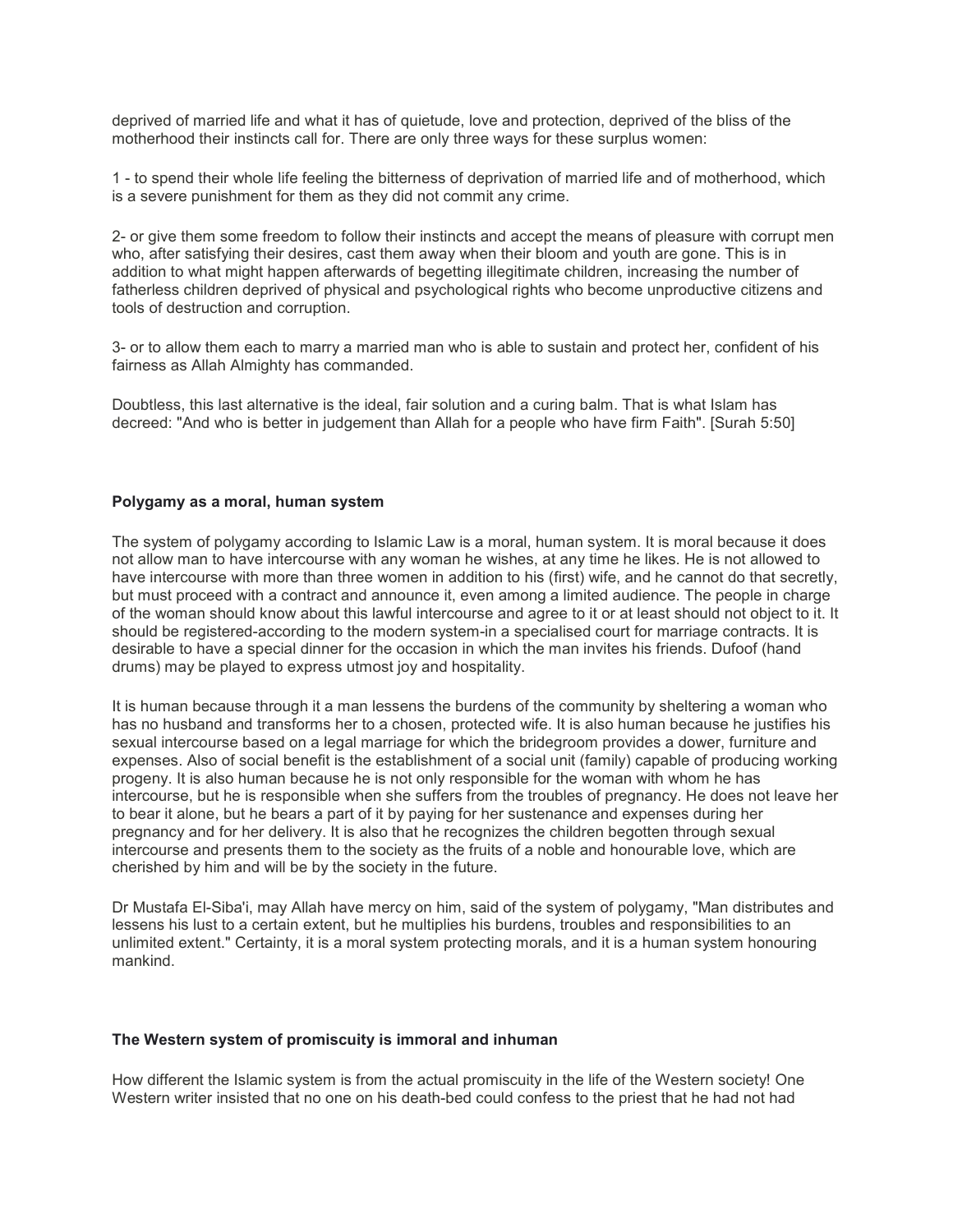intercourse with a woman (other than his wife) at least once in his life-time. This promiscuity of the West is without a law; moreover, it occurs while the law stands by. It does not happen in the name of wives, but in the name of friendships and mistresses. It is not limited to only four, but is unlimited. It is not announced in order to be celebrated by the family, but happens secretly without anyone knowing about it. In addition, it does not commit the doer to any financial responsibility towards the women he has intercourse with. Suffice it for him to tarnish their honour and then leave them to scandal and poverty and to endure the troubles of pregnancy and delivery. Besides, he is not committed to recognise the children begotten as the outcome of the intercourse. They are considered illegitimate, bearing the stigma of being bastard children as long as they live.

It is a legal promiscuity, but it is not called "polygamy". It is void of any moral behaviour, awakening of sensibility or human feeling. It is a promiscuity directed by lust and selfishness which flees from any responsibility.

Which of the two systems then is closer to morality, more allaying to lust, more honourable to women, more denotative of progress and more righteous to humanity? [ See Women Between Jurisprudence and Law (Al-Mara'ah baina al-Fiquh wal-Qann) by Dr Mustafa El-Sibai. See also The Liberation of Woman in the Period of the Messenger (Tahrir al-Mara'ah fe Asr Al-Resalah) by Abd Al-Haleem Abu Shaqqah, fifth part.]

## **The abuse of the license of polygamy**

We do not deny that many Muslims have abused the license of polygamy as decreed by Allah in the same way they have abused the license of divorce, as explained earlier. The failure is not in the Law itself but in the application due to misunderstanding, ill manners, or lack of the teachings of the religion.

We have seen some men marry more than one when the man is not certain of his fairness, which is a condition set by Allah for marrying another. Some of them marry more than one when they are unable to sustain both nor, in addition, what follows the marriage, i.e. children and responsibilities. Some men are able to sustain more but are unable to protect them.

Frequently, the abuse of this right leads to harmful consequences for the family as a result of pampering the new wife and treating the old one unfairly. He could totally end his inclination towards her until she is left hanging in the air, so to speak, neither married nor divorced. This frequently leads to envy among children who belong to one father because he is not fair to them in their rights, nor does he treat them equally in moral and financial dealings.

Whatever the transgression of some people in that realm, it will never reach the evil to which the Westerners have lowered themselves by considering the moral polygamy a crime while allowing the immoral promiscuity. (However, polygamy is longer a problem in most Muslim societies, as marriage to one woman has now become a great problem.)

## **The call of westernized people to forbid polygamy**

Unfortunately, some people calling for Westernisation in our Arab and Islamic countries have made use of what has happened because of the Muslims who transgress; they raise their voices asking for polygamy to be abolished completely. Day and night the disadvantages of polygamy are reiterated while silence is kept about the disadvantages of adultery and fornication, which is, unfortunately, allowed by local laws which rule over Muslim states nowadays. The mass media, especially films and serials, have played a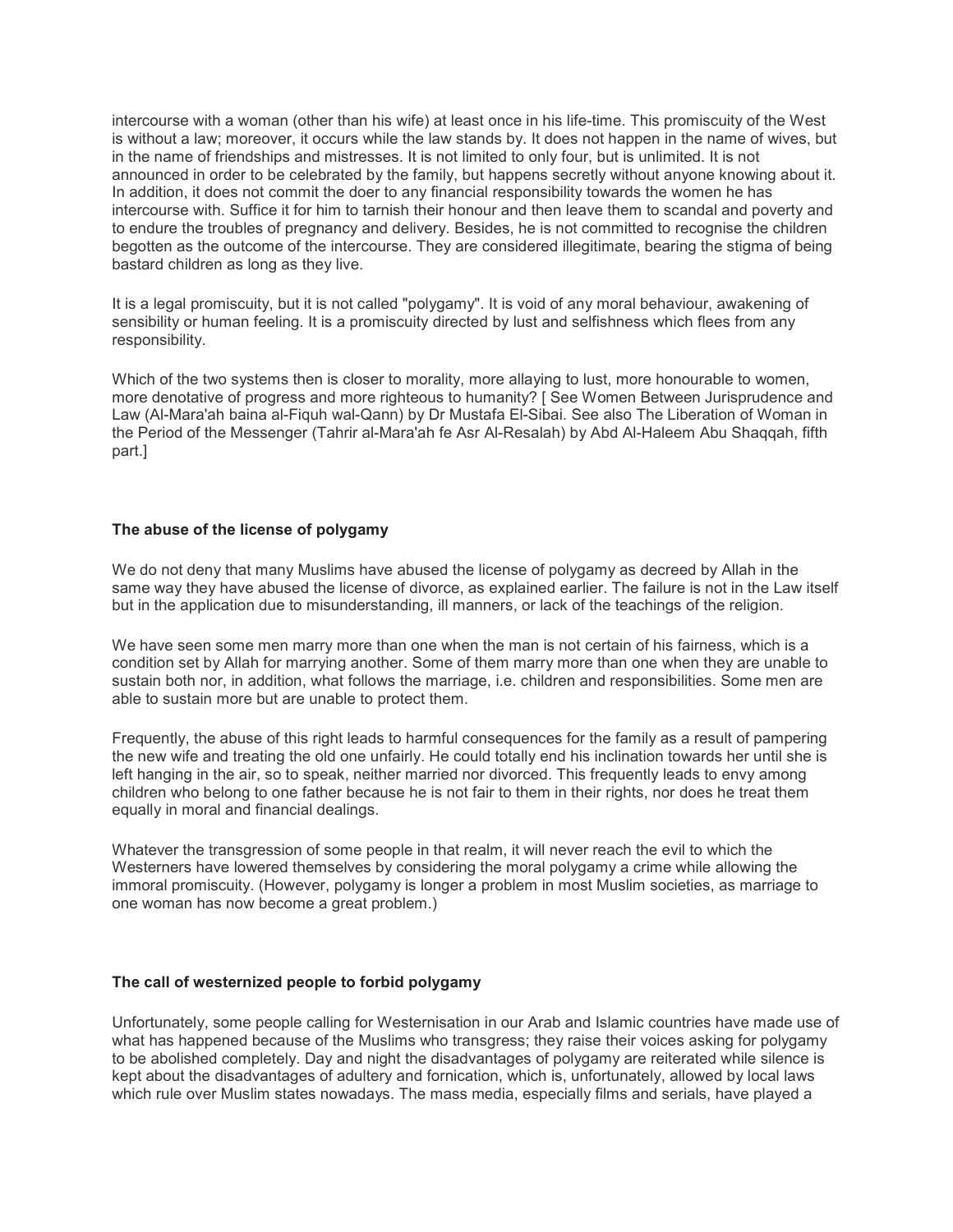serious role in spreading repulsive feelings toward polygamy, among women in particular, so that some of them would tolerate the husband when he commits adultery but not when he marries another.

## **The basis on which those who call for rejection of polygamy rely**

Such advocates have succeeded in some Arab and Islamic countries, and laws have been issued forbidding what God has ordained and made lawful, thus allowing the laws of the West. There are still others who call for these changes in other countries.

The incredible thing in this case is they want to justify their system of polygamy in the name of Islamic Law and have proofs in the form of jurisprudence. They have objected it is the right of the person in authority to prevent what is allowed when it is in the interest of the people, or to avoid harm. Such a pretext is unacceptable by Islamic Law. Some have even gone so far as to attempt, in a rude and audacious way, to use the Qur'an to justify their claims. The Qur'an has put a condition for the man who marries more than one to be sure of his fair treatment of the two (or more) wives, and whoever is afraid of not being fair should keep only one. Allah says: "And if you fear that you shall not be able to deal justly with the orphan-girls, then many (other) women of your choice, two or three, or four but if you fear that you shall not be able to deal justly (with them), then only one". [Surah 4:3] This is the Qur'an's condition for polygamy-fairness. However, the Quran, they claim, has clarified in another verse in the same Surah that the conditioned fairness is not possible, in the verse: "You will never be able to do perfect justice between wives even if it is your ardent desire, so do not incline too much to one of them (by giving her more of your time and provision)". [Surah 4:129] Therefore, it is claimed, this verse has negated the previous one In fact, all the evidence which is being used is false and cannot stand sound criticism. Each will be discussed.

## *1- Islamic Law does not allow something whose evil outweighs its good*

The claim that polygamy has caused social and familial corruption and detriment is an open fallacy; Islamic Law cannot permit something which will do harm; likewise, it does not forbid something of benefit. This is expressed in the Qur'an in the most eloquent and comprehensive phrases with the description of the Messenger (blessings and peace be upon him), and addressing the people of the Book (i.e., the Jews and Christians). "He

commands them for Al-Ma'ruf (i.e. islamic Monotheism and all that Islam has ordained); and forbids them from Al-Munkar (i.e.disbelief polytheism of all kinds, and all that Islam has forbidden); he allows them as lawful At-Tayyibat [(all i.e. good and lawful) as regards things deeds, beliefs, persons, foods etc] , and prohibits them as unlawful Al-Khabaith (all i.e. evil and unlawful as regards things, deeds, beliefs, persons, foods etc.), he releases them from their heavy burdens (of Allah's Covenant), and from the fetters (bindings) that were upon them. [Surah 7: 157] All that is permitted by Islamic Law has pure benefit or benefits which outweigh harm. All that is forbidden by Islamic Law must have pure harm or the harms must outweigh the benefits. This is clear in what is said in the Qur'an about alcohol and gambling: Say, "In them is great sin, and (some) benefit for men, but the sin of them is greater than their benefit". [Surah 7:219] This is also what Islamic Law has provided for in polygamy, as it balances interests and corrupting matters, benefits and harms.

It permits what the individual needs and is able to do as long as he is sure of his fairness, and is not afraid of being unjust or having a greater inclination towards one of them: "but if you fear that you shall not be able to deal justly (with them), then only one". [Surah 4:3]

It may be in the interest of the first wife to be the sole one on the throne of marriage without any rivals, and she sees that she will be harmed by the presence of another wife; but it is also in the interest of the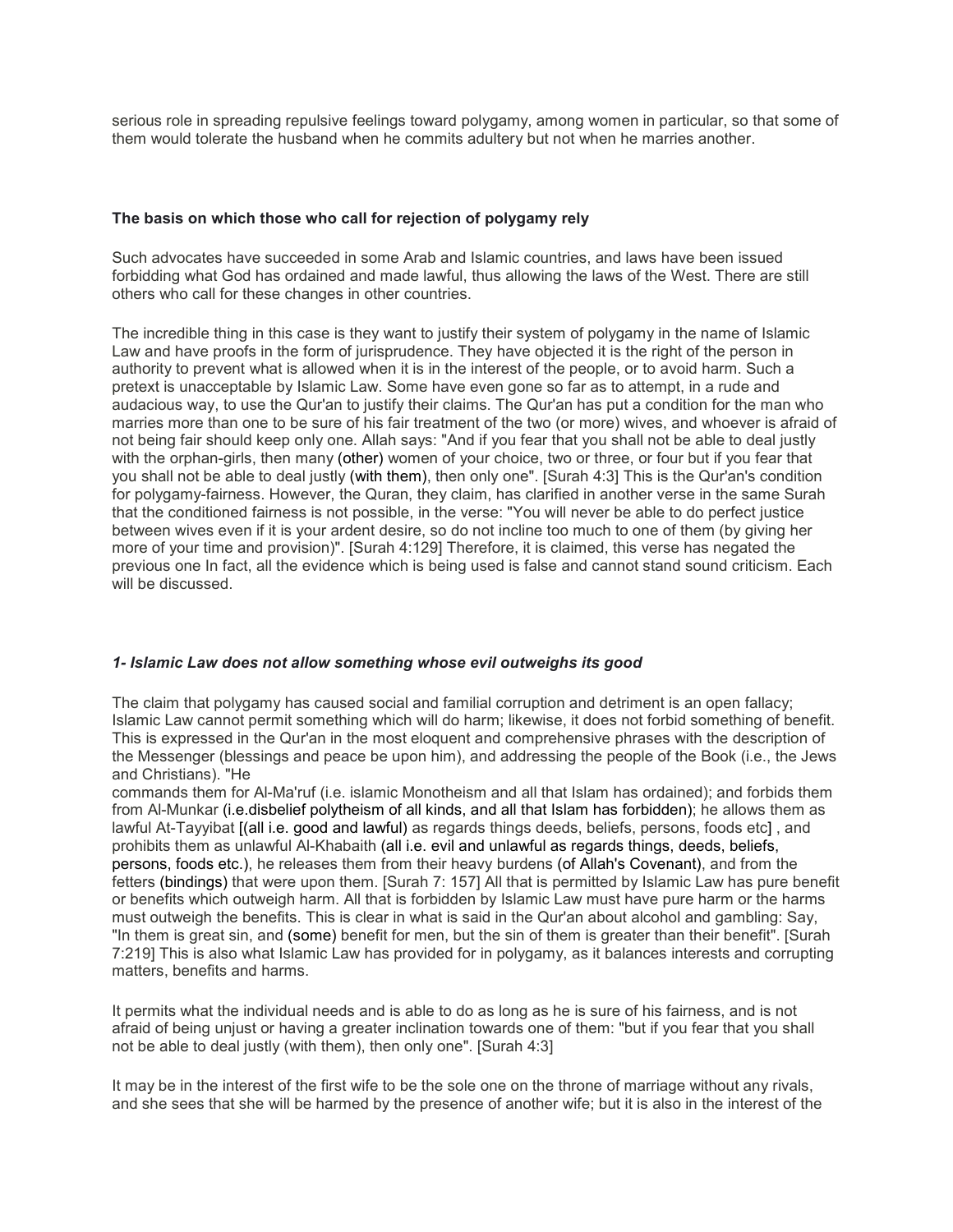husband to marry another to protect him from illicit relationships or bring him an awaited-for child, etc.; moreover it may also be in the interest of the second wife to have someone take care of her.

To have half a husband, to live under his protection and be in his charge may be better than living as a spinster, widow or divorcee, in deprivation.

It is also in the interest of society to protect its men and women by legitimate marriage-in which each of them bears the responsibility for himself or herself and the spouse and for what Allah may give them of children-that is, instead of promiscuity, allowing the multiplicity of mistresses, which is immoral and inhuman, and in which each has the pleasure of a companion without any responsibility for what follows, even if a child is born of that illicit relationship. In turn, the child is then considered a wild plant without a father to belong to, or a family to give him love and compassion or a heredity to cherish.

Which harms should be avoided then? On the other hand, Islamic Law has reserved the first wife's right to equity between herself and the second wife concerning maintenance, housing, clothing and staying at her place. That is the equity put as a condition for polygamy. It is true that some husbands do not observe the justice commanded by Allah, but the misapplication does not mean the basic principle should be cancelled; otherwise the whole of Islamic Law and all other laws would be abolished. Adherence of the law should be enforced.

## *2- The right of the person in authority to prevent what is allowed*

As to the claim that the person in authority has the right to prevent some of what is allowed, we have the following to say: what the Law has given to the person in authority is the right to limit some of what is permitted for a weighty interest at some times, or in some cases, or for certain people. He should not generally or utterly prevent it forever because that would be like forbidding, which is only Allah's right, denied by the Qur'an to the People of the Book. "They (Jews and Christians) took their rabbis and their monks to be their lords besides Allah by obeying them in things which they made lawful or unlawful according to their own desires without being ordered by Allah". [Surah 9:31] The Hadith came to interpret the verse, "They allowed for them and forbade them and thus followed them". [ Transmitted by Al-Termithy on the authority of Adeyy ibn Hatim in the interpretation sections (3095) and by lbn Jarir in his interpretation section (16631). Al-Termithy said this Hadith is ghareeb (i.e., it has only one transmitter), but in the section about Hudhaifa, it is mauqf (i.e., it was narrated by the Companions, not by the Prophet [blessings and peace be upon him]) and transmitted by Al-Tabary (16634).]

To limit what is allowed is like preventing the slaughter of animals on certain days to lessen their consumption, as happened at the time of `Umar, may Allah be pleased with him; or like preventing excess cultivation of a certain crop so cultivation space will not encroach upon the space attributed to growing grains and other nutritious crops that are staple foods for the people. It is also similar to preventing the highest ranks of military officers or diplomats from marrying foreigners for fear of leaking state secrets through women to the enemies. It is also like preventing men from marrying a Christian or a Jew out of fear that it would affect Muslim women, especially in the communities that have small Islamic minorities and limited Muslim expatriates.

But to come to something allowed by Allah in His Book and mentioned by His Prophet (blessings and peace be upon him), established in the state, such as divorce or polygamy, and to prevent it utterly and forever is considered something different from limiting what is allowed according to the examples given.

The meaning of You will never be able to do perfect justice between wives. [Surah 4:129]

As to the illustration from the Glorious Qur'an, it is wholly rejected. It is a corruption of the order of words and carries within it an accusation against the Prophet Mohammed (greetings and peace be upon him)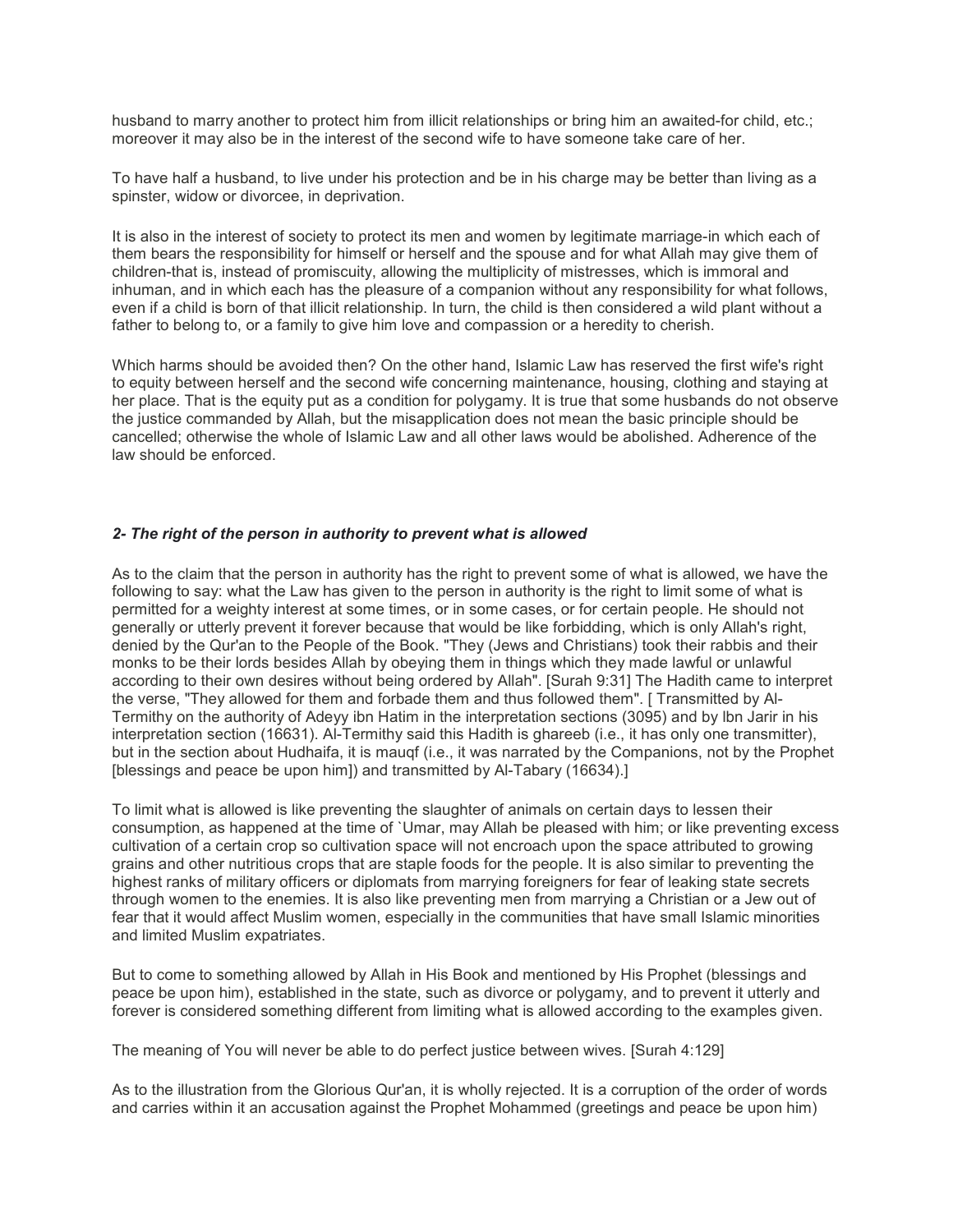and his companions (may Allah be pleased with them), implying they did not understand the Qur'an, or maybe that they did but intentionally deviated from its precept. The verse quoted to illustrate the point also gives an answer if the meaning is perused; Almighty Allah has allowed polygamy on the condition of fairness, then highlights the fairness needed in the same chapter when He says: " You will never be able to do perfect justice between wives even if it is your ardent desire, so do not incline too much to one of them (by giving her more of your time and provision) so as to leave the other hanging (i.e. neither divorced nor married)". [Surah 4:129] This verse indicates that complete and absolute justice between women is impossible due to the nature of the human being because complete justice requires equity between them in everything, even in the inclination of the heart and in sexual desire, and that cannot be controlled by the man. He may love one more than the other, incline towards one more than another. Hearts are controlled and turned by Allah in the way He likes.

Therefore, the Prophet (blessings and peace be upon him) used to say after dividing between his women the apparent affairs of maintenance, clothing and spending nights, "Allah, that is my division as it is in my power to do so. So not blame me for what You have and I have not". [ Transmitted by Abu Dawud (2134), Al-Termithy (1140), Ibn Majah (1971) Al-Doramy Book of Marriage p.154; and Ahmad 61144 on the authority of - isha] He meant the heart's inclination. It is this inclination in which one cannot be fair that Allah has pardoned, as the Almighty does not rebuke man for something beyond his ability when it is not in his power to do it.

Therefore the noble verse says: "You will never be able to do pefect justice between wives even if it is your ardent desire, so do not incline too much to one of them (by giving her more of your time and provision) so as to leave the other suspended (i.e. neither divorced nor married)". [Surah 4:129] What is understood from this verse is that some inclination, which is the emotional inclination, is forgivable.

The amazing thing is that some Arab countries adopt the forbiddance of polygamy, though in their legislation they do not forbid adultery, except in certain cases when one is forced (rape), or in the case of the woman's marital infidelity if the husband does not drop the charge. Adultery is described by Allah as a great sin: "And come not near to the unlawful sexual intercourse. Verily, it is a fahshah (a great sin), and an evil way". [Surah 17:32]

I came to know through the great Imam Sheikh `Abd Al Haleem Mahmud, may Allah have mercy on his soul, that a Muslim living in an African-Arab country which had laws against polygamy secretly married another wife through a legitimate conventional contract, abiding by all its conditions except that it was not authenticated. This is because the country's established law refused to authenticate or admit it and considered such a marriage a crime for which he would have to be punished. The man used to frequent the house of his (second) wife, so the police watched him and came to assume that she was his wife and that he had committed an offence against the law. One night they waited for him, arrested him at his wife's place and took him to court accusing him of marrying a second wife.

The man was clever and asked those interrogating him, "But who told you she is my wife? She is not a wife. She is a mistress whom I took as a companion and I call on from time to time " The interrogators were taken aback and told the man very politely, "We are awfully sorry for the misunderstanding. We thought she was a wife and did not know she was a companion." Thereupon, they released him because, to them, to have the illicit company of a woman as a mistress to commit adultery with is considered within the framework of personal freedom protected by the law.

The Woman as Member of the Society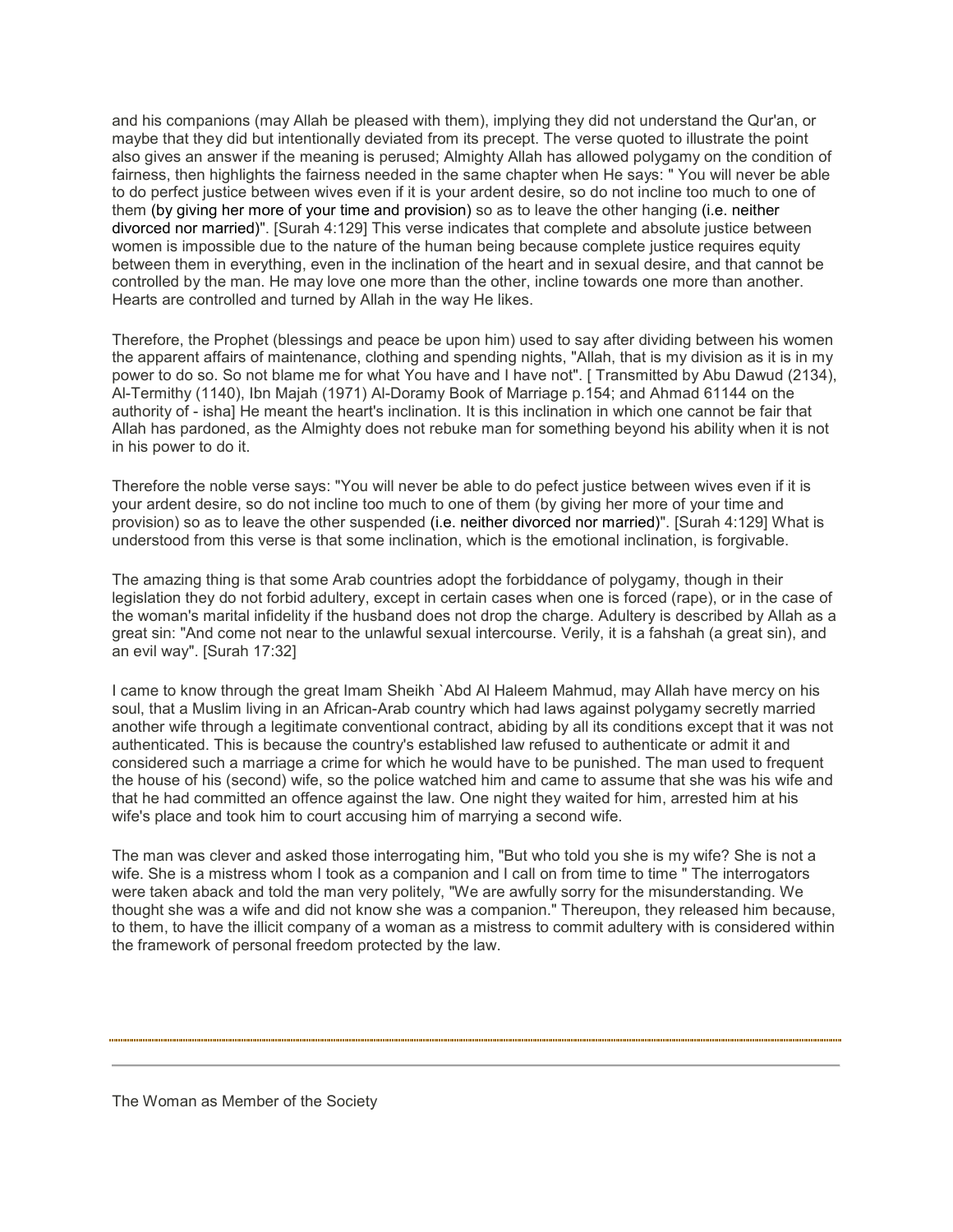Some biased people who are guided by personal interests propagate that Islam has forced the woman to be imprisoned at home and not to go out except to the grave!

Has that verdict a true basis in the Qur'an or in the Sunna (prophetic traditions) or in the history of Muslim women in the first three centuries, which were the best? Certainly not.

 The Qur'an makes the man and woman partners in bearing the heaviest responsibilities in Islamic life, and that is the responsibility of enjoining the right and forbidding the evil. The Almighty says: "The believers, men and women, are "Auliy," (helpers, supporters, friends, protectors) of one another, they enjoin (on the people) Al-Maaruf (i.e. Islamic Monotheism and all that Islam orders one to do), and forbid (people) from Al-Munkar (i.e. polytheism and disbelief of all kinds, and all that Islam has forbidden); they offer their prayers perfectly Iqamat-as-Salat and give the Zakat and obey Allah and His Messenger". [Surah 9:71] As an example of the application of that principle, it happened that there was a woman in the mosque who disagreed with the caliph `Umar Al-Faruq ("The One Who Distinguishes Truth from Falsehood", i.e. `Umar ibn Al-Khattab) while he was addressing the congregation from the pulpit. He accepted her opinion and discarded his, saying openly, "A woman is correct and `Umar is wrong. [ Mentioned by Ibn Kathir in his interpretation, improving its authority, as mentioned earlier] The Prophet (blessings and peace be upon him) said, `seeking knowledge is obligatory for every Muslim. [Transmitted by Ibn Majah, part 1, (224), on the authority of Anas, corrected by Al-Seyoti in ancient times, and by Al-Albany in modern times.]

The Muslim scholars agree that a Muslim woman is also included in the meaning of the Hadith, as she is obliged to know what corrects her creed, improves her worship, and controls her manners within the morals of Islam, etc. She is obliged to know Allah's laws about what is allowed, what is forbidden, and her rights and duties. She could reach the highest stage of knowledge to achieve the grade of ijtihad (independent judgement of religious matters).

Her husband has no right to prevent her from seeking knowledge, which she is obliged to do, if he is not able to teach her or if he does not do it properly. The wives of the Prophet's Companions used to go to the Prophet (blessings and peace be upon him) to ask him about issues that concerned them. They were not prevented by modesty (shyness) from knowing their religion well.

Congregational prayer is not demanded of a woman, as it is demanded of a man. Her praying ahome could be better for her circumstances and calling. However, her husband cannot forbid her if she wishes to go to congregational prayer in a mosque. The Prophet (blessings and peace be upon him) said, "Do not forbid Allah's women to go to Allah's mosques". [Transmitted by Muslim in his Sahih on the authority of Ibn Umar, 1/327, (442).]

A woman can come out of her house to run an errand for herself, her husband, or her children in the field or in the market place, as did Asma'a bint Abu Bakr That Al-Nit, gain ("The One Who Possessed Two Belts"). She said, "I used to carry date pits on my head from Al-Zubeir's land-my husband's-while I lived in Medina, and it was about two thirds of a league from Medina."

A woman could accompany the army for first aid and nursing tasks and similar services suitable to her nature and her abilities. Ahmad and Al-Bukahri recounted on the authority of Al-Rubayyi' bint Muaawith of the Ansar who said, "We went to the battle with Allah's Messenger (blessings and peace be upon him) offering water to the men and doing them service and returning those killed and wounded to Medina". [Transmitted by Ahmad, 6/358.]

Similarly, Ahmad and Muslim recounted on the authority of Um `Ateyya, who said, "I went to the fighting with Allah's Messenger (blessings and peace be upon him) seven times, following them in their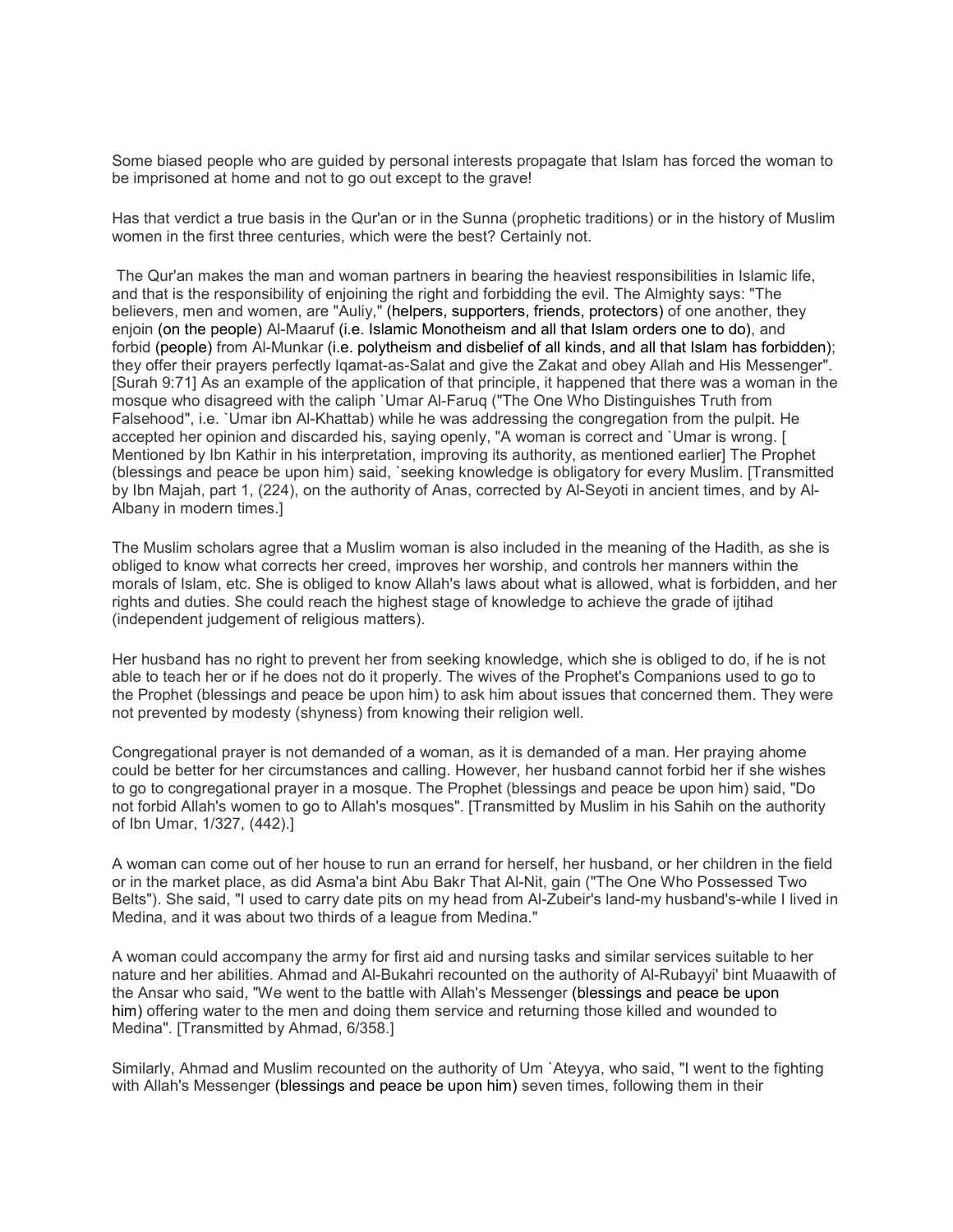campaigns, preparing food, treating the wounded and helping the sick". [Transmitted by Ahmad, 6/407 and Muslim (1812)]

This is the work for the woman and for the nature of her function; but to carry a weapon and fight or lead a battalion is not one of her affairs, unless there is a special need for that; then she could share with men in their struggle against the enemies as much as she is able. On the Day of Hunain Um Salm took a dagger, and when her husband asked her the reason, she said, "I took to so that if any of the polytheists came near me I would stab him in his abdomen". [Transmitted by Muslim (1809)] Um `Imarah of the Ansar fought so well in the Battle of Uhud that the Prophet (blessings and peace be upon him) commended her, and in the apostate wars she witnessed the battles herself until Musaylimah Al-Khattab ("The Liar") was killed. She returned with ten stab wounds.

If in some ages the women are deprived of knowledge, isolated from life at home as if they were pieces of furniture, not taught by the husbands and not given the chance to learn-even going to the mosque is considered forbidden-if such a picture its prevalent, then it is a consequence of ignorance, exaggeration and deviation from the guidance of Islam. It is then an exaggeration in rigidity, not allowed by Allah. Islam is not responsible for such absurd traditions of the past; likewise it is not responsible for other exaggerated conventions created at present. The nature of Islam is the gentle balance in every thing legislated and suggested concerning rules and morals. Islam does not grant one thing to forbid something else, nor does it exaggerate one side at the expense of the other. It does not exaggerate in giving rights, nor in assigning duties.

 Thereupon, it was not the intention of Islam to pamper the woman at the expense of the man, nor to be intent on satisfying a woman's whims and diminishing her calling, nor satisfying the man while belittling her dignity. But we find that Islam's stance towards the woman illustrated as follows:

- 1. It protects-as we have already said-her nature and her femininity as created by Allah, and it keeps her away from the wolves who like to devour her illicitly and away from the greediness of exploiters who wish to exploit her femininity as a commercial tool and for illicit profit.
- 2. It respects her supreme function for which she is intuitively and chosen by her Creator, Who gave her more than man's portion of compassion, affection, sensitivity and excitability to be prepared for the compassionate vocation of motherhood, which supervises the greatest industry in the nation, the industry of the future generations.

Islam considers the home as the great kingdom of the woman. She is its mistress, its head and axis. She is the man's wife, his partner, the solace of his loneliness, and the mother of his children. Islam considers a woman's job of keeping house, looking after her husband's affairs, and raising her children well as a kind of worship (`ibaadah) and struggle in the cause of Allah (jihad). Therefore, it resists every method or system that hampers her from fulfilling her task or that impairs her from performing her duty in the best way or that destroys her home.

Every method or system that attempts to remove the woman from her kingdom, to take her from her husband, or displace her from her children in the name of freedom, work, art, etc., is in fact the woman's foe that wants to rob her of everything and hardly give her anything. Doubtless, it is rejected by Islam.

- 3. Islam wants to establish happy homes to be the basis of a happy society. Happy homes are established on confidence and certainty, not on doubts and suspicion. The family whose consistency is based on a couple exchanging suspicions and fears is a family on the edge of an abyss, a family for which life is an unbearable hell.
- 4. Islam allows her to work outside the home in an appropriate job which suits her nature, her concern, and her capacity, and which does not crush her femininity. Her work is legitimate within certain limits and certain conditions, especially when she or her family needs the outside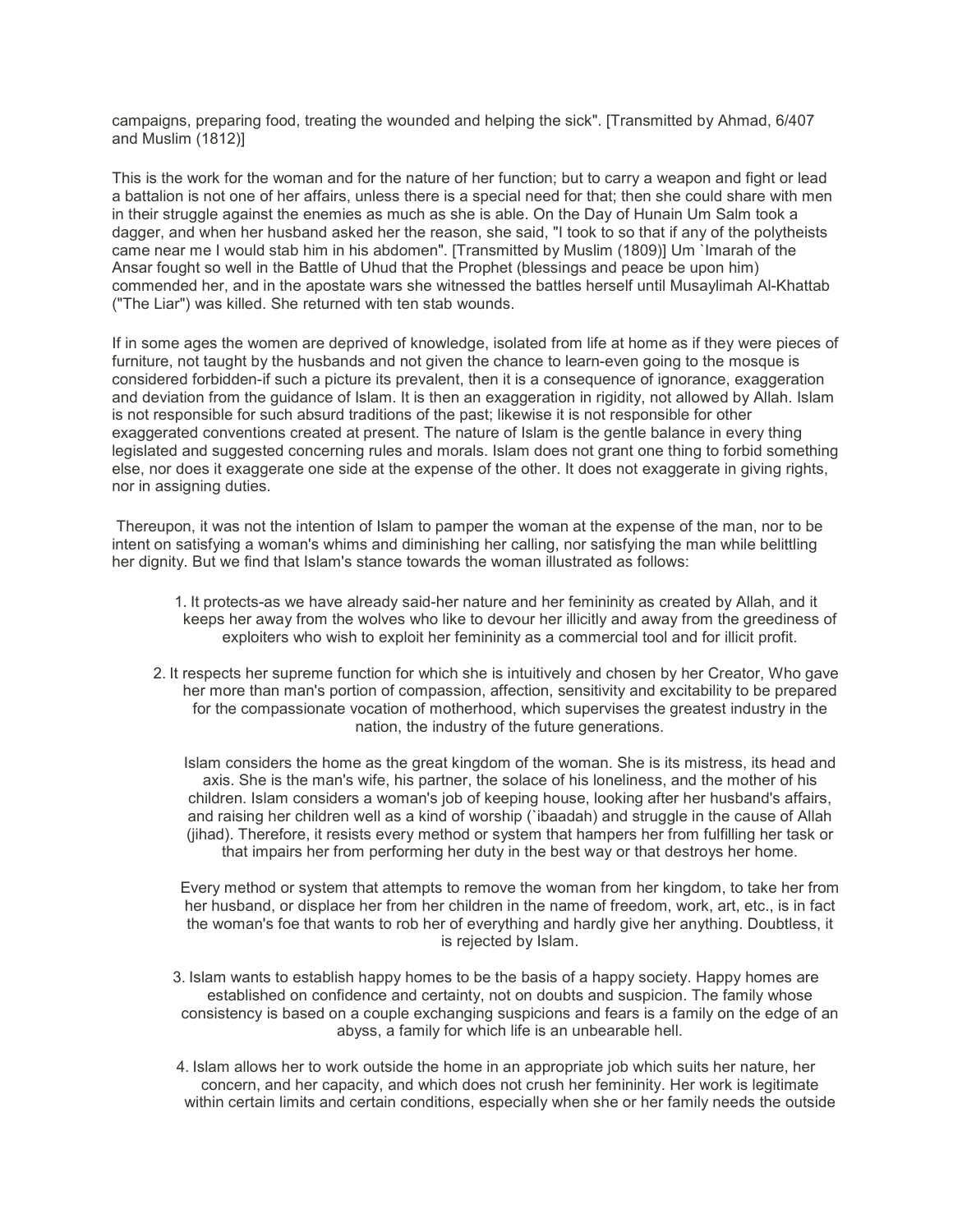work or when the society itself needs her work in particular. The need for work is not merely limited to the financial aspect. It could be a psychological need such as the need of a specialised learned woman who is not married, or the married woman who has no children, or who has a lot of leisure time and to alleviate boredom.

The matter is not as claimed by those who are for the woman 's work without any limitations or controls. We will deal with this topic in some details in the next pages, Allah willing.

## **Those who exaggerate about woman's work and the misconceptions concerning them**

However, as the captives of intellectual invasion call for a mixed relationship between the man and the woman, and the melting of the barriers between the two sexes, we see the call to put the woman in any kind of job, whether she needs the job or not, and whether society needs such work or not. This matter is a completion of the first, as it is fulfilling the goals of mixed relationships, melted differences, and the liberation of the injustice and darkness of the Middle Ages, as claimed.

The cunning and slyness is frequently shown in not declaring outright what is wanted is woman to rebel against her nature, exceed the limits of her femininity and make use of that femininity for illicit pleasure or illicit earning. They appear in the image of pure and loyal people who do not seek anything but the general interest. Opinions concerning the work of the woman are stressed through scattered reasons, collected as follows

- 1. The West, which is more advanced than us in civilisation, has preceded us in employing women; so, if we wish to advance like the West, we should follow suit in everything, for civilisation is an integrated whole.
- 2. Women represent half the society. If they stay at home without employment, it is a waste, and it has harmful effects on the national economy. It is in the interest of the society for women to work.
- 3. It is also in the interest of the family for the woman to work, as the costs of living have increased in our age.The woman's employment increases the family's income and helps the man with expenses of living, especially in an environment where income is limited
- 4. It is in the interest of the woman herself for her to work. Coming into contact with people and life, with the society outside the home, polishes her personality and provides her with experiences she would never have obtained inside her home.
- 5. In addition, work is a weapon to arm her against the enmity of time. Her father might pass away, her husband might divorce her, or she might be neglected by her children. In that case, she would not be humiliated by poverty and need, especially at a time characterised by selfishness, widespread ingratitude, and cut-off blood relations in which everyone is merely concerned about himself. [ See "Woman's Work and the Call of its Propagators" and the replies to them in "Woman between Jurisprudence and the Law" (Al-Mara'ah baina al-Fiquh wal-Qann) by Dr Mustafa Sib,.]

#### **The reply concerning these misconceptions**

As to the claim of the West, it is a false claim for the following reasons: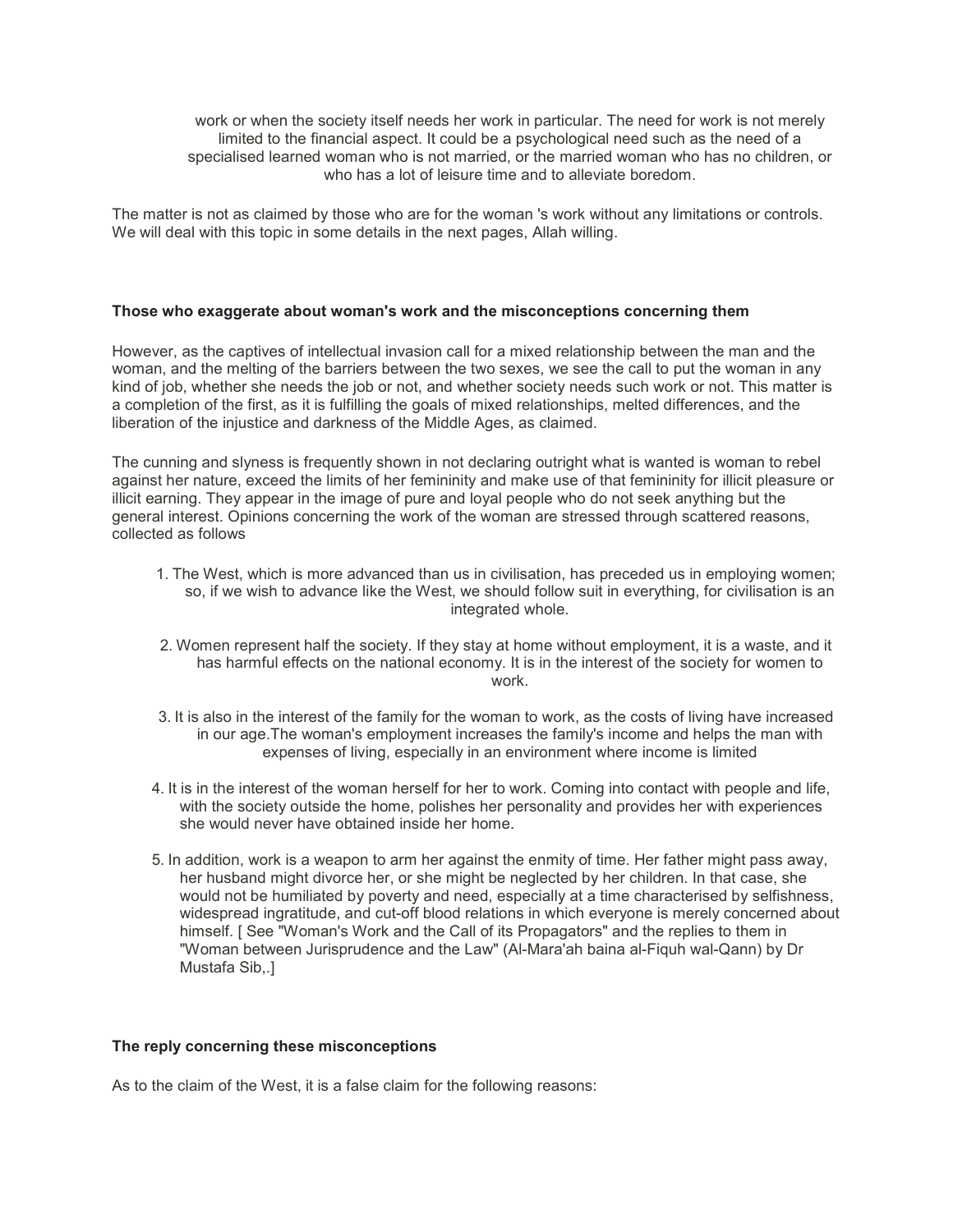1. The West is not a good example for us to follow, and we are not committed to take the West as a worshippers of Allah or as a model to be followed. " To you your religion and to me my religion (Islamic Monotheism)". [Surah 109:6]

2. In the West the woman has been forced to go to the factory, the store, etc. and does not do so out of her own choice. She is driven by the need of food and is obliged to earn her living after being rejected by man, who refuses to be in charge in a cruel and merciless society which does not have mercy for the young nor for the weak females. Allah has provided us with the maintenance system in our Islamic Law, which makes such action unnecessary for the woman.

Professor Mohammed Youssef Moussa, may Allah have mercy on him, mentioned in his book Islam and Humanity's Need of it, while discussing Islam's care for the family:

It may be relevant to mention here that during my stay in France, I lived with a family whose maid-servant seemed to me to be of a good family and did in fact arduse my curiosity. I, therefore, asked the lady of the house, "Why should this lady debase herself in this way? Has she no relative who can support her and put an end to her degrading job?" The answer was that the lady had an extremely rich uncle, but who still did not look after her. When I told her that the lady could sue him to get support, she was greatly surprised and told me that the law did not provide for this at all.

When she knew that Islam states that such an uncle was legally obliged to support his poor relative, she commented that this blessing of Islam is really needed to put an end to the debasement of the fairer sex in outdoor jobs. [ Islam and Humanity's Need of It by Mohammed Youssef Moussa (trans. by The Supreme Council for Islamic Affairs, Ministry of Waqfs, Cairo).]

She means that their fear of hunger and loss is what has led such an army of women to work, through necessity.

3. The West which is followed as a model has been complaining now of woman's work and its consequences. Women themselves are complaining of such misfortune on which they have no choice. The famous writer Anna Rhode, said in the newspaper Eastern Mail:

If our daughters work at home as servants or like servants, it is better and less unfortunate than working in laboratories where girls are infected by disease and dirt which take the gleam from their lives forever. I wish our country were like the Muslim's, arrayed in purity and chastity where the servant and the slave enjoy the best in life and are treated as if they were the children of the home. Their honour is undefiled. Yes, it is shameful for the English to make of our daughters a model of evil by their promiscuous relationships.

Why don"t we seek what agrees with a girl's natural tendency to work at home and leave men's work to men to keep her honour intact? [From Islam and Sex (Al-Islam wal-Jins) by Fathy Yakan.]

4. It is not in the interest of the society to abandon her first calling at home to work as engineer, or a lawyer, or a representative, or a judge, or a factory worker; but it is in its interest for her work in the field of her specialisation for which she is instinctually prepared, the field of marital life and motherhood, which is not less serious but more so than working in stores, laboratories and establishments. Napoleon was asked, "Which castles of France are more impregnable?" He said, "Good mothers."

Many have undermined the work of the house wife which is one of the greatest services to the community. The responsibilities of a home and children are abundant and challenging. The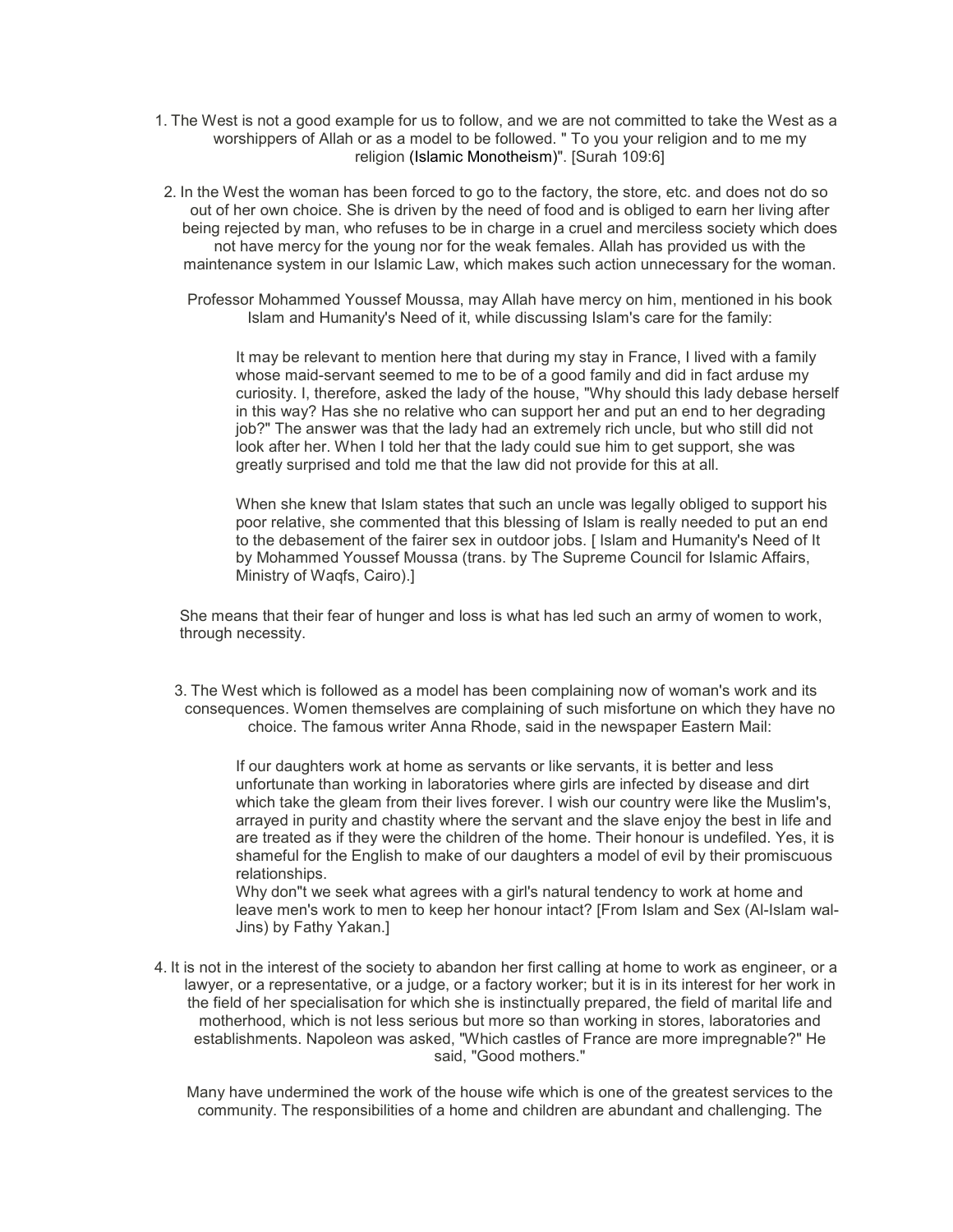woman has the task of homemaking, which entails a lot of physical labour, and the job of shaping her children to be productive citizens. If some women have some leisure time, it can be spent doing crafts, serving their communities and their fellow women, or contributing to fighting poverty, ignorance and vice.

In fact, a lot of working women employ other women as baby-sitters for their children or as servants at home. This means that the house needs a woman to look after its affairs, and the priority goes to its mistress and queen instead of to the outsider, who in most cases a stranger to the house with different morals, religion, language, ideas and habits, as is prevalent in the Gulf societies where nannies and servants are imported from the Far East. The danger of that situation cannot be hidden from the sane person.

- 5. The happiness of the family rests not in merely increasing the income-which is mostly spent on buying clothes for going to work, and necessities for a mixed life (e.g. men mixing with women) which is based on affectation, the fashion race and being in vogue. In return, the home is deprived of the quietude and companionship established by the woman in the atmosphere of the family. The working woman is exhausted, quick-tempered, and needs someone to lessen her burden, so she cannot give what she has not got to the home.
- 6. It is not in the interest of the woman to force her out of her nature and her responsibility and force her to do a man's work. Allah has created her a female. To do a man's work, then, is cheating her nature and reality. A woman could gradually lose her femininity until she is what some English writers have called the "third sex". That is what many women of moral courage have confessed.
	- 7. What is claimed as weapon in the hand of the woman, if it works in the West, does not work for us as Muslims. This is because in Islam a woman has her needs satisfied due to the obligatory maintenance decreed by Islamic Law on her father, or her husband, or sons, or brothers, or others of blood relation. If copying the West has started to make us gradually lose our traits so that even the brother has started to deny his sister, the male relative has started to abandon his duty towards his female relative, and many people think merely of themselves, we still must adhere to Allah's Laws until the religious motive supersedes the worldly motives.

#### **The harmful effect when a woman is involved in men's work without restrictions or limits**

Therefore we learn that when the woman is involved in men's work without restrictions or limits, it has its harmful effect on various aspects:

- 1. It is harmful for the woman herself because she loses her femininity and her distinguishing characteristics and is deprived of her home and children. Some become barren and some are like "the third sex", which is neither a man nor a woman.
- 2. It is harmful for the husband because he is deprived of a bounteous source flowing with good company and cheerfulness. Nothing flows any longer except arguments and complaints about the troubles of work, the rivalry of work mates, men and women. This is in addition to the competior jealousy the man may feel, real or imagined, of other men in the workplace who vie for her attention.
- 3. It has a harmful effect on children because a mother's compassion, sympathy and supervision cannot be compensated by a servant or a teacher. How can children get benefit from a mother spending her day at work and on her arrival at home being tired and stressed? Neither her physical nor her psychological condition would allow the best she has to give regarding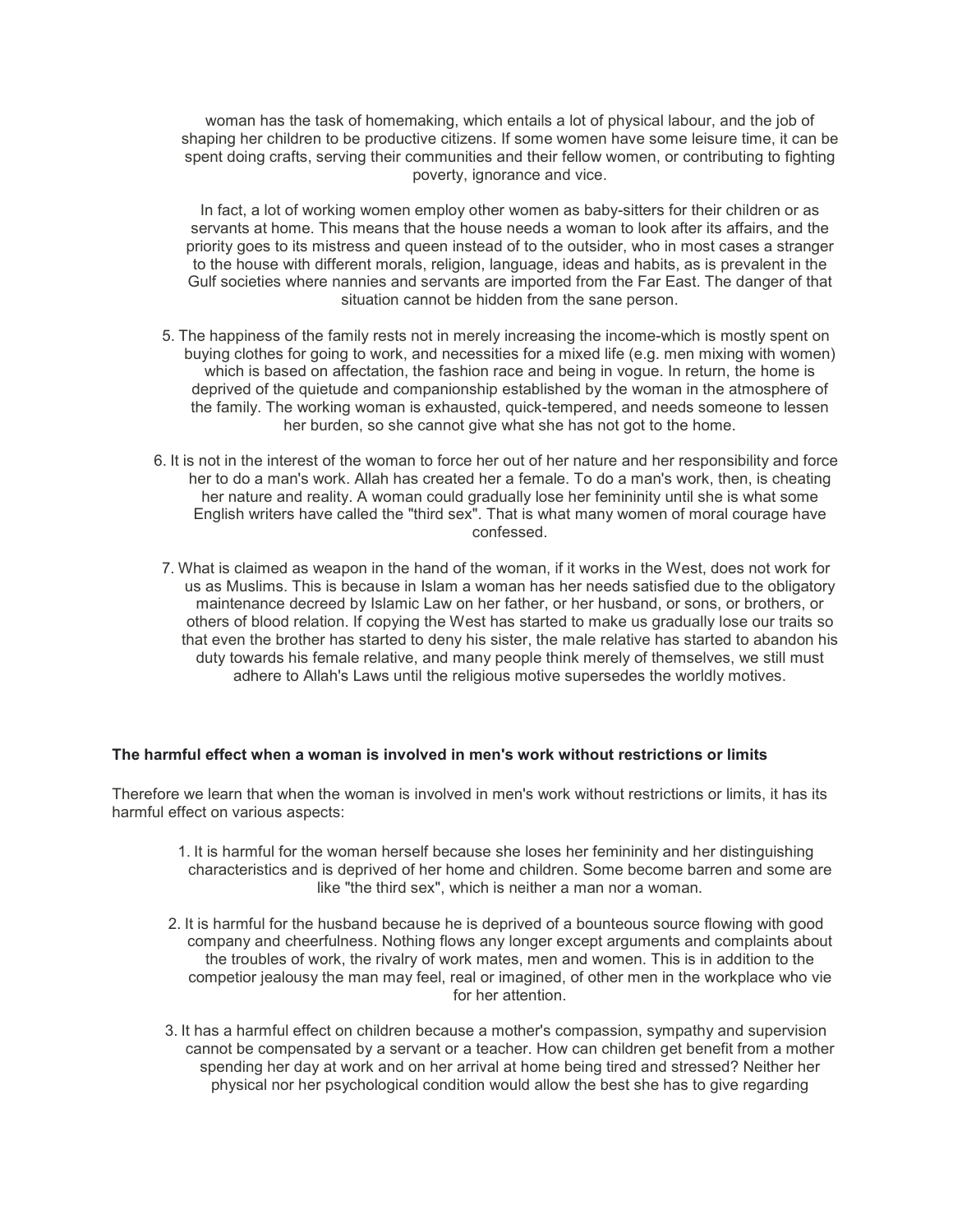education or direction to her children.

- 4. It is harmful for men because every working woman takes the position of an eligible working man. As long as there are unemployed men in the society, the woman's work is harmful to them.
	- 5. It is harmful for the work itself because women are frequently absent from their work due to natural emergencies which cannot be avoided, as menstruation, giving birth, nursing a baby, and the like. All such things deprive the work of discipline and valuable output.
	- 6. It is harmful on morals. It is harmful to the woman's morals if she loses her modesty and on the man if he loses his attentiveness. It is harmful on the whole society if earning a living and increasing the income is the main goal sought by people, disregarding higher principles and good models.
- 7. It is harmful on social life because going against the grains of nature and dislocating things which are naturally located spoils life itself and causes imbalance, disorder and chaos.

## **When is a woman allowed to work?**

Do we understand that the woman's work is forbidden by Allah in any case? Certainly not. However, here we have to indicate to what extent and in which fields the Islamic Law allows the woman to work. That is what we are going to point out briefly and clearly, so that the right wilt not be mixed with the wrong on this sensitive issue.

The woman's first and greatest work, in which no one can rival her, is to rear new generations. She is prepared for that by Allah, both physically and psychologically, and she should not be occupied by anything else materialistic or moral whatsoever, as nobody can replace her in that great work on which the future of the nation and its wealth, i.e. its human wealth, depend. May Allah have mercy on the poet of the Nile, Hafiz Ibrahim, who said:

Mother is a school, if well-prepared An entire healthy society is prepared.

That does not signify that the woman's work outside her home is forbidden by Islamic Law. No one has the right to forbid without an authentic text which is clear in meaning. On that basis, we say that the woman's work in itself is allowed. It is even requested if she is in need of it, if she is a widow, divorced, or did not have a chance to marry, and if she has no income to avoid the humility of asking for charity or people's condescension. It could be the family who needs her work, such as to help her husband, or to care for her children, or young brothers and sisters, of her father in his old age, as in the story of the two daughters, of the old man mentioned in Surah Al-Qasas in the Qur'an, who used to look after their father's sheep. The Almighty says: " And when he arrived at the water of Midian (Madyan) he found there a group of men watering (their flocks), and beside them he found two women who were keeping back (their flocks). He said, "What is the matter with you? " They said "We cannot water (our flocks) until the shepherds take (their flocks). And our father is a very old man. [Surah 28:23]

The society itself might be in need of the woman's work, as in giving medical treatment to women and looking after them, teaching girls and such work that concerns women. It is more proper for a woman to deal with another woman like herself, instead of with a man. The acceptance of a man in some cases is a matter of necessity which should be considered accordingly and should not be taken as a rule. The same case applies when the society needs working hands for the sake of development. If we allow some women to work, it should be restricted by a number of conditions: